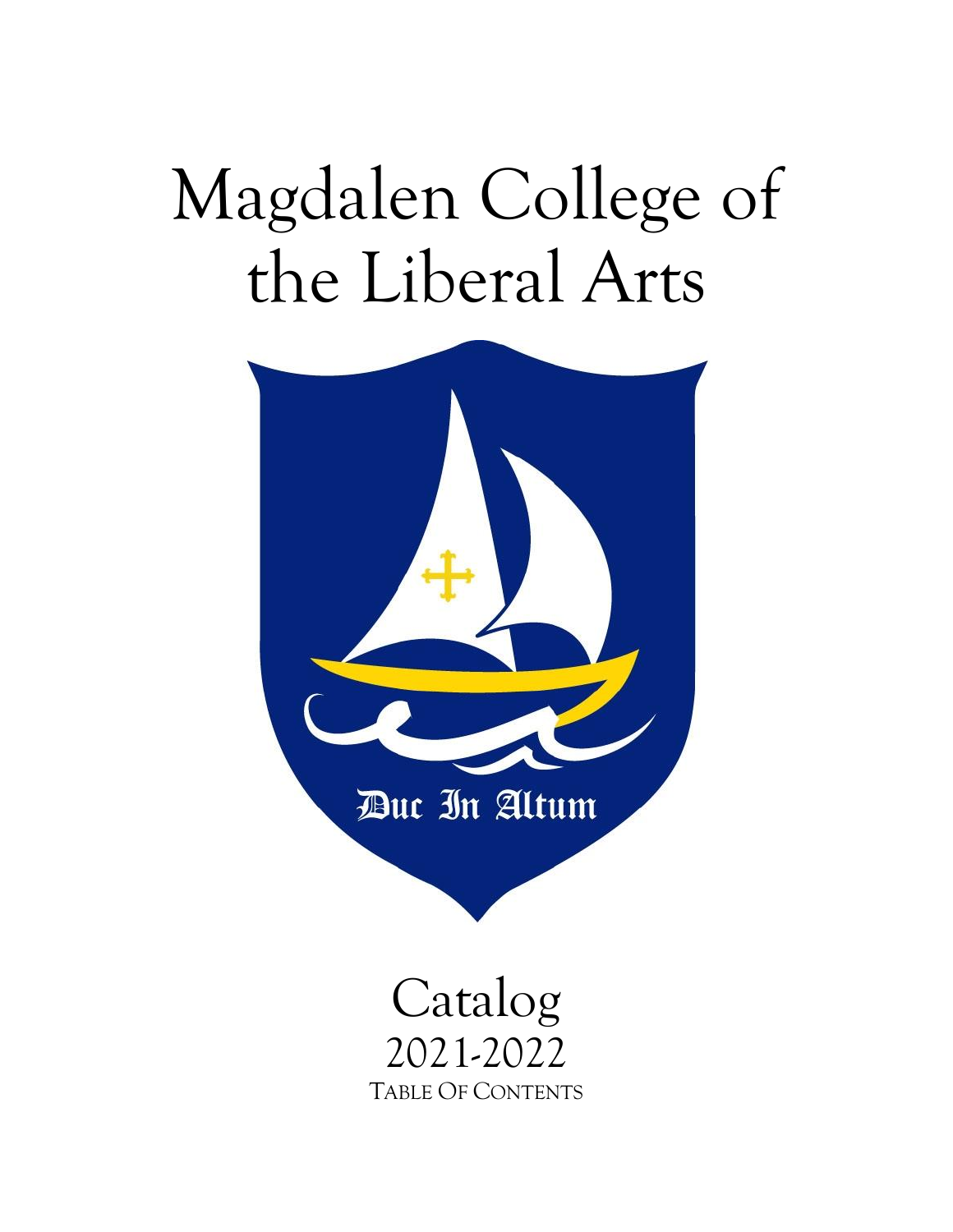| Our Mission: A Catholic Liberal Arts Education              | 3  |
|-------------------------------------------------------------|----|
| Our Campus                                                  | 7  |
| Academic Calendar                                           | 9  |
| Overview of the Program of Studies                          | 12 |
| Philosophy and Humanities                                   | 13 |
| Sacred Scripture, Theology, & Catechesis                    | 18 |
| Music and Art                                               | 21 |
| Geometry and Science                                        | 22 |
| Writing                                                     | 25 |
| Junior Project                                              | 26 |
| Senior Thesis, Portfolio, & Comprehensive Exam              | 27 |
| <b>Classical Languages</b>                                  | 30 |
| Study Abroad Program                                        | 31 |
| The Honors Program                                          | 31 |
| Majors and Major Classes                                    | 32 |
| Requirements for Graduation                                 | 37 |
| General Academic Policies                                   | 40 |
| Accreditation, Degree-Granting Authority, & the Credit Hour | 48 |
| Career Pathways Program                                     | 49 |
| Admissions                                                  | 49 |
| Scholarships and Financial Aid                              | 51 |
| Fees, Accounts, & Administrative Policies                   | 58 |
| The Board of Trustees                                       | 64 |
| Faculty, Chaplain, Administrators, & Staff                  | 64 |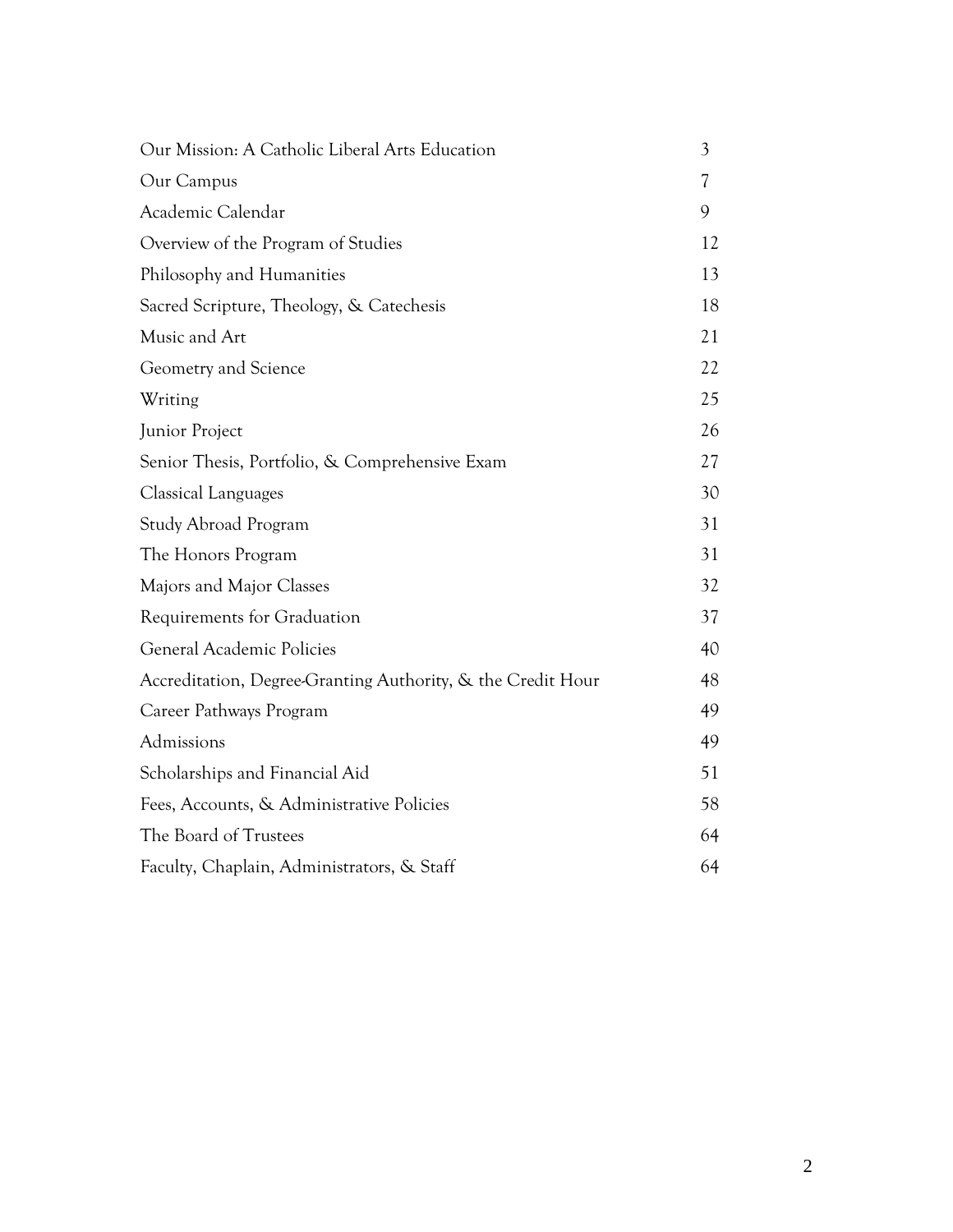# **A CATHOLIC LIBERAL ARTS EDUCATION**

*Magdalen College of the Liberal Arts seeks to serve her students, their families, the Church, and society by providing a premier Catholic, Great Books, liberal arts education that is faithful to the magisterium and rooted in a vibrant liturgical and sacramental culture, calling all within her collegiate community to a life of intellectual excellence, service, and faithful discipleship. (Mission statement of Magdalen College of the Liberal Arts)* 

This education is ordered to human flourishing and communion, animated by the perennial questions, given shape by the classic books, and nourished by a vibrant liturgical and sacramental culture.

Joyfully Catholic in this ascent toward true freedom and a vision of the Good, Magdalen College calls all within her community to enter the great conversation of authors seeking wisdom that has unfolded across the ages, cultivating a life of virtue, poetic imagination, service, and life-giving fidelity.

\* \* \* \*

Magdalen College is a residential, Catholic liberal arts institution located in Warner, New Hampshire that seeks—through the rigorous study and discussion of primary texts and through its vibrantly Catholic student life—to call our students to the life-long pursuit of intellectual and moral virtue, following Christ in a life of Catholic discipleship.

Within the pages of our catalog, you will find detailed descriptions of our courses and what John Paul II called the "perennial questions" that form the heart of our curriculum. In these pages you will find an integration of the very best of the great books tradition—its devotion to the reading and discussion of primary texts—with the strengths of Catholic humanistic studies.

The education we offer at the college is not for the faint of heart: the journey to freedom intellectual and spiritual freedom—is arduous. But no one at the college undertakes this journey alone. The students, the faculty, and the larger community of the college support one another within and outside the classroom as we seek to become fully human and fully free.

At Magdalen College, the liberal education we offer is more than a communication of factual data—what Benedict XVI called a merely "informative" encounter with truth. The Catholic liberal arts education we offer seeks, rather, to be also "performative," opening a path toward an encounter with truth itself and leading to a fundamental transformation of our lives.

Through the Catholic liberal arts education offered at Magdalen College, we seek to give our students what they need to achieve a human flourishing ordered (and coordinated) to integrated natural and transcendent ends. A key—but by no means only—component of this flourishing is the perfection the intellect of each of our students. Other components include the development of aesthetic sensibilities (through art and music) and the cultivation of the imagination (through literature and poetry). To achieve full human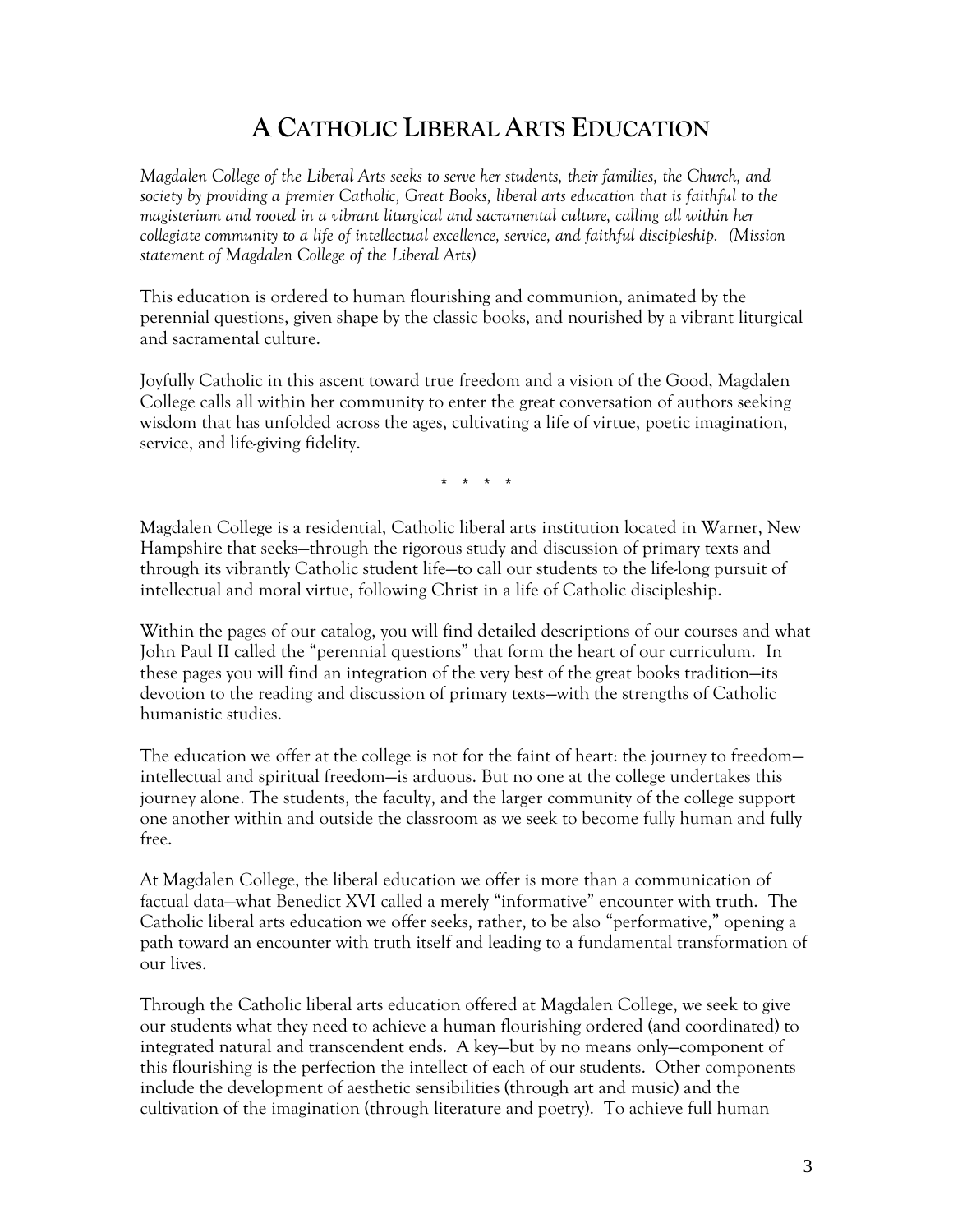flourishing, those charged with cultivating the intellectual excellence of our students cooperate with those at the college who call our students to lives of moral virtue and sacramental discipleship. These intellectual, aesthetic, imaginative, and spiritual goals constitute the college's integrated mission.

Thus we seek—affirming Pope Benedict's observation that "first and foremost every Catholic educational institution is a place to encounter the living God who in Jesus Christ reveals his transforming love and truth"—to cultivate the conditions within the hearts and minds of our students for such an encounter.

#### **Foundation and Pedagogy**

#### *Human Nature*

At its core, liberal education at Magdalen College is animated by a classical understanding of human nature and the human *telos*, rooted in and shaped by ancient philosophy and the Catholic intellectual and spiritual traditions.

Thus, one of the most important and fundamental tasks of liberal education at our college is to assist our students in understanding our common human nature and its essential elements so that they can flourish in accord with the maxim of St. Ireneus of Lyons who observed that, "the glory of God is man fully alive, and the life of man is the vision of God."

#### *How do we learn?*

Aristotle begins his *Metaphysics* with the statement that "All men by nature desire to know." This claim that the desire for knowledge is natural finds confirmation by anyone who hears a child repeatedly ask the question "Why?"

But is there a natural mode of learning? Let us reflect further on the child who repeatedly asks "why?" This child is asking the questions of another person, suggesting that learning is fundamentally dialogical. Plato affirms this in his Seventh Letter, in which he suggests the importance of dialogue in friendship that strives toward the truth, a striving that ultimately takes the seekers beyond the "limits of human powers":

"After much effort, as names, definitions, sights, and other data of sense, are brought into contact and friction one with another, in the course of scrutiny and kindly testing by men who proceed by question and answer without ill will, with a sudden flash there shines forth understanding about every problem, and an intelligence whose efforts reach the furthest limits of human powers."

Given this natural orientation to dialogue and its classical affirmation by Plato, For these reasons, the community of Magdalen College aims to embody fundamentally a dialogical disposition, seeking not only "names, definitions, sights, and other data of sense" but also the "sudden flash" of noetic insight that is itself a gift.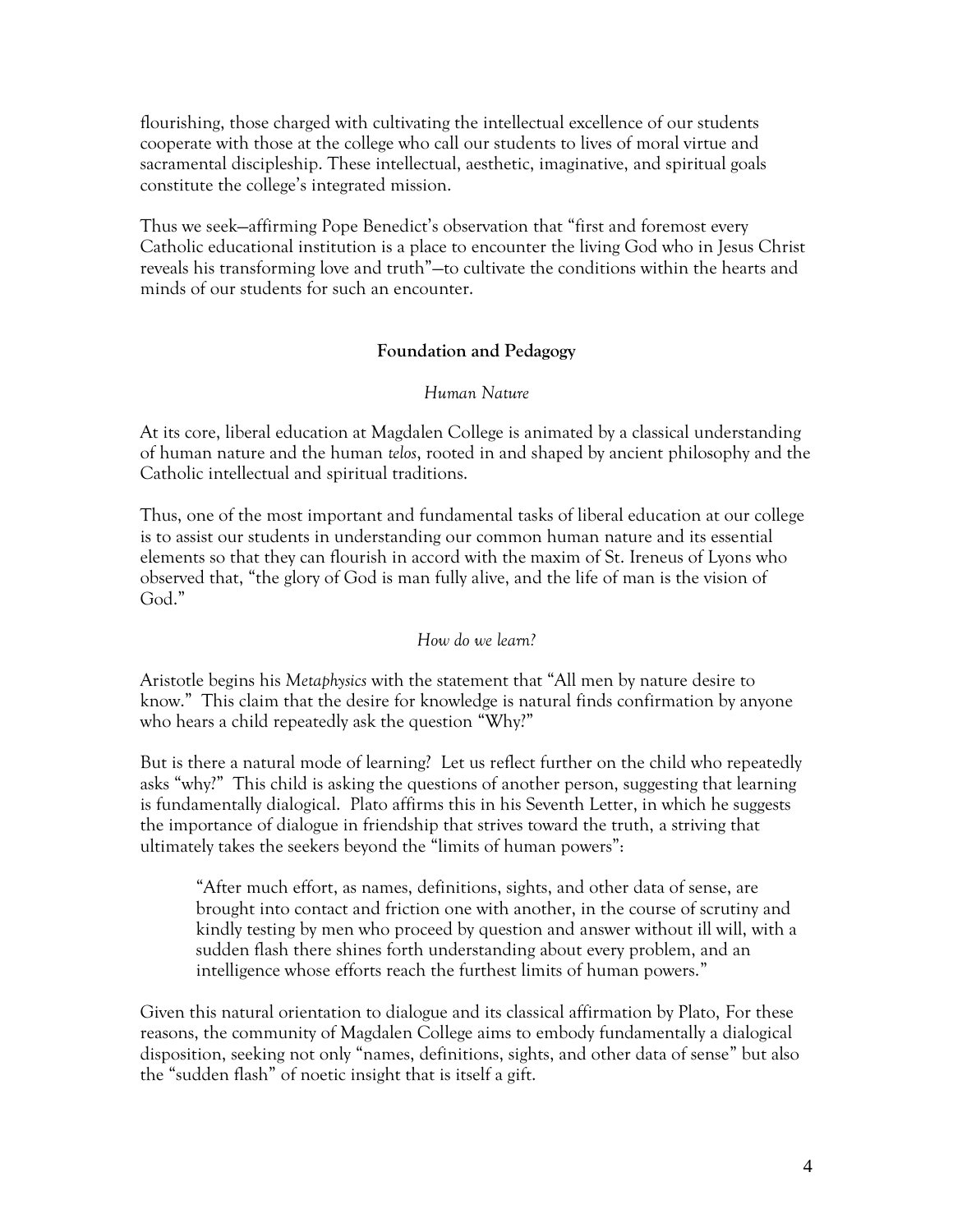#### **Six Characteristics of the Education We Offer**

#### (1) *We employ primary texts as the means to acquire wisdom*.

At the college we engage in the close reading of primary texts—great books, poetry, plays, important essays and articles, scripture, ecclesial documents, as well as significant artistic and musical works—that are recognized as historically and philosophically important. Through the careful reading of these texts, we seek to answer the perennial questions outlined by Saint John Paul II in *Fides et ratio*, including questions about human nature, human flourishing, God, and the political order. In seeking the truth of these matters, we enter the great conversation that has animated human inquiry for millennia.

#### (2) *We examine the texts we read and our own experiences through dialogue.*

Cultivating a sense of wonder in ourselves and in our students, we enter into a dialogue with the books we read and with each other, beginning with a careful consideration of common and inherited opinions, the lenses through which we understand our lives and through which we read the texts at hand. While acknowledging the value of the experience each participant brings to our inquiry, we recognize the objective nature of truth, and the opportunity a liberal education affords for the evaluation of the ways we see the world and live within it.

(3) *Created and living within time, we seek wisdom that is at once transcendent and historical*. While pursuing "the truth of things," we tether the texts we read within history, seeking to overcome any dichotomy between philosophy and history that would allow students to read works without an understanding of the historical context in which they were created and first received. While repudiating any form of historicism that would occlude our access to the transcendent, we recognize that the authors whose works we read inhabited a liminal state, reaching out toward universals while living within the flux of time. In seeking the objective truth that points toward the universal and absolute, we do not discount the value of the particular and the subjective.

#### (4) *We seek the universal within the particular*.

Through these primary texts, we strive to clarify the universal principles and experiences that structure all of reality—seeking out "being" within the realm of "becoming" recognizing that nature and culture reveal their secrets only to those who are willing to discipline themselves for the journey toward truth and who make wisdom their highest aim.

#### (5) *Our education exhibits the integration of Faith and Reason*.

We read closely both the book of nature and the book of revelation, not in opposition to one another but as complementary sources of truth. We undertake a sustained philosophical inquiry using faith and reason (*fides et ratio*), what Pope John Paul II called the "two wings on which the human spirit rises to the contemplation of truth," taking up and pursuing unrelentingly the perennial and sapiential questions such as "Who am I?," "Is there a God?," "Is there life after death?," "How then shall we live?" and "What does it mean to be human?"

(6) *Our education is ordered toward human flourishing*.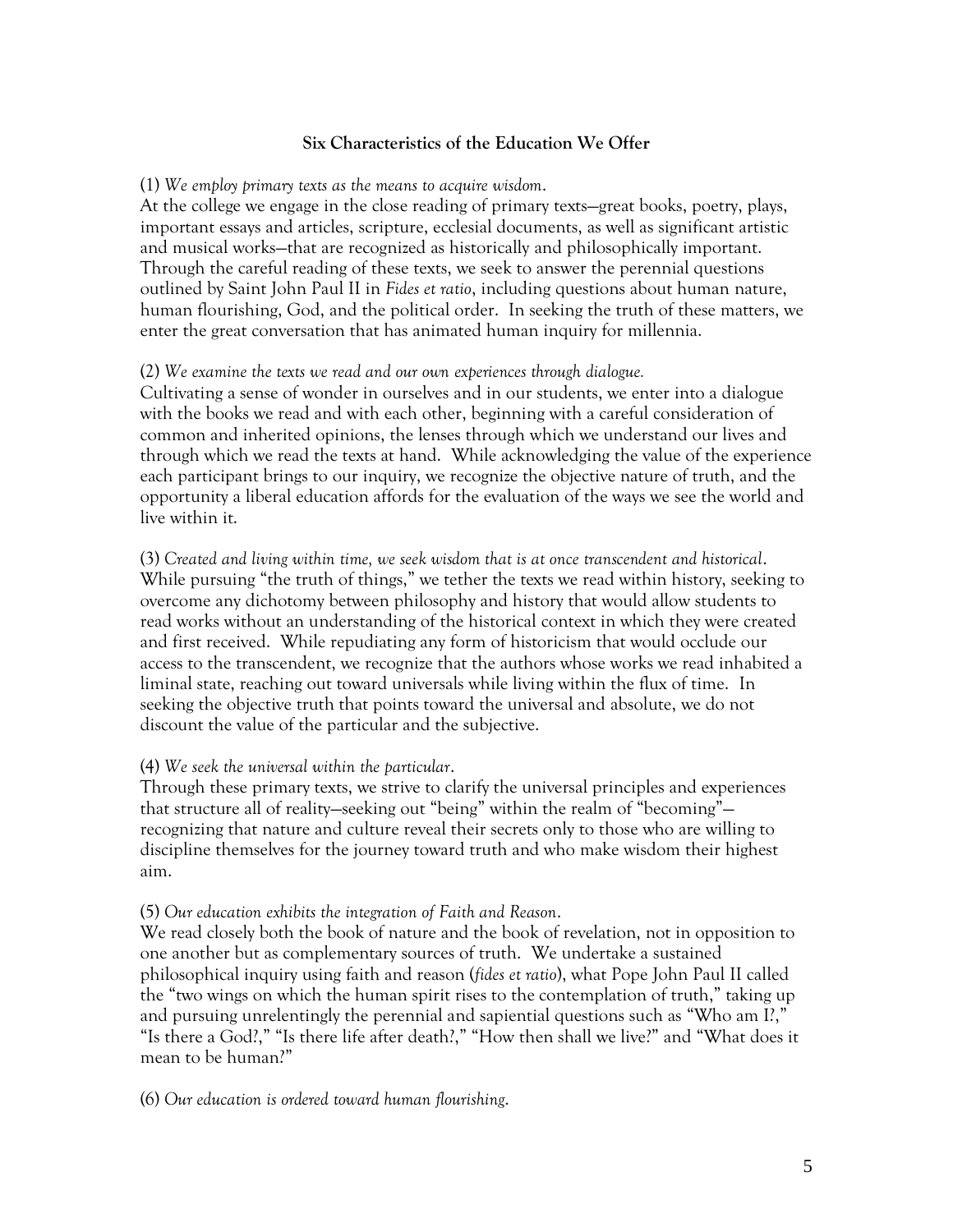Observing the relationships that structure reality, the unity of truth, and the nature of things, we seek to build a foundation for the good life properly constituted by and ordered toward the good, the true, and the beautiful.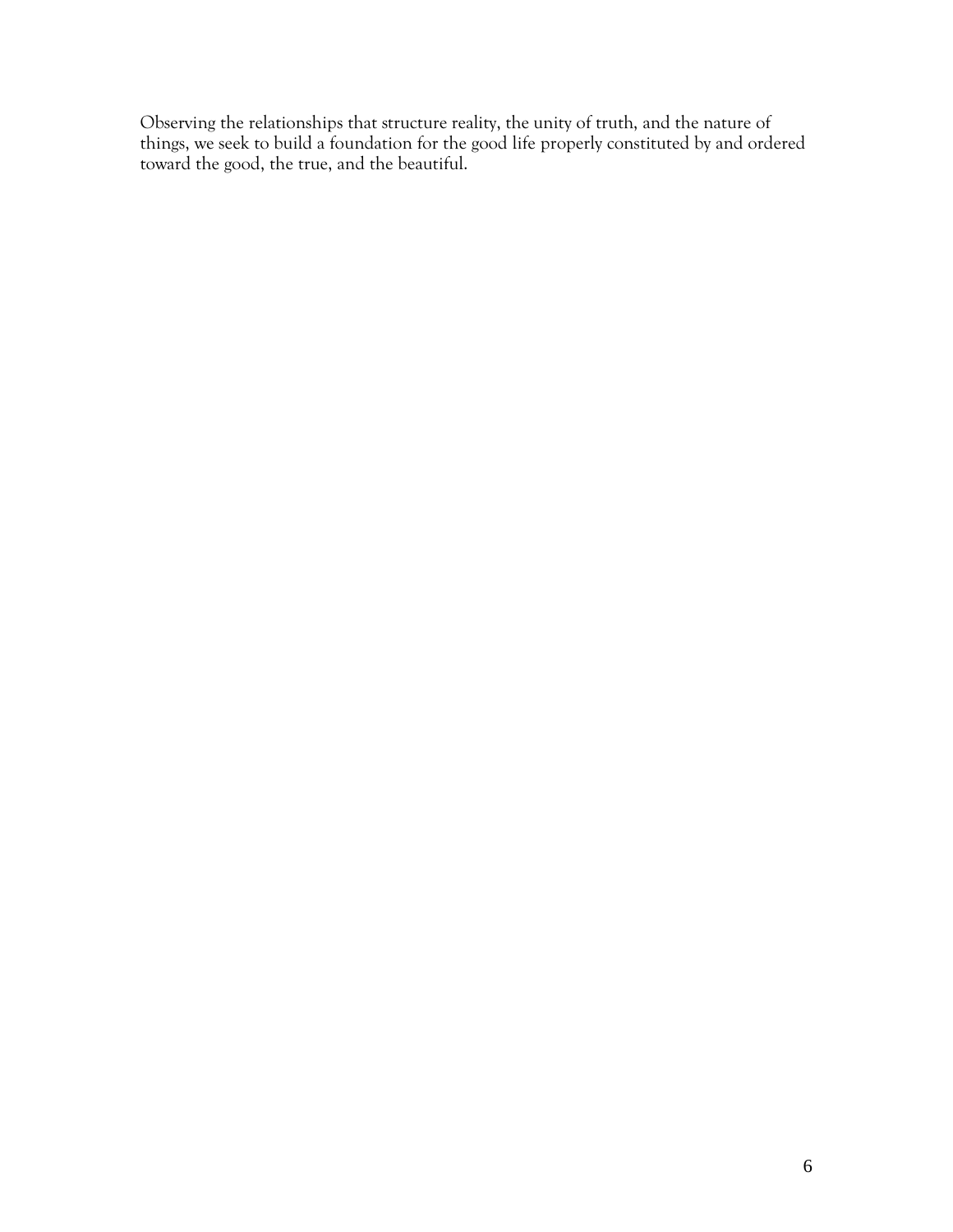# **OUR CAMPUS**

Located in the New England town of Warner, New Hampshire, the campus of the Magdalen College of the Liberal Arts occupies 135 acres of pine and hardwood forest, open fields, bluestone footpaths, and stonewalls that are remnants of late nineteenthcentury farms. The campus is located in the foothills of Mount Kearsarge, within a beautiful region of lakes and a major center of skiing, mountain climbing, and hiking; to the east, expansive beaches on the Atlantic coast; and to the west the pastoral Green Mountains of Vermont. The campus is thirty minutes from Concord, the capitol of New Hampshire, sixty minutes from the coast, and ninety minutes from Boston.

#### 1. *Our Lady Queen of Apostles Chapel*

Our Lady Queen of Apostles Chapel is the center of campus and campus life. Built of red brick, with New Hampshire granite capstones that symbolize the four marks of the Church, the chapel is a place of worship. Its simple and reverent design, with colorful faceted-glass windows, mosaic stations of the cross, and a large crucifix directly above the tabernacle, helps to focus a worshipper's attention on Christ's presence. Mass, Benediction, Lauds (Morning Prayer), Vespers (Evening prayer), the rosary, and other forms of communal and private prayer take place on a regular basis.

The chapel also includes a reliquary and statues dedicated to Our Lady, Saint Joseph, Saint Mary Magdalen, and the Sacred Heart of Jesus.

#### 2. *St. Paul's Multi-Purpose Building*

St. Paul's is a 35,000 square-foot building with a brick–paved entrance and a cupola. Located here are the dining room and kitchen, the student lounge, a 14,000 square foot gymnasium for basketball, volleyball, tennis, and other sports, an auditorium, the St. Augustine Library, a classroom, administrative offices, and a walk-up student café.

#### 3. *St. Joseph's Residence (Men)*

The dormitories on the campus are a home away from home for the students enrolled at the college. St. Joseph's residence houses up to sixty men. Each spacious room is carpeted, has two private bathrooms, wardrobes, beds with rollout drawers, and bookshelves. Each room can accommodate several men and the number of men in each room varies with the enrollment.

In addition, St. Joseph's has a common lounge, game room, several coin-operated washers and dryers, and a private chapel in which the Blessed Sacrament is reposed. Compline is sung each evening in St. Joseph's at 9:00.

The game room includes an air hockey table, foosball table, and pool table. In addition the game room contains a kitchenette.

A shrine to St. Joseph stands immediately behind the residence.

#### 4. *St. Mary's Residence (Women)*

Like St. Joseph's residence, St. Mary's houses up to sixty students. Each room is carpeted and has one private bathroom that includes a bathtub. The rooms also include wardrobes,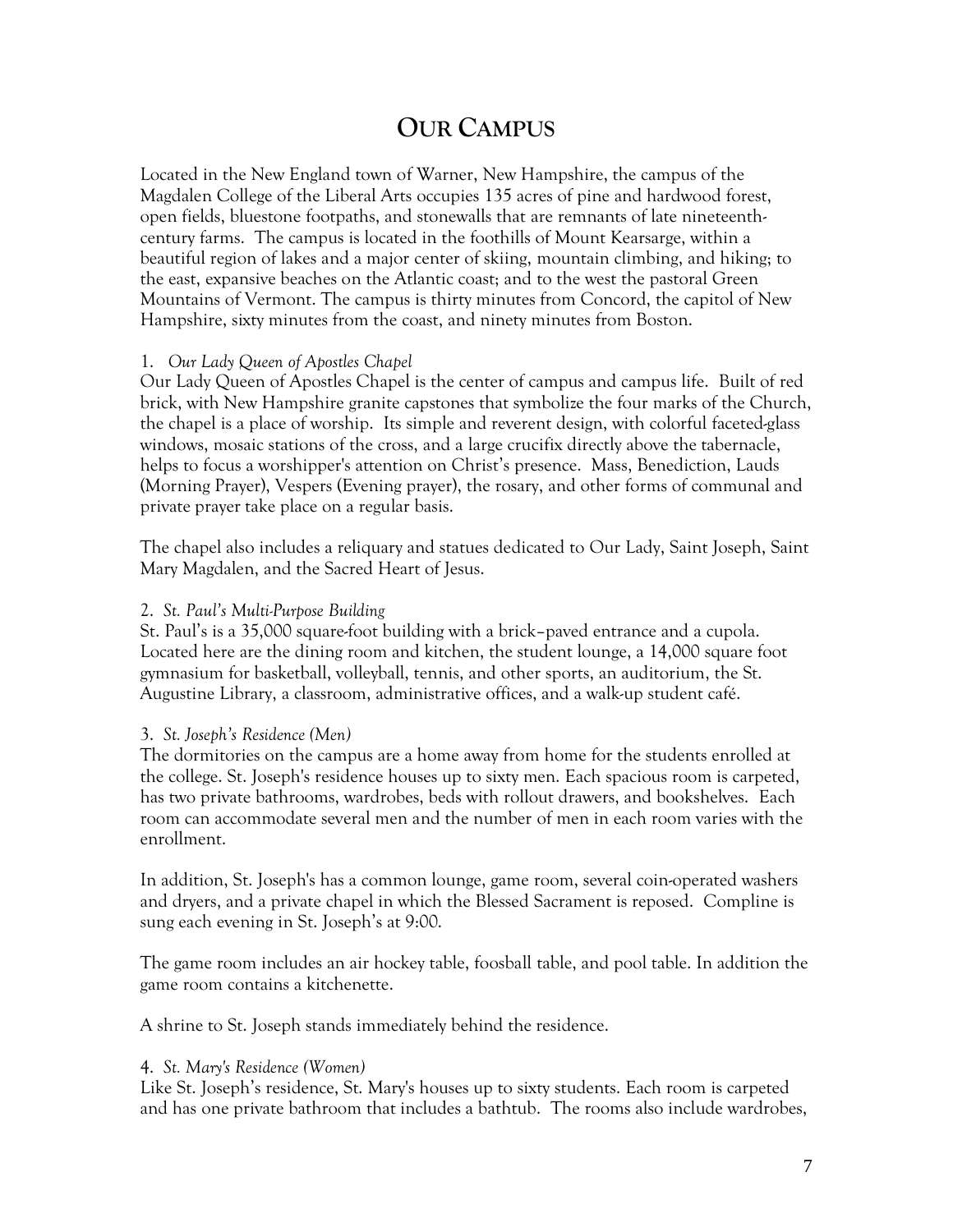beds with rollout drawers, a chest of drawers, bookshelves, and desks. Each room can accommodate up to four women and the number of women in each room varies with the enrollment.

In addition, St. Mary's has a common lounge, kitchenette, several coin operated washers and dryers, an exercise room, and a private chapel in which the Blessed Sacrament is reposed. Compline is sung each evening in St. Mary's at 9:00.

### 5. *Classrooms*

The primary classroom building is a short walk from the residences, housing classrooms designed for the seminars and other classes. Most classrooms contain a large, oval–shaped table and chairs perfectly suited for discussion style seminars. Additional learning spaces are located in St. Paul's, the main campus building.

#### 6. *Athletic Field*

The playing field adjacent to St. Paul's is used for soccer, volleyball, flag football, and many other activities.

### 7. *Observatory*

The observatory is located at the corner of the athletic field and is used for astronomy classes.

#### 8. *Shrine of Saint Mary Magdalen*

The shrine to Saint Mary Magdalen is located at the entrance of the college. The statue was created by Sylvia Nicolas and was dedicated in 1991.

#### 9. *Shrine of the Immaculate Heart of Mary*

Nestled in a garden outside the chapel, this shrine to the Immaculate Heart of Mary is dedicated to the memory of Father Charles Fiore, a long-time friend and benefactor of the college.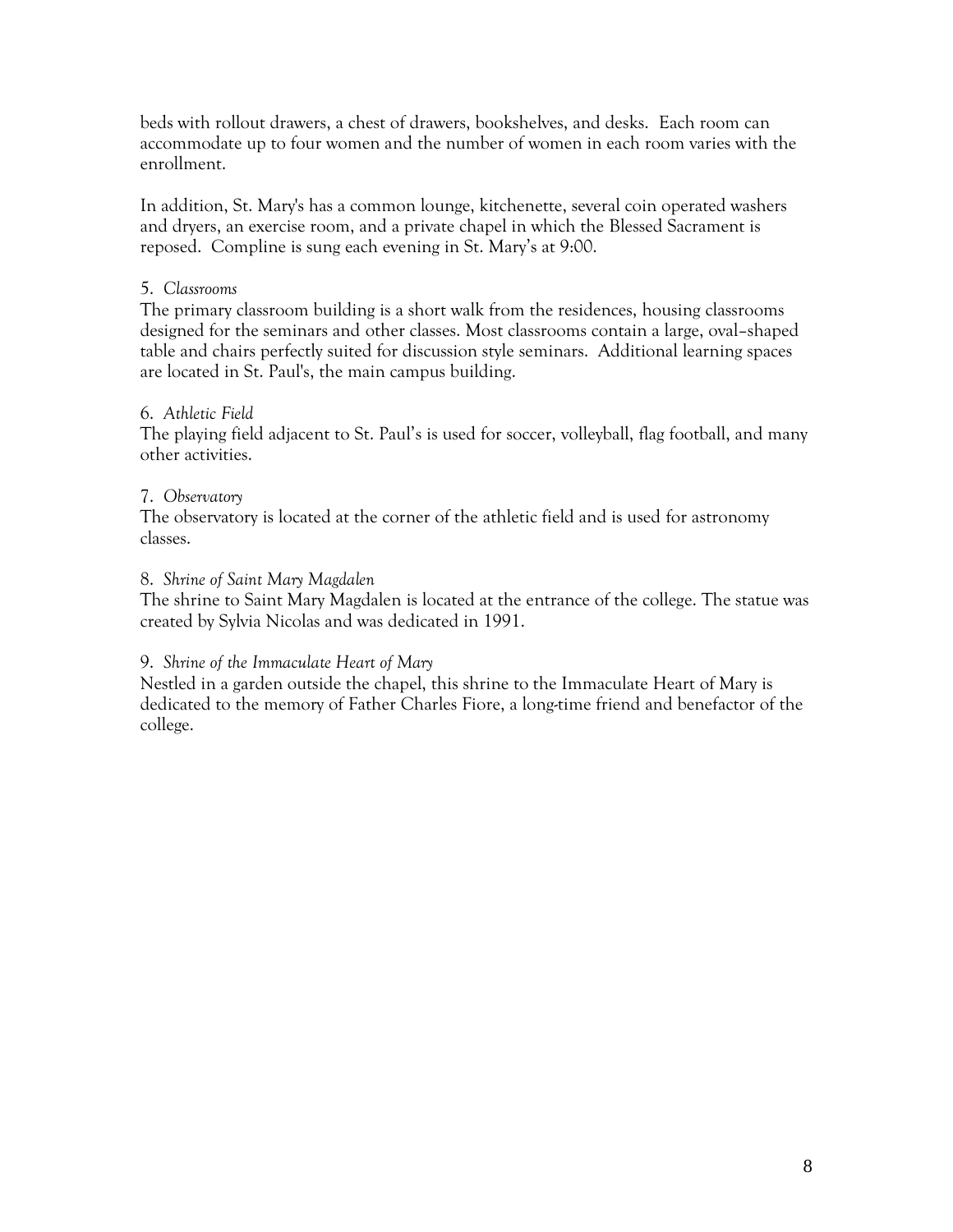# **MAGDALEN COLLEGE ACADEMIC CALENDAR**

### Fall 2021

# August

| 28    | Residences open at noon                 |
|-------|-----------------------------------------|
| 28-29 | Orientation (all students)              |
| 30    | Academic Convocation (5:15 pm)          |
| -31   | Classes Begin / Mass of the Holy Spirit |

# September

| 6  | Labor Day (no classes)  |
|----|-------------------------|
| 7  | Monday Class Schedule   |
| 17 | End of Add/Drop Period  |
|    | <b>Community Dinner</b> |

# **October**

| 8        | Last day to request a "Withdrawal" from optional courses |
|----------|----------------------------------------------------------|
| $9 - 10$ | Parents' Weekend                                         |
|          | Fall Open House                                          |
|          | Alumni Homecoming                                        |
| 11       | Study Day (no classes)                                   |
| 15       | <b>Community Dinner</b>                                  |
| 22       | St. John Paul II Feast Day (classes meet)                |

# November

|                | All Saints Day (no classes, Day of Recollection, Solemn High Mass) |
|----------------|--------------------------------------------------------------------|
| $\overline{2}$ | All Souls Day (Sung Mass)                                          |
| 19             | <b>Community Dinner</b>                                            |
| $24 - 26$      | Thanksgiving holiday (Students depart)                             |
| 28             | Residences open at noon                                            |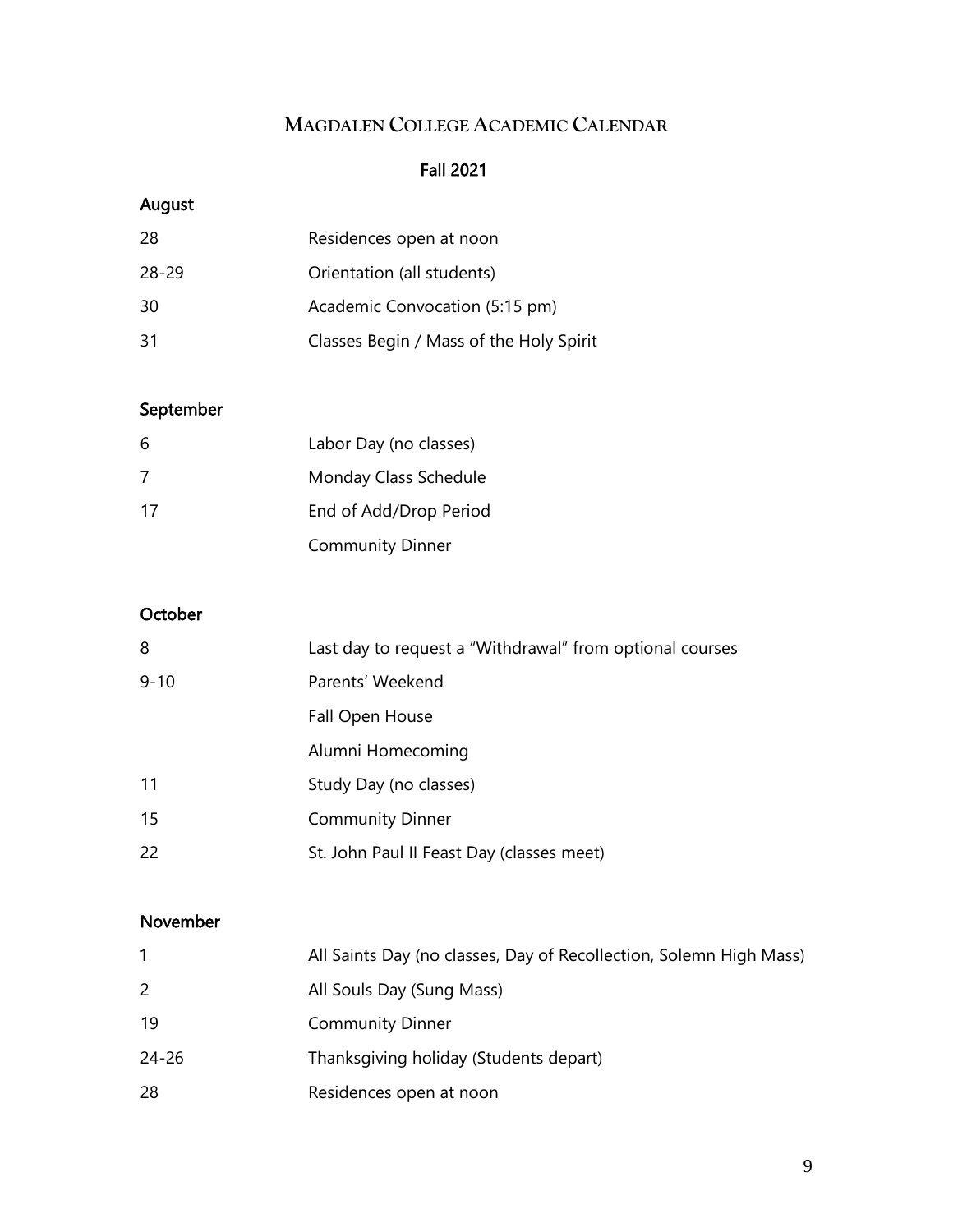# December

| 6        | Study Day (no classes)                            |
|----------|---------------------------------------------------|
| 7        | <b>Final Examinations</b>                         |
| 8        | Solemnity of the Immaculate Conception (no exams) |
| $9 - 10$ | <b>Final Examinations</b>                         |
| -11      | Christmas break begins                            |

# Spring 2022

# January

| 9         | Residences open at noon                           |
|-----------|---------------------------------------------------|
| 10        | Classes resume                                    |
| 14        | <b>Community Dinner</b>                           |
| $20 - 21$ | March for Life (no classes)                       |
|           | Return to Warner from the U.S. Capitol on Jan. 21 |

# February

| 2         | Feast of the Purification (Sung Mass)                    |
|-----------|----------------------------------------------------------|
| 4         | End of Add/Drop Period                                   |
| 18        | Last day to request a "Withdrawal" from optional courses |
|           | <b>Community Dinner</b>                                  |
| $27 - 28$ | Spring Open House                                        |

# March

| 2  | Ash Wednesday                        |
|----|--------------------------------------|
| 4  | Spring break begins after last class |
| 5  | Residences close at noon             |
| 13 | Residences reopen at noon            |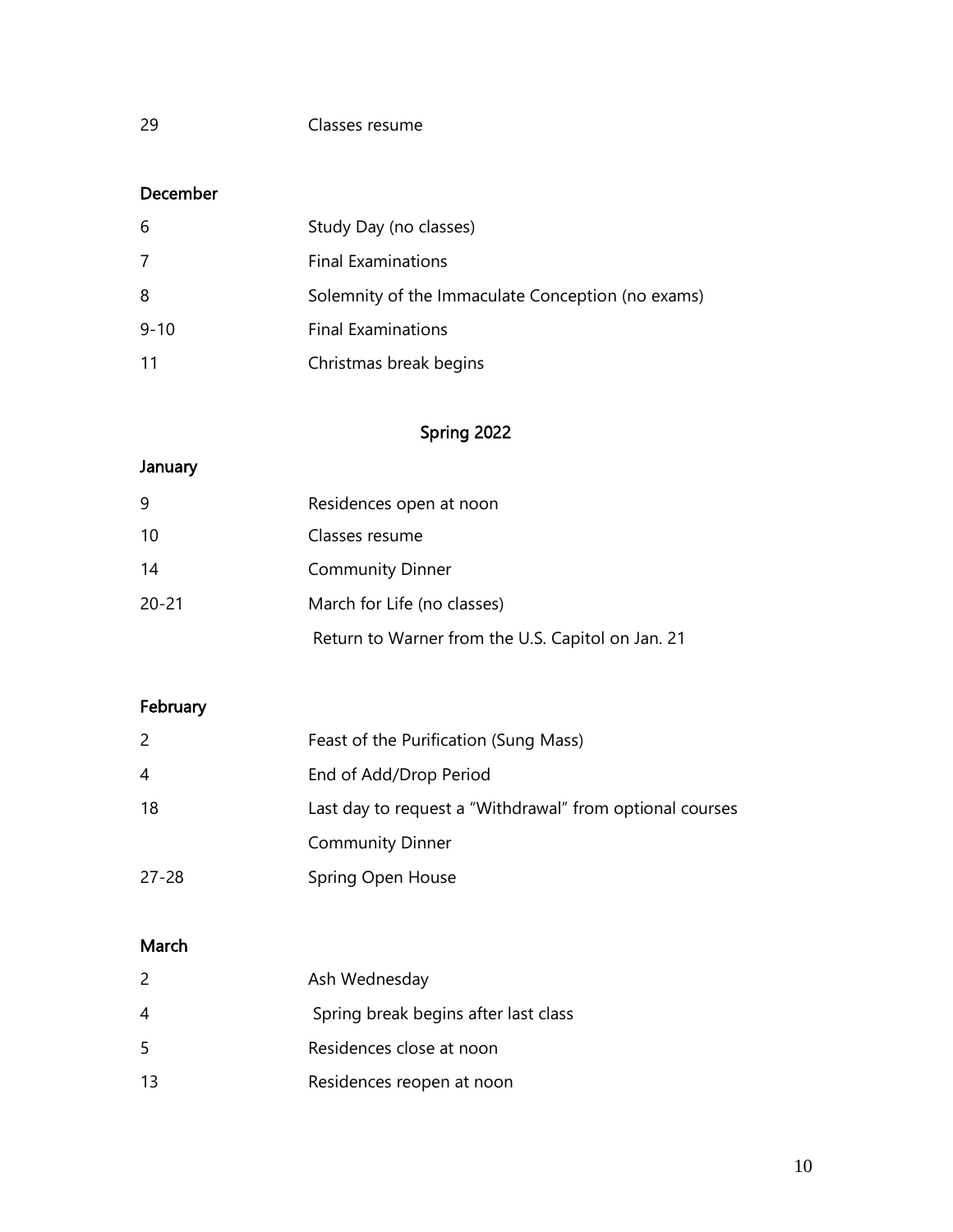| 14  | Classes Resume                                     |
|-----|----------------------------------------------------|
|     | Senior Comprehensive Exam (no classes for Seniors) |
| -18 | <b>Community Dinner</b>                            |
| -25 | Senior Theses and Portfolios due                   |
|     | Solemnity of the Annunciation (classes meet)       |

# April

| 1         | Cicero Prize Orations                 |
|-----------|---------------------------------------|
| 4-8       | Junior Projects                       |
| 13        | Tenebrae (no evening classes)         |
| 14        | Holy Thursday (no classes)            |
| 15        | Good Friday (no classes)              |
| 17        | Easter Sunday                         |
| 18        | Easter Monday (no classes)            |
| $19 - 20$ | <b>Senior Portfolio Presentations</b> |
| 21-22     | Thesis Presentations (no classes)     |

# May

| 2   | Study Day (no classes)      |
|-----|-----------------------------|
| 3-6 | <b>Final Examinations</b>   |
| 7   | Commencement                |
| 8   | Residences close at 5:00 pm |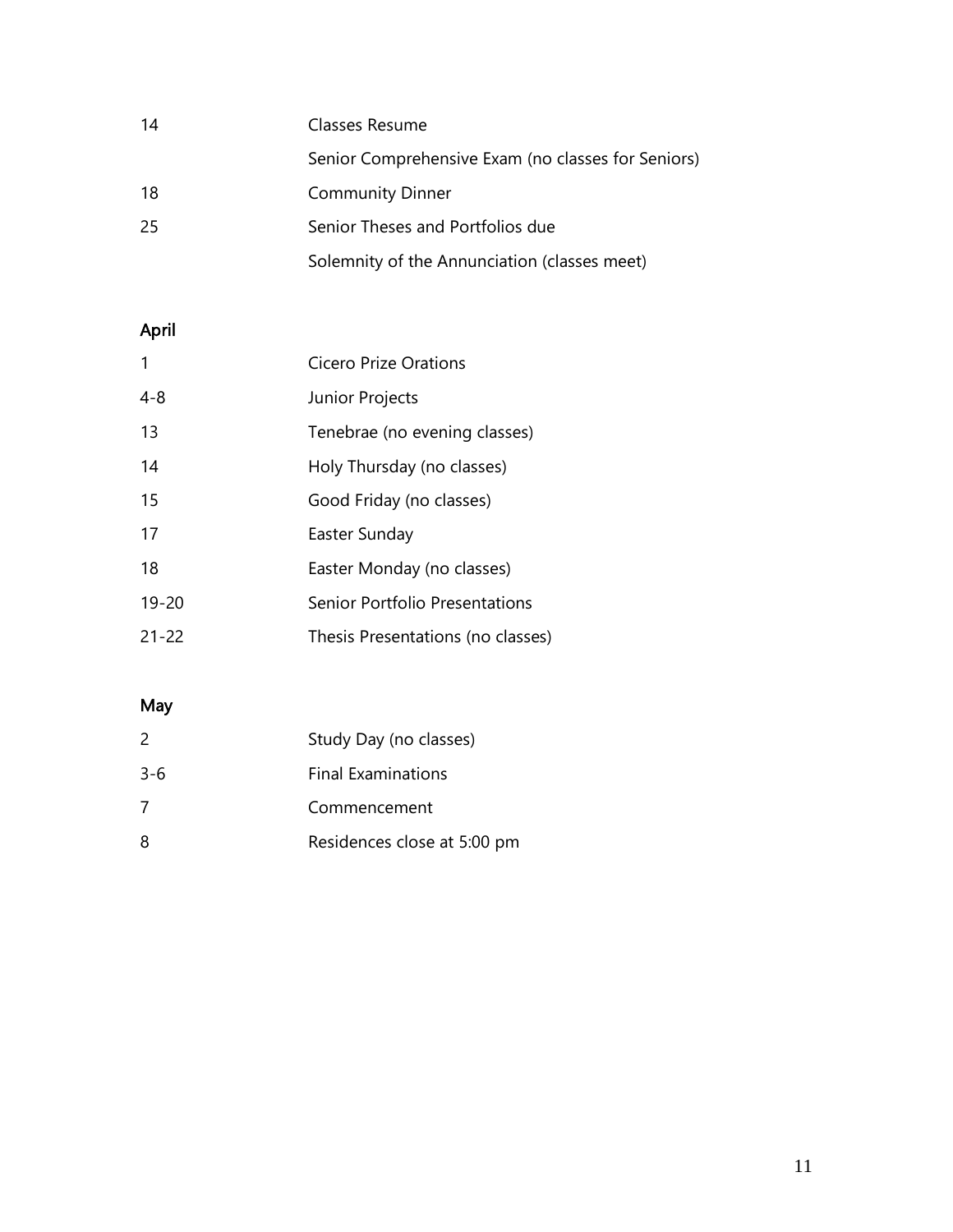# **OVERVIEW OF THE PROGRAM OF STUDIES**

| <b>TERM</b><br>(CREDITS)               | PHILOSOPHY &<br>HUMANITIES <sup>1</sup>                 | <b>THEOLOGY</b>              | WRITING,<br><b>MATH &amp; SCIENCE</b>         |                                   | LATIN & MAJOR<br>MUSIC & ART<br><b>COURSES</b>          |                          | <b>ELECTIVES</b>                                                                                     |
|----------------------------------------|---------------------------------------------------------|------------------------------|-----------------------------------------------|-----------------------------------|---------------------------------------------------------|--------------------------|------------------------------------------------------------------------------------------------------|
|                                        |                                                         |                              | Freshman Year                                 |                                   |                                                         |                          |                                                                                                      |
| Fall<br>(17)                           | Ancient World I (6)<br>& Nature of Man (1)              |                              | Geometry (3)<br>& Writing<br>Workshop 101 (3) |                                   | Latin 101 (3)<br>Choir (1)<br>or Greek 101 (3)          |                          | <b>Optional Courses: Honors</b><br>Colloquia (1), Studio Art (1),<br>Iconography (1), Adv. Latin (1) |
| Spring<br>(17)                         | Ancient World II (6)<br>& Nature of Man (1)             | Sacraments and<br>Prayer (3) | Writing<br>Workshop 102 (3)                   | Latin 102 (3)<br>or Greek 102 (3) |                                                         | Choir (1)                | <b>Optional Courses: Honors</b><br>Colloquia (1), Studio Art (1),<br>Iconography (1), Adv. Latin (1) |
|                                        |                                                         |                              | Sophomore Year                                |                                   |                                                         |                          |                                                                                                      |
| Fall<br>(16)                           | Rome and the Birth<br>of Christianity (6)               | The Creed (3)                | Writing<br>Workshop 201 (3)                   | Latin 201 (3)<br>or Greek 201 (3) |                                                         | Choir (1)                | <b>Optional Courses: Honors</b><br>Colloquia (1), Studio Art (1),<br>Iconography (1), Adv. Latin (1) |
| Spring<br>(14)<br>[Semester<br>Abroadl | The Middle Ages (6)                                     | Moral Theology (3)           |                                               | Latin 202 (3)<br>or Greek 202 (3) |                                                         | Art and Architecture (1) |                                                                                                      |
|                                        |                                                         |                              | <b>Junior Year</b>                            |                                   |                                                         |                          |                                                                                                      |
| Fall<br>(16)                           | Renaissance,<br>Reformation and<br>Catholic Renewal (6) | Sacred Scripture I (3)       | Astronomy (3)                                 |                                   | 1 Major Course $(3)^2$                                  | Choir (1)                | <b>Optional Courses: Honors</b><br>Colloquia (1), Studio Art (1),<br>Iconography (1), Adv. Latin (1) |
| Spring<br>(17)                         | The Dialectics of<br>Enlightenment (6)                  | Sacred Scripture II (3)      | Physics (3)                                   | 1 Major<br>Course<br>(3)          | Jr.<br>Project<br>(1)                                   | Choir (1)                | <b>Optional Courses: Honors</b><br>Colloquia (1), Studio Art (1),<br>Iconography (1), Adv. Latin (1) |
| <b>Senior Year</b>                     |                                                         |                              |                                               |                                   |                                                         |                          |                                                                                                      |
| Fall<br>(16)                           | American Studies (6)                                    | Theology of Love (3)         | Biology I (3)                                 |                                   | 1 Major Course (3)                                      | Choir (1)                | <b>Optional Courses: Honors</b><br>Colloquia (1), Studio Art (1),<br>Iconography (1), Adv. Latin (1) |
| Spring<br>(16)                         | Late Modernity &<br>Postmodernity (6)                   |                              | Biology II (3)                                | 1 Major<br>Course<br>(3)          | Thesis (3)<br><b>OR</b><br>Portfolio<br>Project $(3)^3$ | Choir (1)                | <b>Optional Courses: Honors</b><br>Colloquia (1), Studio Art (1),<br>Iconography (1), Adv. Latin (1) |

1. Incoming students begin the Humanities sequence at a one point in the four-year cycle and follow the sequence from that point.

2. The four majors are: History, Literature, Philosophy, Theology 3. Seniors also complete the Comprehensive Exam (1 credit)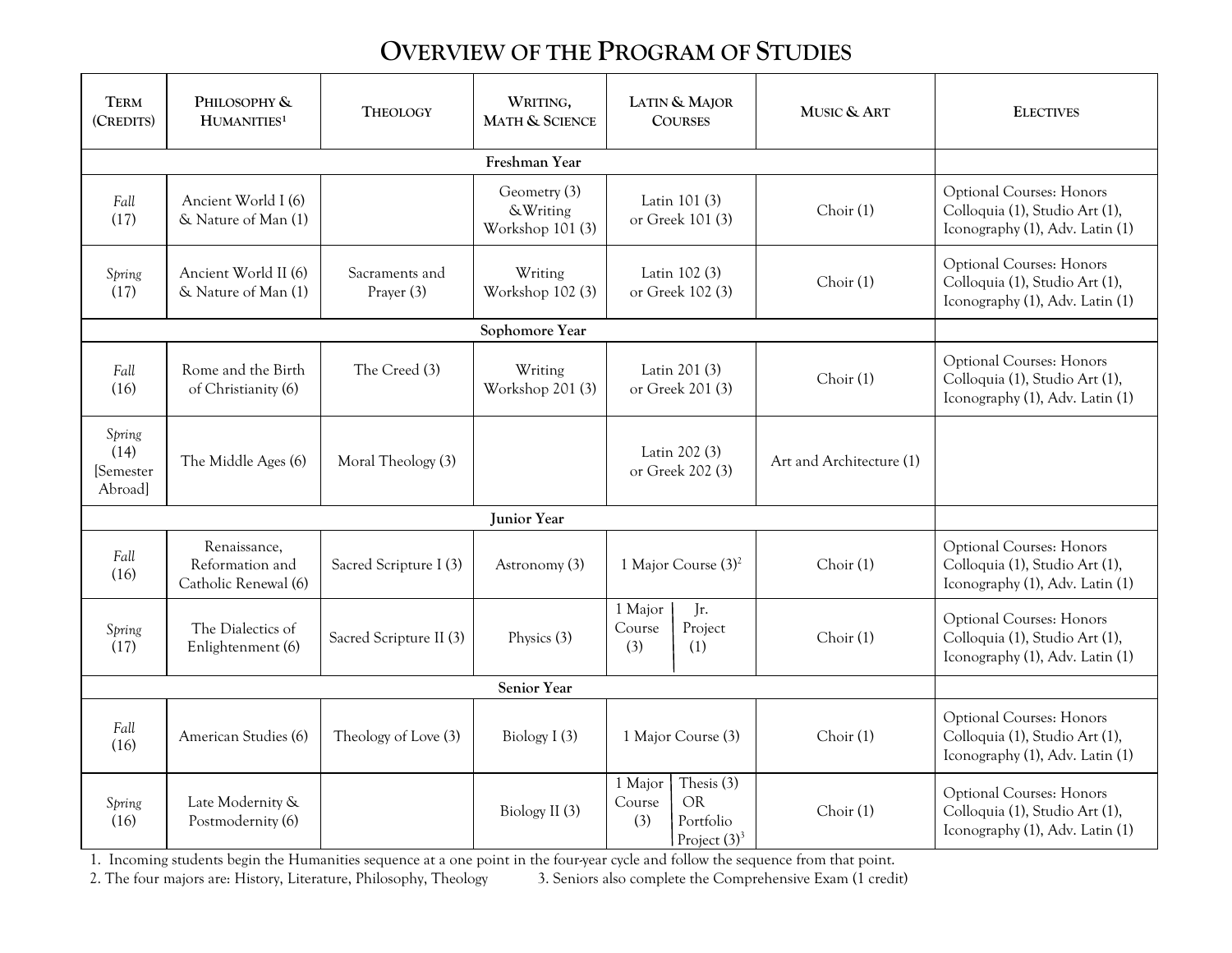# **PHILOSOPHY AND HUMANITIES**

Each of our eight Philosophy & Humanities courses may be best understood as a tapestry or polyphonic composition within which the lines of Philosophy, Literature, History, Music, Theology, and Political Philosophy conjoin to form a single Seminar. Even as our attention shifts from one line to the other, we remain aware of the larger whole to which they belong. Through the integration of these disciplines within an eight-semester series of courses, we consider carefully the manifold expressions of a created, transcendence-seeking human nature living in relation to God, other people, and the natural world while seeking both natural and transcendent ends.

These courses are animated by the pursuit of truth within a great conversation across time, seeking the answers to what John Paul II called the fundamental, perennial questions, such as "What is human nature and what are the implications of this nature?" "How do we understand freedom and human flourishing?" "How ought we to order our lives together politically?" 'What is the role of tradition and history in how we understand ourselves and the world?"

Each course may be conducted through a variety of pedagogical means, including an allcollege class led by a panel of students or faculty, a direct presentation by a tutor, a smaller seminar, or some combination of the three. In each case, students, tutors, and the authors of the cultural artifacts we study engage in the collaborative pursuit of an ever-deepening encounter with reality. In each case the student takes upon himself or herself the agency of learning within a community united and ordered to that purpose.

Incoming students enter the Philosophy and Humanities sequence at the point in the sequence for the given year. The entire collegiate community is united as students at all levels read, study, discuss, and reflect upon the same texts together, creating bonds shaped by a common love and pursuit of wisdom.

In addition, all freshmen take a two-semester sequence that introduces them to the fundamental questions as well as the mode of dialogic inquiry.

NATURE OF MAN: INTRODUCTION TO PHILOSOPHICAL INQUIRY Freshman year, Fall and Spring semesters (1 credit hour per semester)

- Golding, *Lord of the Flies*
- Dostoevsky, "The Grand Inquisitor" from *The Brothers Karamazov*
- Freud, *The Future of an Illusion*
- Tocqueville, *Democracy in America* (selections)
- Camus, *The Stranger*
- Saint-Exupery, *Wind, Sand and Stars*
- Frankl, *Man's Search for Meaning*
- Pieper, *Leisure the Basis of Culture* (selections)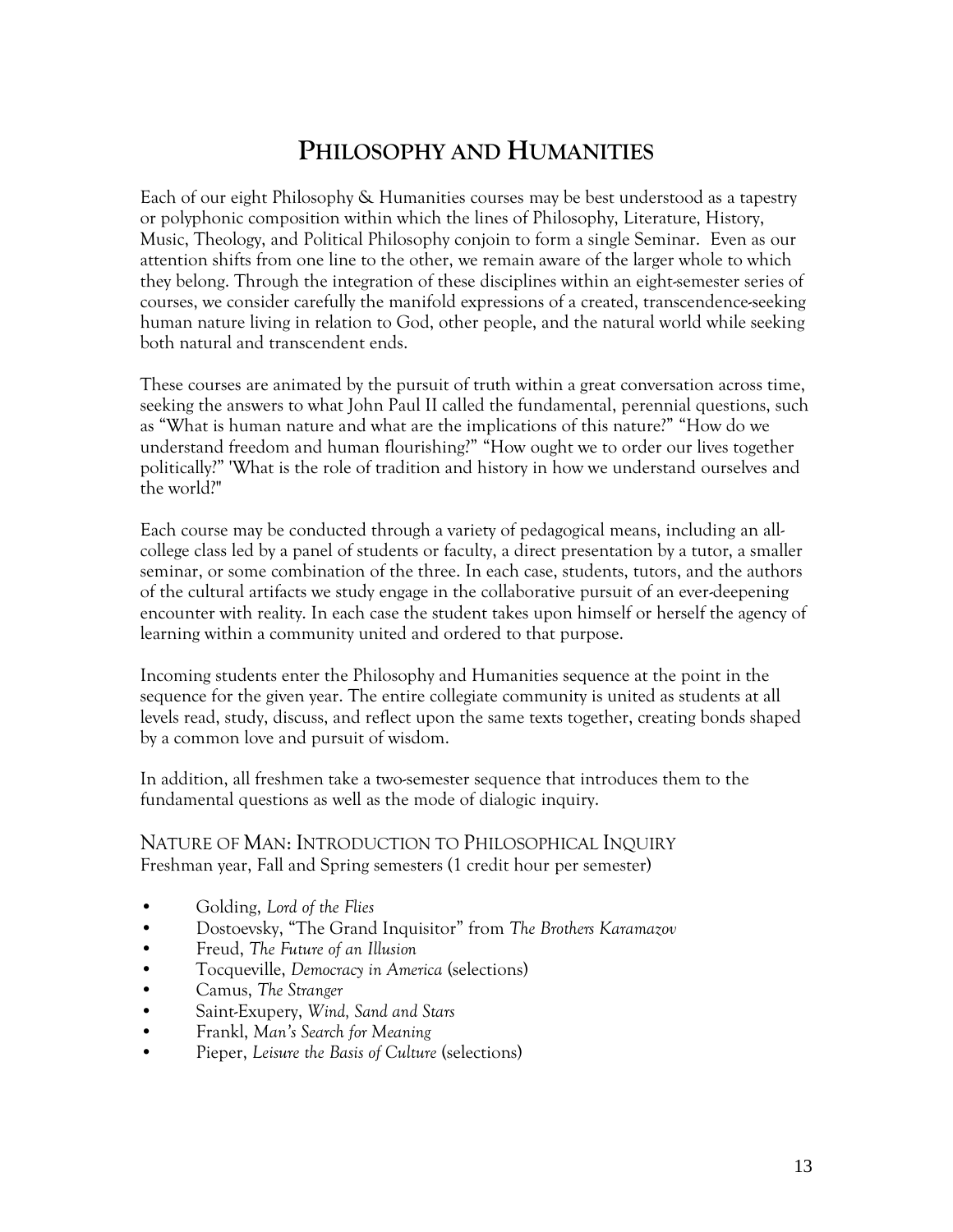# PHILOSOPHY AND HUMANITIES I AND II: ANCIENT GREECE AND PHILOSOPHICAL INQUIRY (6 credit hours per semester)

During these semesters we turn our attention—primarily through the reading of literature and philosophy—to the horizon of metaphysical and political inquiry, where each of us can begin to recognize the great philosophical questions that play a part not only in the lives of the great thinkers but in the lives of all human beings (including ourselves). If we had believed before now that the search for wisdom was to be taken up only by the few, this course suggests that all of us are called to pursue the truth about God, nature, ourselves, and how best to live our lives together. Such a pursuit is not trivial; it is of the greatest consequence.

While taking up these questions, we also turn to one of the foundations of western civilization: ancient Greece. Through the careful reading of epic poetry, history, political thought, tragedy, comedy, biography, and philosophy, we immerse ourselves in some of the chief sources from which we learn how to be fully human.

- Homer, *Iliad, Odyssey*
- Hesiod, *Theogony, Works and Days*
- Aeschylus, *Agamemnon, Choephoroe, Eumenides, Prometheus Bound*
- Sophocles, *Oedipus Rex, Oedipus at Colonus, Antigone*
- Euripides, *Alcestis, Medea The Bacchae*
- Aristophanes, *The Clouds, The Birds*
- Herodotus, *Histories*
- Thucydides, *The Peloponnesian War*
- Plato, *Euthyphro, Phaedrus, Republic, Apology, Crito, Phaedo*
- Aristotle, *Ethics, Politics, Poetics*
- Plutarch, *Solon, Lycurgus, Alcibiades*, and *Alexander*

PHILOSOPHY AND HUMANITIES SEMINAR III AND IV: ROME, THE BIRTH OF CHRISTIANITY, AND THE MIDDLE AGES (6 credit hours per semester)

Shifting our attention from Greece to Rome, we study the origins of the Eternal City, its political and military achievements, and selected works by its greatest statesmen, historians, poets, and philosophers.

With a clearer understanding of the world into which Christianity was born, we turn our attention to the Church and the seeds from which it grew: its earliest martyrs, saints, and Fathers. To complement our readings of scripture in the courses on theology, we read texts by the Fathers of the Church as well as her poets, attending to their lives and writings and considering the significance they have for us at the beginning of the Church's third millennium.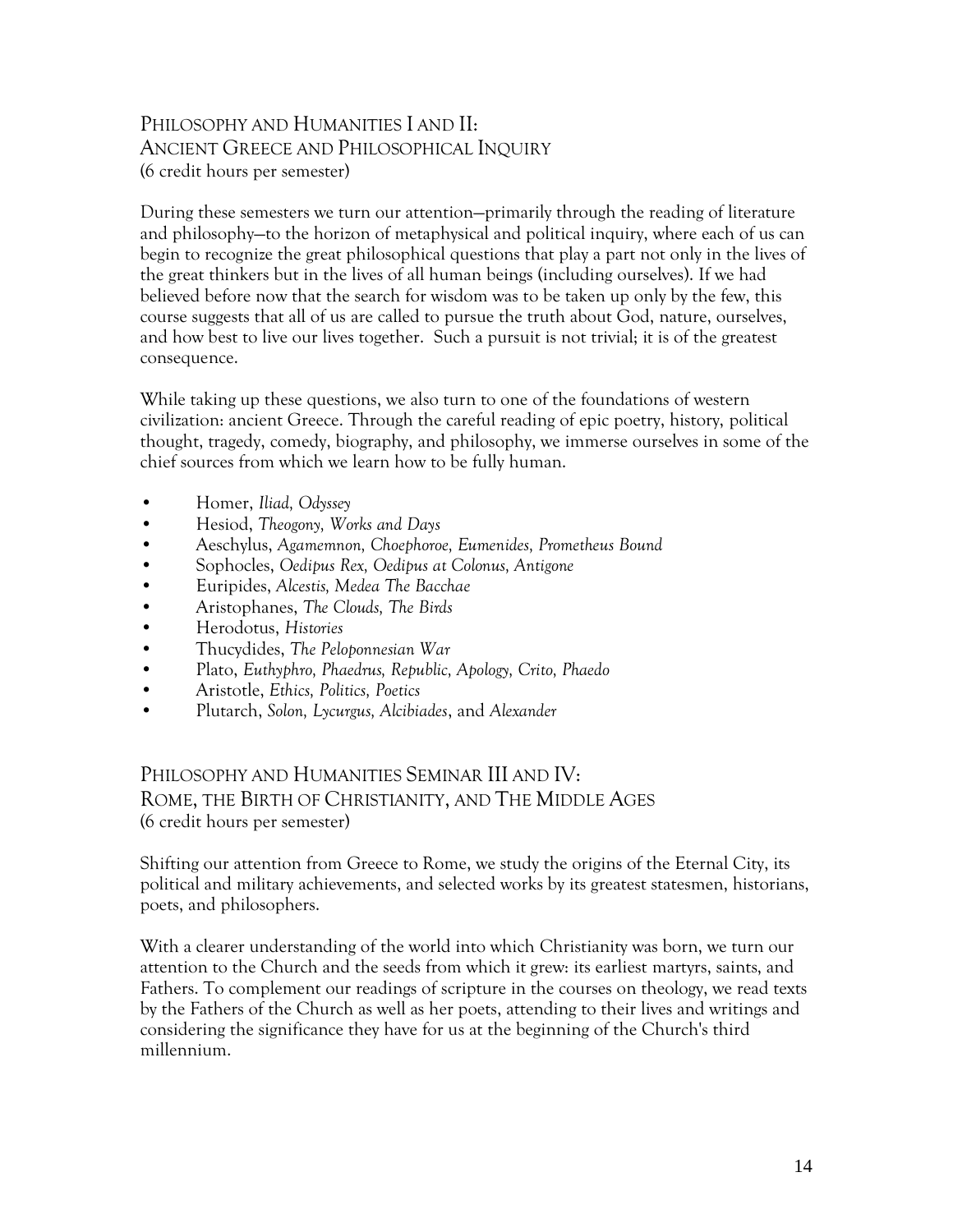In the spring semester, we follow the Church as it grows from its early martyrs and saints to become the foundation of the cultural and philosophical synthesis of the High Middle Ages. Works include Boethius' *Consolation of Philosophy*, selections from St. Thomas' *Summa Theologiae*, the letters of Abelard and Heloise, a polyphonic setting of the Mass by Machaut, Dante's *Divine Comedy,* Chaucer's *Canterbury Tales*, and the illuminated prayer book, *Les Très Riches Heures*.

- Livy, *History of Rome*
- Polybius, *The Rise of the Roman Empire*
- Sallust, *The Conspiracy of Catiline*
- Cicero, *Somnium Scipionis*, *Letters*
- Vergil, *Aeneid*
- Horace, *Odes, Epodes, Satires, Letters*
- Ovid, *Metamorphoses*
- Seneca, *Moral Epistles*
- Tacitus, *Annals*
- *The Passion of SS. Perpetua and Felicity*
- St. Athanasius, *The Life of Antony*
- St. Augustine, *Confessions, City of God*
- Prudentius, *Psychomachia*
- Ambrosian Chant
- Boethius, *The Consolation of Philosophy*
- St. Gregory, *Life of St. Benedict*
- St. Benedict, *Rule*
- *Einhard, Life of Charlemagne*
- *Beowulf*
- Abelard and Heloise, *Letters*
- St. Bernard of Clairvaux, *On Loving God*
- Blessed Hildegard of Bingen, chants
- St. Francis, "The Later Rule," "The Testament"
- Celano, *Life of St. Francis*
- Josef Pieper, *Guide to St. Thomas*
- St. Thomas Aquinas, *Summa theologiae*
- St. Bonaventure, *Journey of the Mind into God*
- Joinville, *Life of St. Louis*
- Dante, *The Divine Comedy*
- *Gawain and the Green Knight*
- Chaucer, *Canterbury Tales*
- Julian of Norwich, *Revelations of Divine Love*

#### PHILOSOPHY AND HUMANITIES V AND VI:

# RENAISSANCE, REFORMATION, CATHOLIC RENEWAL, AND THE DIALECTICS OF ENLIGHTENMENT

(6 credit hours per semester)

Having scaled the summit of the High Middle Ages in the previous semester, we turn our attention this semester to worlds discovered, destroyed, reborn, and renewed. Irreducible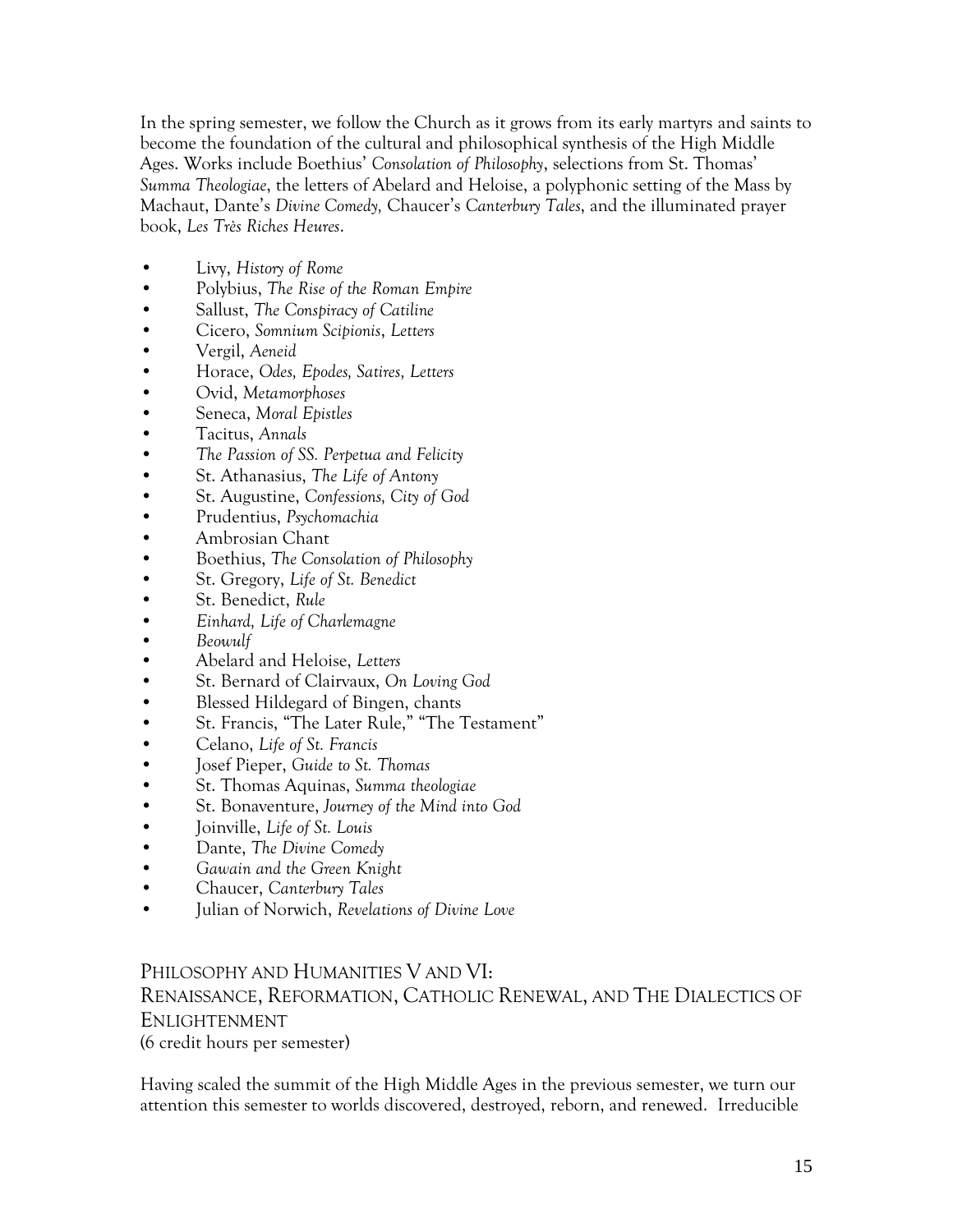to a single set of themes, the plurality of voices from this period are heard in both their harmony and their discord. From the rediscovery of antiquity's animating sources to the deformation of a stable Christendom, the triumph and tragedy of a new era prompts us to consider carefully texts that capture the spirit of a new age and articulate the causes of Christendom's division. At the same time, the initiatives of Machiavelli and Luther lead us to consider again the certainties upon which the Old World stood. All of this finds its way to the stage, where the Bard and his contemporaries will renew our attentiveness to the questions that animate and undergird the truly human life.

Without slackening our pace, we consider—with Kant—the question, "What is Enlightenment?" and we ask "What are its fruits?" To answer these questions we listen closely to voices speaking from newly- founded (and re-founded) nations, voices both triumphant and tragic. While reading thinkers writing from the disciplines of philosophy and political philosophy, we also take up the writings of historians, poets, and statesmen who reveal human nature and existence with clarity, highlighting its heroic, pathetic, profound, fragile, demonic, and ultimately risible features. All the while we are reminded sometimes unintentionally—that new light can occasionally blind us and that even those with the keenest vision stand in need of redemption.

- Dawson, *The Dividing of Christendom*
- Pico della Mirandola, *Oration on the Dignity of Man*
- St. Thomas More, *Utopia*
- Luther and Calvin, *Selected Readings*
- St. Teresa of Avila, *Interior Castle*
- *Decrees from the Council of Trent*
- Palestrina, *Pope Marcellus Mass*
- Machiavelli, *The Prince*, *Discourses*
- Shakespeare, Selected sonnets, *Hamlet, The Tempest, Henry V, King Lear, Twelfth Night, The Winter's Tale, Othello, Macbeth,* and *Romeo & Juliet*
- Kant, "What is Enlightenment?"
- Hobbes, *Leviathan*
- Locke, *Second Treatise of Government*
- Milton, *Paradise Lost*
- Rousseau, *Discourse on Inequality, The Social Contract*
- Smith, *Wealth of Nations*
- *The Declaration of Independence*
- *The Articles of Confederation*
- *Selected Federalist and Antifederalist Papers*
- *The United States Constitution*
- Speeches and Decrees from the French Revolution
- Burke, "Reflections on the Revolution in France"
- Descartes, *Meditations on First Philosophy*
- Hume, *An Enquiry Concerning Human Understanding*
- Kant, *Prolegomena to Any Future Metaphysics, Groundwork to the Metaphysics of Morals*
- Hegel, *The Philosophy of History*
- Marx, *Selected writings*
- Tocqueville, *Democracy in America*
- Blessed John Henry Newman, *The Idea of a University*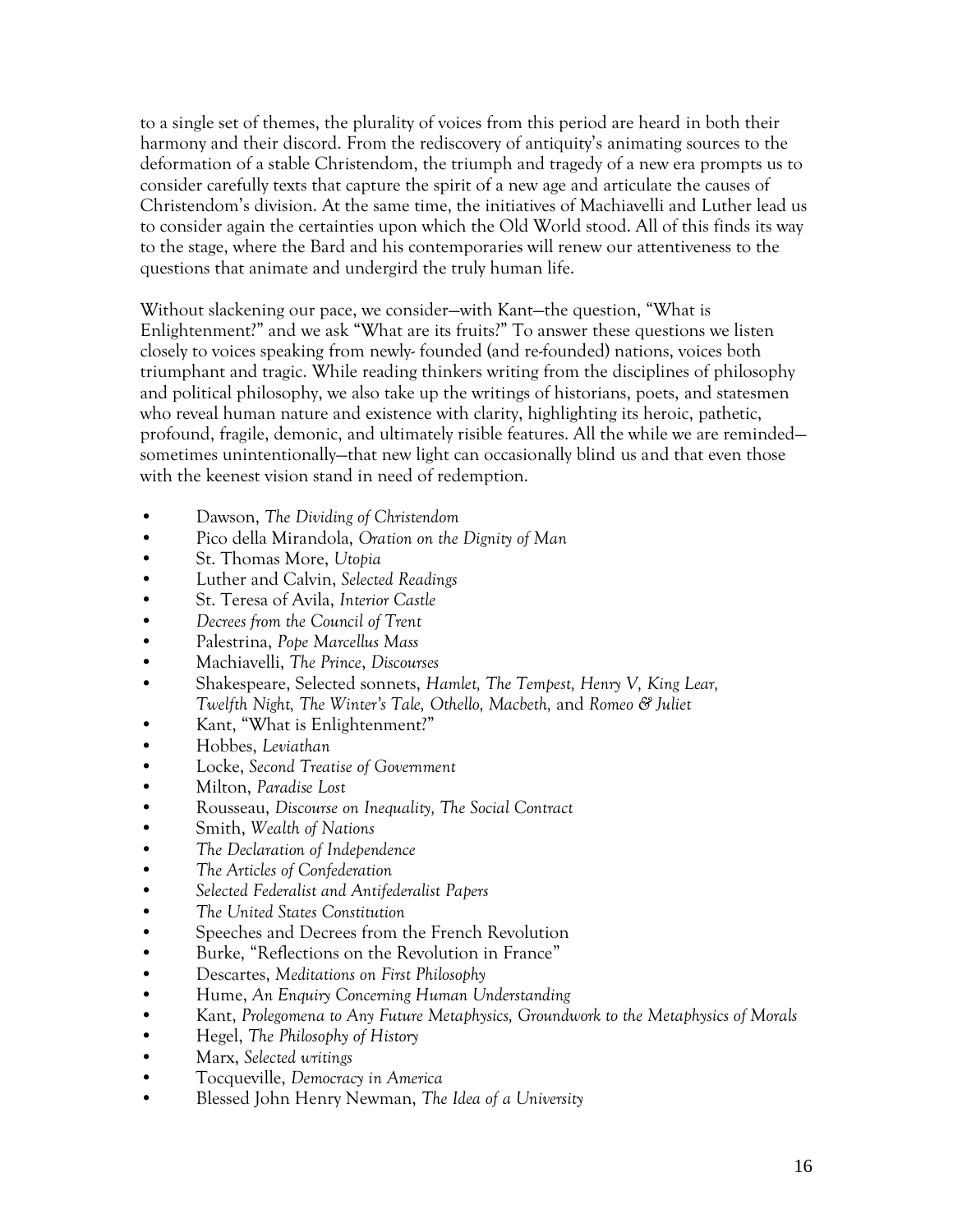# PHILOSOPHY AND HUMANITIES VII AND VIII: AMERICAN STUDIES, AND LATE MODERNITY AND POSTMODERNITY (6 credit hours per semester)

In the first semester we take up the symbolic form of America, with emphasis on her founding, her conception of liberty, and the place of equality in her society, focusing on the formative documents of our nation and her most representative literature and thought.

We come then to our own age, recognizing that our previous years of study in philosophy and the humanities have prepared us only imperfectly for the fruits of "late" or "post" modernity. The contradictory appellations of our time elicit wonder: are we still living within the unfolding of the enlightenment project, or are we truly in a new age?

Beginning at the threshold of our own era, we witness the Enlightenment's transformation into an Age of Revolution, seeking to discern the paradoxes that exist at the heart of modernity. Taking as our guides a broad range of philosophers, poets, essayists, composers, and filmmakers, we consider carefully questions raised by modernity and the many destructive aspects of its history such as the Holocaust. With equal attention we consider the ways in which western philosophers, theologians, and artists have imagined how we might build anew. Through our discussions we revisit questions raised in the first year of Philosophy and Humanities (and in the years that have followed): "What is the nature and telos of the human person?" "In light of these how should we order our political lives?" "How can the human person flourish in our contemporary age?" and "How do we effectively renew the Church and our culture while serving the communities in which we live?"

- Thoreau, *Walden*
- Emerson, *Essays*
- Melville, *Moby Dick*
- Whitman, "Song of Myself"
- Sojourner Truth, "Ain't I a Woman?"
- Douglass, "What to the slave is the fourth of July?"
- Washington, "Up From Slavery"
- Du Bois, "Of Mr. Booker T. Washington and Others", "The Parting of the Ways", "The Talented Tenth"
- Faulkner, *Go Down Moses*
- Fitzgerald, *The Great Gatsby*
- King, "Letter from the Birmingham Jail," "The Quest for Peace and Justice (Nobel Lecture)
- Dostoevsky, *The Brothers Karamazov*
- Hopkins, selected poems
- Marx, *The Economic and Philosophical Manuscripts of 1844*
- Nietzsche, *The Birth of Tragedy , Beyond Good and Evil*
- Kierkegaard, *Philosophical Fragments*
- Eliot, *The Waste Land*
- Voegelin, *The New Science of Politics*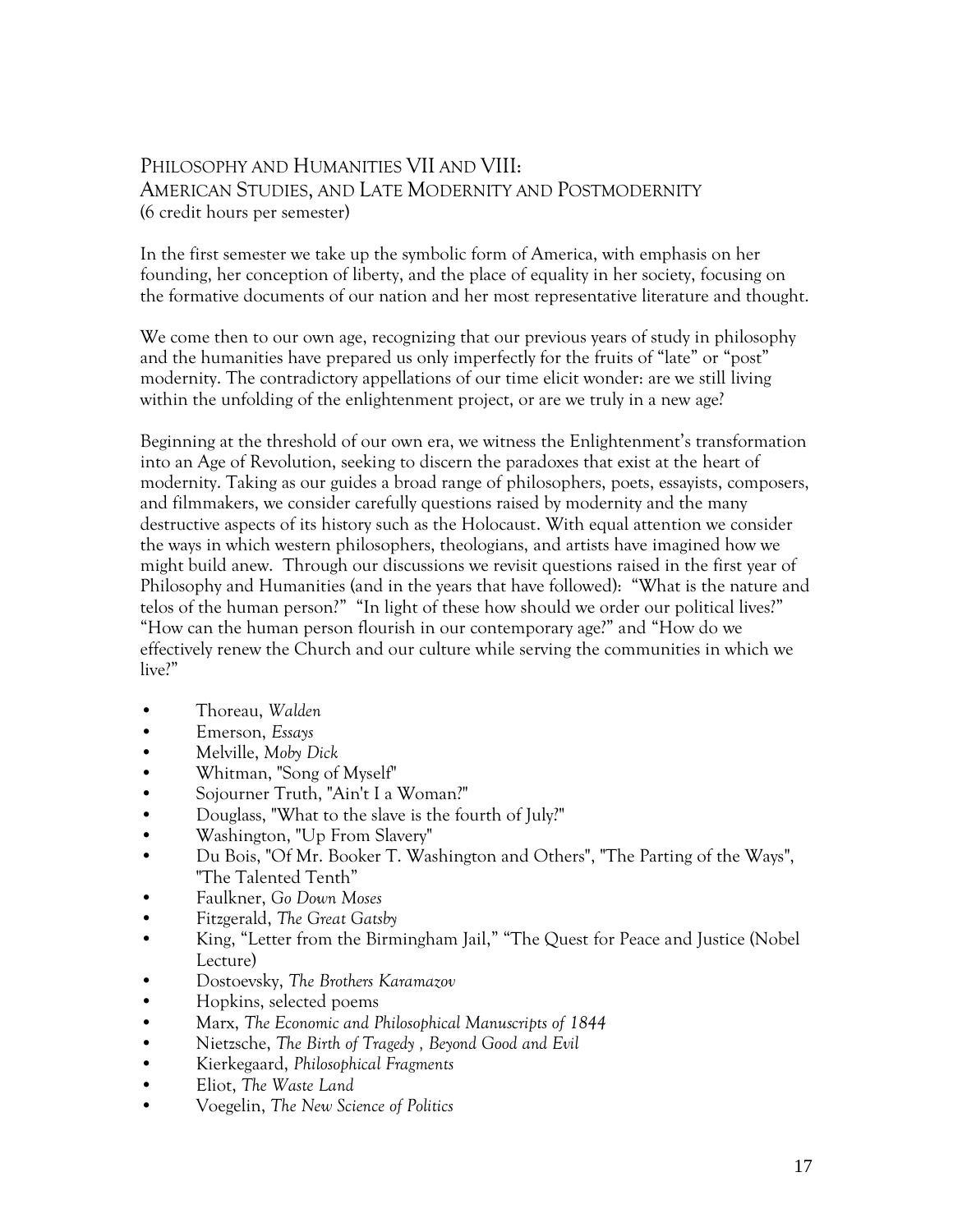- Arendt, *On Revolution, The Origins of Totalitarianism*
- Camus, *The Rebel*
- Solzhenitsyn, *The Gulag Archipelago*
- Anscombe, "Mr. Truman's Degree"
- MacIntyre, *After Virtue*
- Pope Saint John Paul II, *Fides et ratio*
- Second Vatican Council: *Gaudium et Spes*
- Josef Pieper, "Work, Spare Time, and Leisure" from *Only the Lover Sings*

# **SACRED SCRIPTURE, THEOLOGY, AND CATECHESIS**

The teachers of theology at Magdalen College receive the *mandatum,* an acknowledgment by our bishop "that a Catholic professor of a theological discipline is a teacher within the full communion of the Catholic Church." They also, along with our other faculty, take the Oath of Fidelity at the beginning of the academic year.

Through our courses on Scripture, theology, and catechesis, we seek to arrive at a thorough understanding of the Deposit of Faith, i.e., the synthesis of Church teaching that is expressed in the *Catechism of the Catholic Church* (promulgated by Saint John Paul II in 1992). This is undertaken by examining four types of texts: (1) Sacred Scripture, (2) the *Catechism of the Catholic Church*, (3) other magisterial documents such as encyclicals and council documents, (3) patristic and scholastic writings, and (4) writings by contemporary thinkers and authors. In each course, priority is given to the *Catechism*, magisterial documents, and primary texts.

For non-Catholic students, this six-semester sequence allows them to gain a thorough understanding of the Catholic faith in both its historical and contemporary dimensions. Non-Catholic students are encouraged to participate fully in the conversations throughout the sequence, sharing their perspectives freely.

The course sequence is listed below. Please note that this sequence may change depending on the Theology course that is available abroad during the Study Abroad program.

- Semester 1: The Sacraments and Prayer (3 credits)
- Semester 2: The Creed (3)
- Semester 3: Sacred Scripture I (3)
- Semester 4: Sacred Scripture II (3)
- Semester 5: Life in Christ (Moral Theology) (3)
- Semester 6: Theology of Love (3)

#### **THE SACRAMENTS AND PRAYER**

"God became man that man might become God." These astounding words of St. Athanasius, repeated so often by the Church Fathers, summarize the great mystery of salvation in Christ. In the Incarnation, the God-man, Jesus Christ, "deified human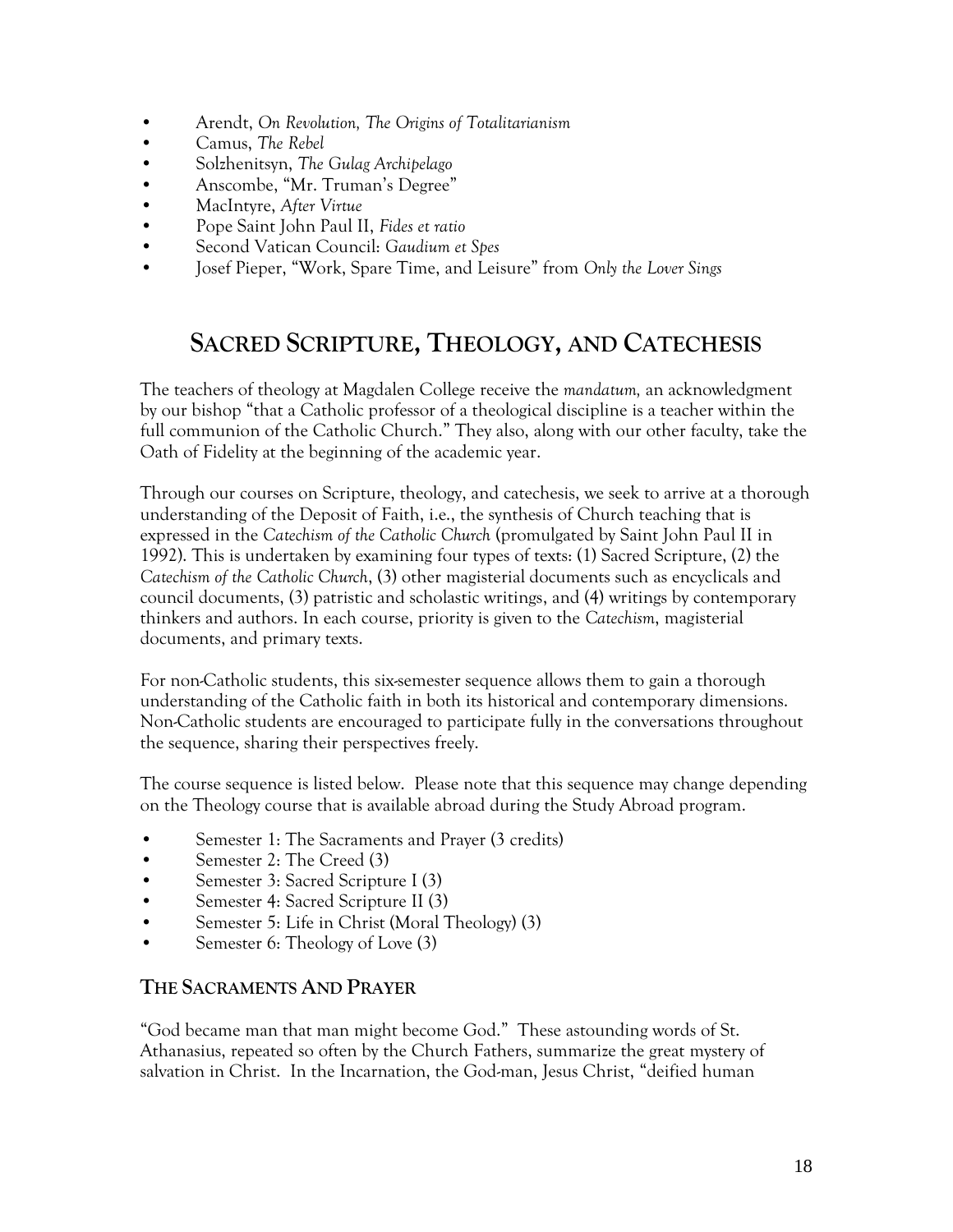nature" and by sending the Holy Spirit, he has made the Church the means of deification of every human person.

This course focuses on this Mystery of Salvation as it is believed, celebrated, and experienced in the Church's mystical life of prayer and the sacraments. Together we seek both a practical and theological understanding of the nature of prayer and the sacraments as the means by which the Holy Spirit bestows the grace of divine life, deepens our personal communion with God, and transforms us into "partakers of the Divine nature" (*2 Pete* 1:4). In this course, the following texts are read whole or in part:

- *The Catechism of the Catholic Church*
- Joseph Cardinal Ratzinger, *The Spirit of the Liturgy*
- Raniero Cantalamessa*, Life in Christ: A Spiritual Commentary on the Letter to the Romans*
- R. M. French, *The Way of a Pilgrim and The Pilgrim Continues His Way*
- Rev. Jean Corbon, *The Wellspring of Worship*

# **THE CREED**

Having explored, last semester, the mystery of salvation in Christ as it is experienced in the mystical life of the Church, we move now to a study of the mystery as it is professed and believed by the Church. Through this course we will come to know, understand, and appreciate the fundamental truths of the Christian faith as enshrined in the Nicene Creed. This will be accomplished through our broad examination of the context, development, and theology of the basic dogmas of the faith, as well as of the major heresies in response to which the dogmas were defined and proclaimed. Key texts include:

- *The Catechism of the Catholic Church*
- Joseph Cardinal Ratzinger, *Introduction to Christianity*
- *Documents in Early Christian Thought*, ed. Wiles and Santer
- Peter Kreeft, *Fundamentals of the Faith: Essays in Christian Apologetics*

# **SACRED SCRIPTURE I AND II**

Through this course we will develop a recognition and appreciation of God's self-revelation through Sacred Scripture and its development throughout time by sacred tradition. Particular emphasis will be given to the covenantal and nuptial character revealed by God throughout salvation history and developed to the present day by the teaching body of the Church, the magisterium. The course will allow for a closer study of key teachings of the Catholic faith, i.e. creation, Fall, redemption, the theology of the body, discipleship, etc., through Socratic discussions, lectures, presentations, research, critical assessments, and written analysis. Key texts include:

- *The Holy Bible*, RSV-CE
- *The Catechism of the Catholic Church*
- *The Dogmatic Constitution on Divine Revelation: Dei Verbum*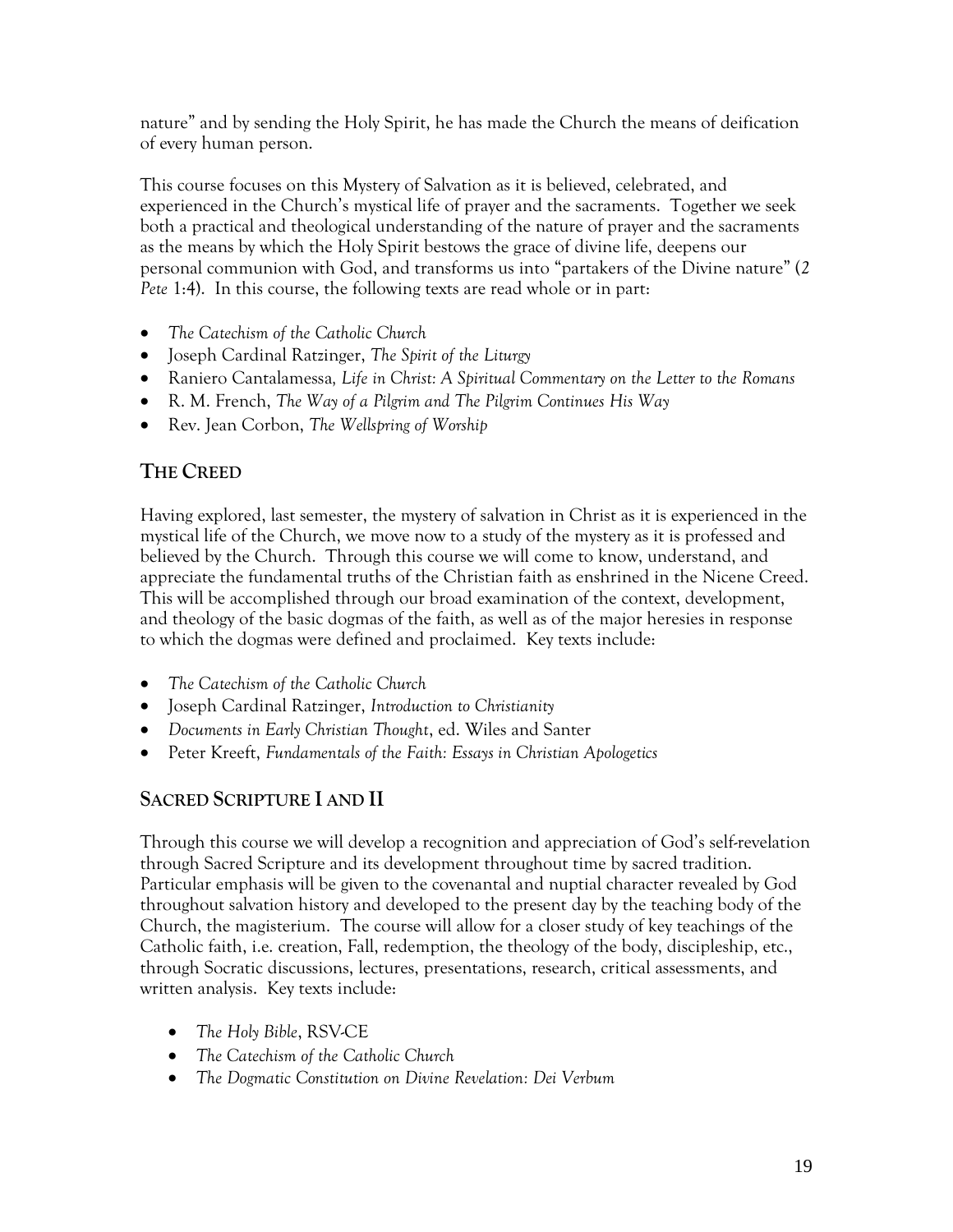- Joseph Cardinal Ratzinger, *In the Beginning...A Catholic Understanding of the story of Creation and the Fall*
- Tim Gray, *Walking with God*
- Joseph Cardinal Ratzinger, *Jesus of Nazareth*

# **LIFE IN CHRIST (MORAL THEOLOGY)**

In this course we will develop our ability to effectively understand and articulate the moral theological teachings as preserved and imparted by the magisterium of the Catholic Church. We will explore themes intrinsic to a proper understanding of a Catholic moral theology in light of our respective disciplines (through research, critical assessment, and written and oral discussion of topics related to our major fields.) Key texts include:

- *The Catechism of the Catholic Church*
- Pope John Paul II, *Veritatis Splendor*
- Joseph Cardinal Ratzinger, *On Conscience*
- Servais Pinckaers, O.P., *The Sources of Christian Ethics*
- Von Balthasar, *Unless You Become Like a Little Child*

# **THEOLOGY OF LOVE**

This semester we explore a richer understanding of the call to love as Christian human persons. Drawing from literary, theological, and cultural sources, this class will explore a deeper view of the human person. It will also provide us an opportunity to reflect upon and to seek the call to love and holiness that can give meaningful form to our personal lives. Key texts include:

- C. S. Lewis, *The Four Loves*
- Karol Wojtyla *The Jeweler's Shop: A Meditation on the Sacrament of Matrimony Passing on Occasion Into a Drama*
- Pope Saint John Paul II, *Man and Woman He Created Them: A Theology of the Body*
- Pope Benedict XVI, *Deus caritas est*

# **THE CATECHETICAL DIPLOMA**

On October 17th, 1983, the Sacred Congregation for the Clergy, granted the College permission to award the "Diploma for Religious Instruction." Today, the College awards its "Apostolic Catechetical Diploma," independently of the Vatican, to Catholic students who complete the six-semester sequence of theological studies with at least a 2.0 in each course and who pledge to teach Catholic doctrine in communion with the Holy See.

# **MUSIC AND ART**

# **THE CHOIR OF MAGDALEN COLLEGE**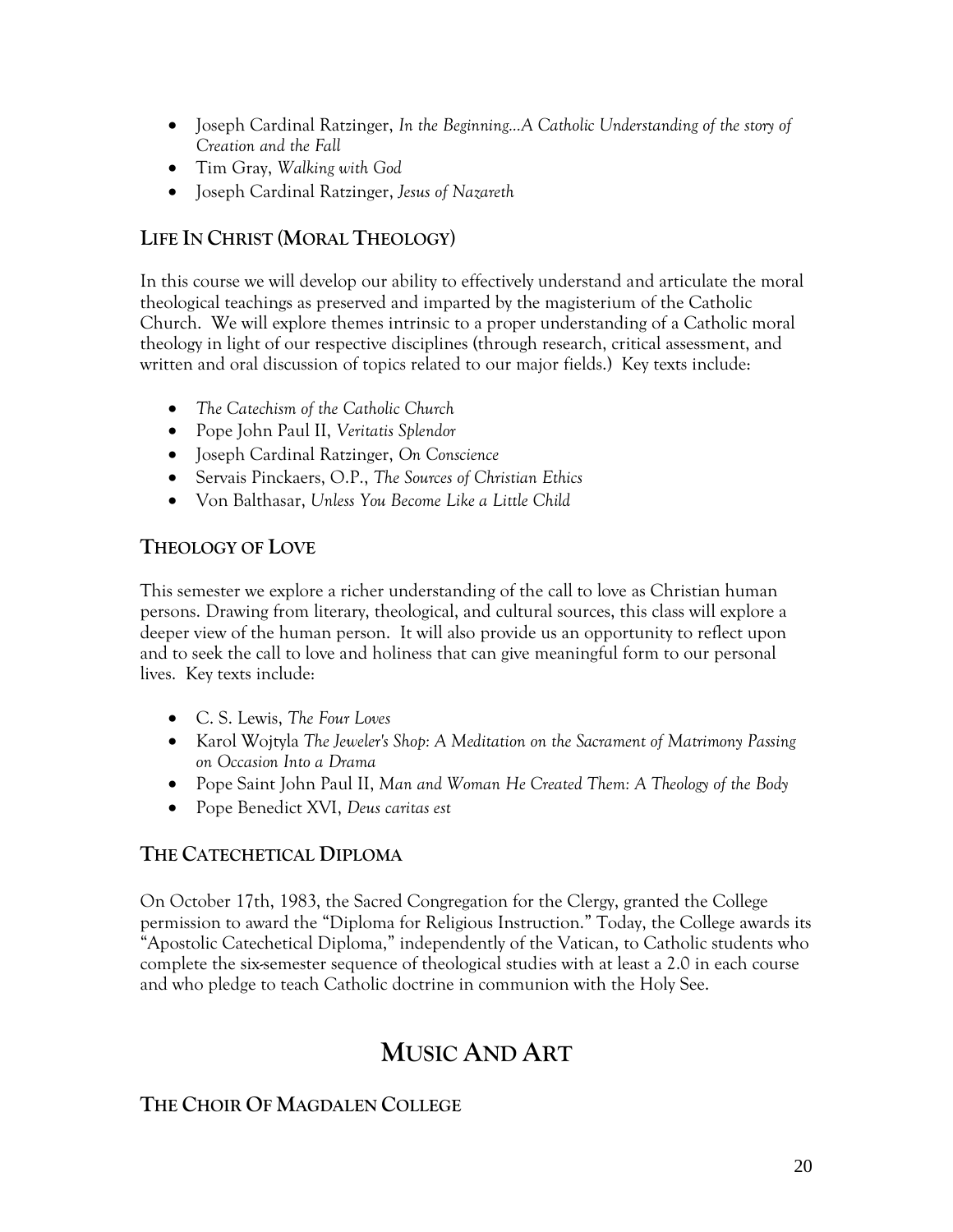Fall and Spring Semesters, all four years (1 credit per semester)

At Magdalen College, our students participate in the all-college choir for four years, singing at Mass each Sunday and on special feast days. The primary purpose of the choir is to enrich the liturgy through the singing of chant, polyphony, and the best of the Church's hymnody. Through participation in the choir, students not only immerse themselves within the beautiful musical treasures of the Church, they also become habituated to the rhythms of the liturgical calendar.

During the academic year, the students rehearse two times per week and again on Sundays in preparation for Sunday Mass, special feasts, and weekday Mass. Students also have the opportunity to develop their musical talents by serving as cantors and singing in smaller ensembles or supplying the instrumental accompaniment for choir by means of the organ, strings, and winds.

The primary goals of this course are 1) to create an opportunity to learn how music is constructed and its various forms of expression; 2) to develop vocal skills, both individually and in ensemble; 3) to create unity when singing together in ensemble; 4) to learn chant and sing other types of sacred music in order to gain a deeper appreciation for these special forms of worship; and 5) to experience musical beauty.

The other music courses complement the choir by teaching students to read musical notation and enabling students to understand the historical and liturgical context that shapes the place of music in the liturgy.

In addition to on-campus musical activities, the College choir travels occasionally throughout New England to sing at parishes, the cathedral, and community events to support the Church and the community with its musical gifts.

Students frequently also organize and participate in various smaller groups of singers that offer concerts at community and collegiate events, support other ecclesial events, or participate in liturgies at other parishes.

- *The Proper of the Mass for Sundays and Solemnities* (Fr. Samuel Weber, O.S.B)
- *Graduale Romanum*
- *The Parish Chant Book,* second edition
- *Worship* (Choir edition)

#### **STUDIO ART**

This optional course is available to students all four years as the schedule permits. (1 credit per semester).

At the close of each year students exhibit their best works in the college's annual art show for our fellow students, faculty, and the local community.

# **BYZANTINE ICONOGRAPHIC PAINTING**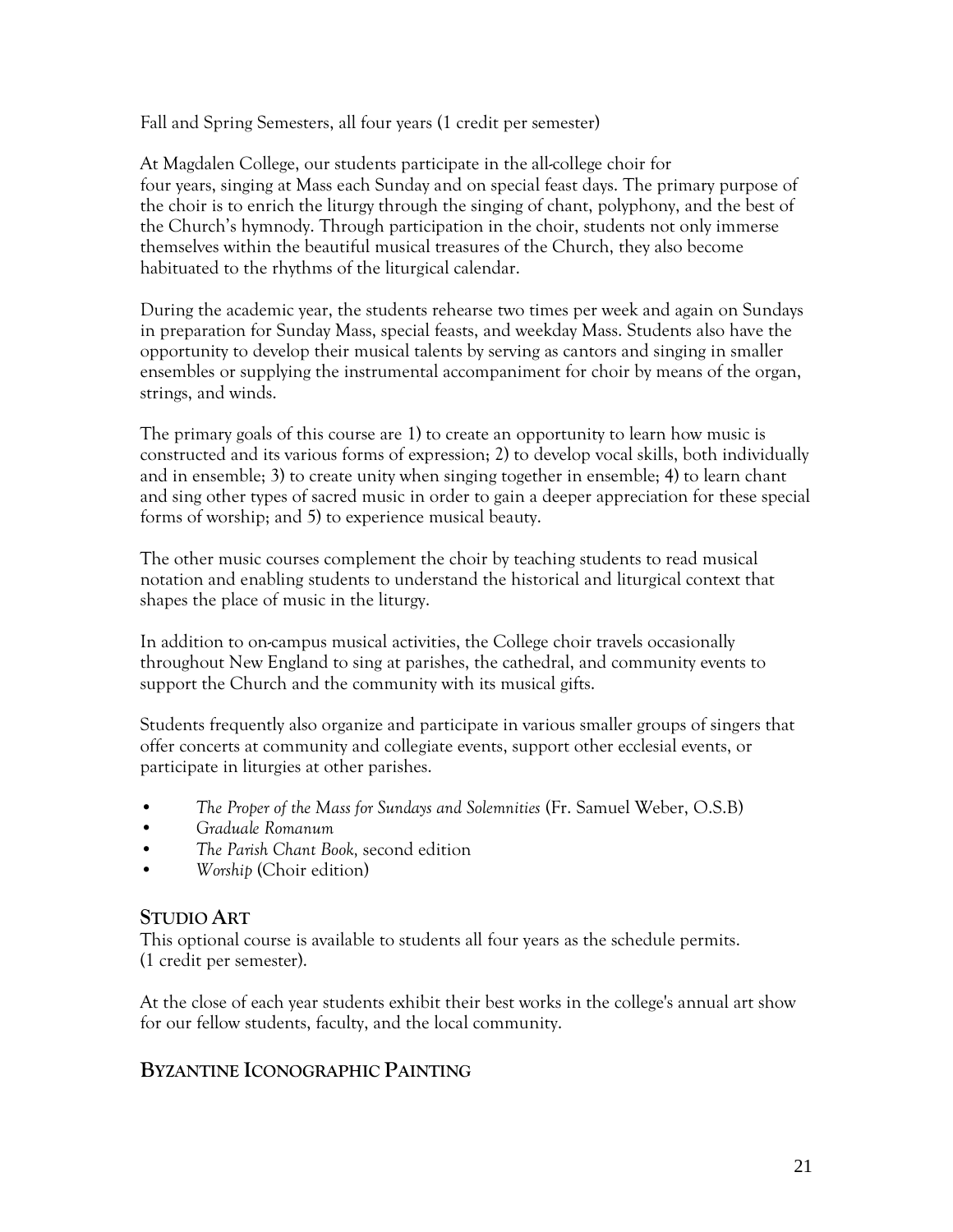In this studio class, the fundamentals of Byzantine icon painting are shared through learning the basic process, art and language of the icon as students are led step-by-step through making a simple and beautiful icon of Christ. (1 credit hour)

# **GEOMETRY AND SCIENCE**

### **EUCLIDEAN GEOMETRY**

Freshman Year, Spring Semester (3 credit hours)

Through a rigorous study of Books One and Two of Euclid's *Elements* (as well as selected propositions from later books), we follow in the steps of this "Master of Geometry," studying first his definitions, postulates, and common notions, and then immersing ourselves in the beauty of his propositions. Through this course, we come to recognize with a fresh perspective the power of *intellectus* as it grasps first principles and intuits "the whole" of a proposition. We also come to appreciate the importance of *ratio* as it leads us from true presuppositions to trustworthy conclusions. In short, we renew—by following Euclid—our own capacity to think mathematically, with rigor and with discipline.

- Euclid, *Elements*
- Plato, *Meno*

### **NATURAL SCIENCE (ASTRONOMY AND PHYSICS)**

Junior Year, Spring Semester (3 credit hours)

In the first half of this course, we make astronomical observations with the unaided eye, identify the major constellations and learn how to determine both latitude and longitude. We examine basic concepts such as the celestial sphere, celestial equator, solar time, sidereal time, and leap year. Through the reading of selections from Ptolemy's *Almagest* placing special emphasis on Ptolemy's treatment of the sun's anomaly—we establish the historical and philosophical background against which we will read Copernicus' *On the Revolutions of the Heavenly Spheres*.

In the second half of this course, we explore the birth of modern science—in both its philosophical and empirical aspects—and consider two of its most prominent features: the experimental method and the Copernican revolution.

We then take up Galileo's presentation of proto-Newtonian theory, as articulated in his *Dialogue Concerning Two New Sciences*. Immediately afterward, we examine Isaac Newton's more complete formulation of the laws governing the mechanical universe. His view of nature is explored (as articulated in his *Principia*), which lays a foundation for apprehending the first principles of the modern scientific method, as well as for understanding the philosophical outlook of scientific modernity. Through an integrated investigation of both physical problems and their mathematical solutions, we seek to develop a coherent understanding of the application of mathematics, thereby discovering the unity within "science" and "mathematics" and clarifying the mathematical methods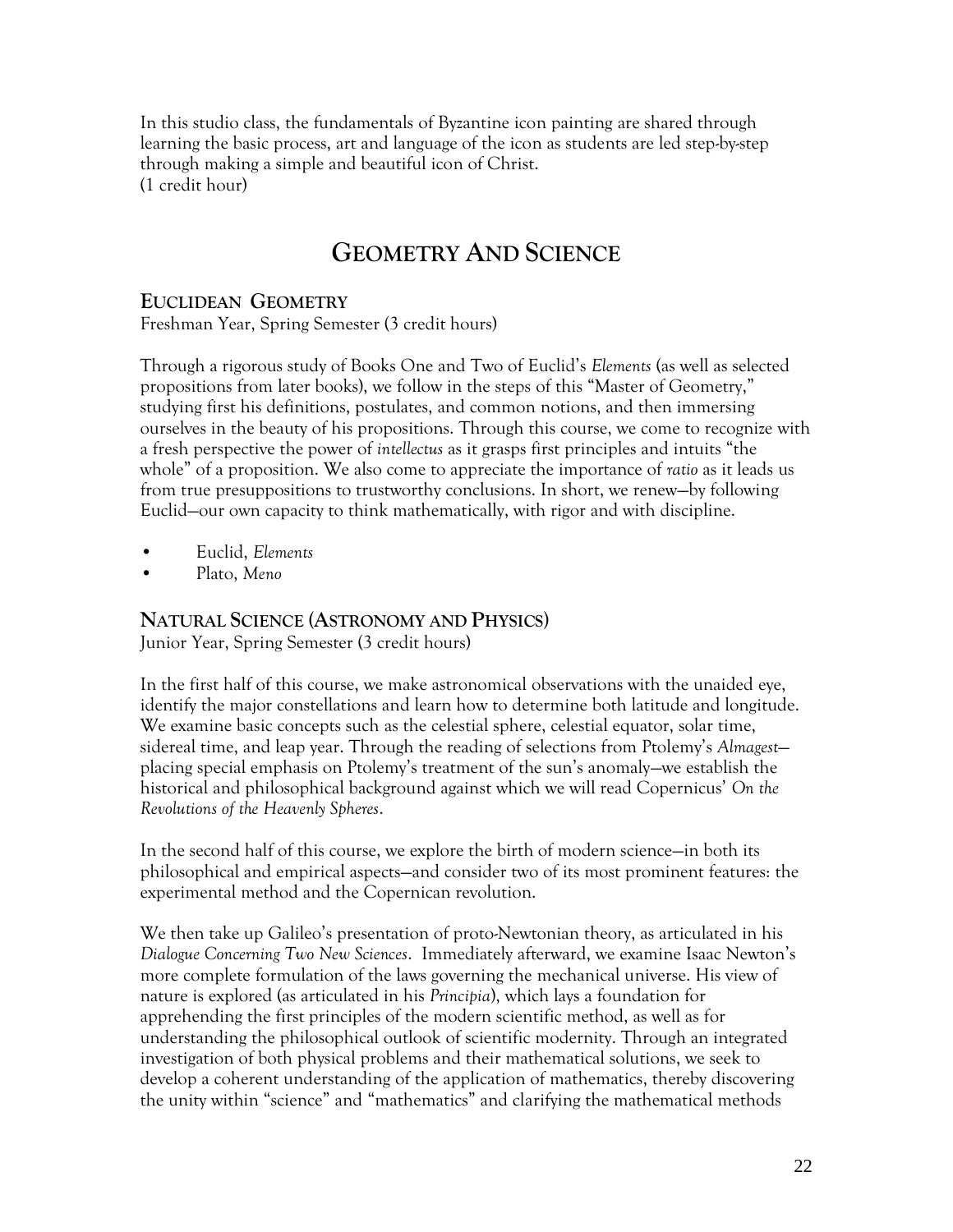discovered by Newton that are still used in physics today. By concentrating on the first principles of motion and their application to matter, we probe beneath the surface of a scientific problem and discover how principles govern mechanical phenomena.

We conclude our examination of classical physics through a careful consideration of fundamental concepts such as mass, motion, force, space, and time by reading selections from Newton's *Principia* and through numerous experiments. We observe the laws of motion in concrete phenomena: through the aerodynamics of the boomerang, the motion of billiard balls, fluid dynamics, air flight, and the physics of gymnastics and diving.

In our study of relativity, we take up Einstein's own account of his theory, the classic Michelson- Morley Experiment, the derivation of the Lorentz transformation, and the latter's application to sub-atomic particle disintegration. Finally, we investigate the quantum behavior of light by reading Feynman's classic lectures on the double slit experiment and Heisenberg's *The History of Quantum Theory*.

- Ptolemy, *Almagest*
- Copernicus, *On the Revolutions of the Heavenly Spheres*
- Kepler, *Epitome of Copernican Astronomy*
- Galileo, "Starry Messenger"
- Descartes, *Discourse on Method*
- Bacon, *The Great Instauration*
- Galileo: *Dialogue Concerning Two New Sciences*; "Starry Messenger"
- Bacon, *The Great Instauration*
- Newton, *Principia*
- Newton, *Selected writings*
- Feynman, *The Feynman Lectures on Physics*
- Einstein, *Relativity*
- Heisenberg, "The History of Quantum Theory" from *Physics and Philosophy*
- Selected papers from *The Scientific American*

# **BIOLOGY I: THE ORIGINS OF LIFE**

Senior Year, Fall Semester (3 credit hours)

In this class we examine the diversity within nature and its classification, availing ourselves of the natural surroundings of autumn in New Hampshire. Next, we investigate the origins and nature of life, followed by a consideration of evolution in general, Darwin's *Origin of the Species*, as well as alternative theories of evolution. Following this we undertake a brief analysis of basic Mendelian genetics, coupled with a study of genes, DNA replication and transcription, and their roles in genetic inheritance. (See the reading list following Biology II.)

# **BIOLOGY II: ETHOLOGY, PERCEPTION, & NEUROLOGY**

Senior Year, Spring Semester (3 credit hours)

During this semester we take up the subjects of ethology (animal behavior), perception, and neurology, studying the contributions of naturalists such as Loren Eiseley, Konrad Lorenz,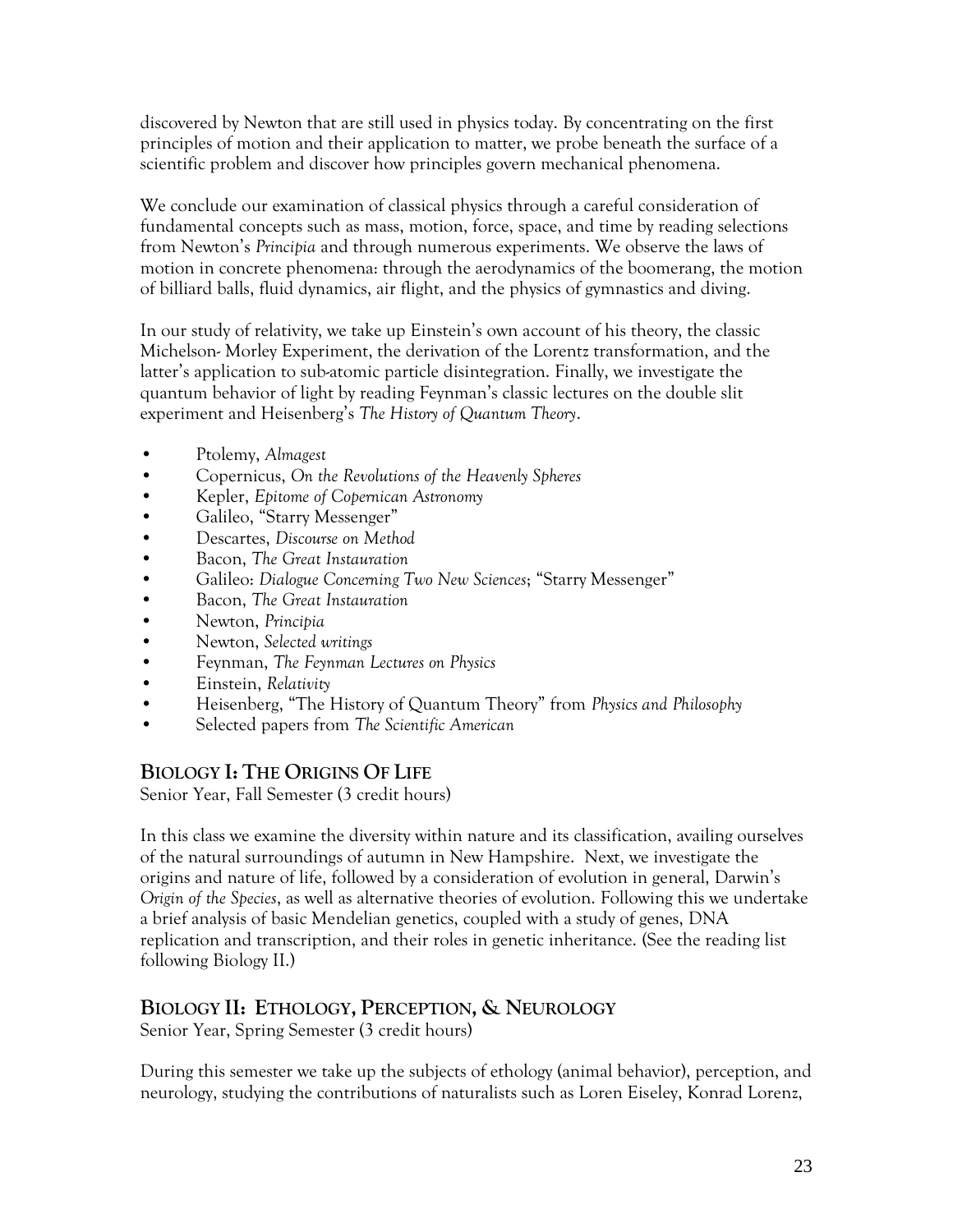J. Henri Fabre, Karl von Frisch, and Nikko Tinbergen. We compare the classic neurological writings of Wilder Penfield with the more recent views of Oliver Sacks, Francis Crick and Richard Dawkins. In the first and second semesters of this course, we read the following texts in whole or in part:

- Aristotle, selections from *History of Animals, On Generation and Corruption, Parts of Animals, De anima*
- Margulis, *Five Kingdoms*
- St. Augustine, *De Genesi ad litteram*
- Darwin, *Origin of Species*
- Dawkins, *The Selfish Gene*
- Gould, *The Panda's Thumb*
- Lack, "Darwin's Finches"
- Eiseley, *The Immense Journey*
- Augros & Stanciu, *The New Biology*
- Mendel, *Experiments in Plant Hybridization*
- Watson, *The Double Helix*
- Hofstadter, *Metamagical Themas*
- McCulloch, *Embodiments of Mind*
- Tinbergen, "The Shell Menace"
- Lorenz, *The Foundations of Ethology, King Solomon's Ring*
- Frisch, "Dialects in the Language of the Bees"
- Frisch & Lindauer, "The Language and Orientation of the Honey Bee"
- Sacks, *The Man Who Mistook His Wife for a Hat*
- Penfield, *The Mystery of the Mind*
- Other selected articles from scientific journals

# **WRITING**

The teaching of writing at Magdalen College takes place through five interrelated means that may not always be immediately obvious to the student. First, grammar is studied through the learning of Latin grammar. By mastering Latin grammar students grow in their understanding of English grammar and syntax. Second, through the study of logic in their second year, students begin to master their own powers of *ratio*, learning to think more clearly and more deeply about the nature of language. Third, through the Writing Workshop in freshman year, students develop sensitivity to language that enables them to understand the nature of verbal communication and improve both the style and substance of their own English composition. In this course they also read closely at least eight works of literature on which they write essays, receiving feedback on their writing, and study common errors that disrupt written communication. Fourth, in the sophomore, junior, and senior seminars (as well as in other courses) students write interdisciplinary essays that require them to integrate and apply the skills they have acquired through their study of grammar and logic, expressing themselves with the verbal facility they have developed through their study of literature in the Writing Workshop. Finally, students have the option to write a senior thesis that demonstrates the consummation of their verbal development during their four years of liberal education.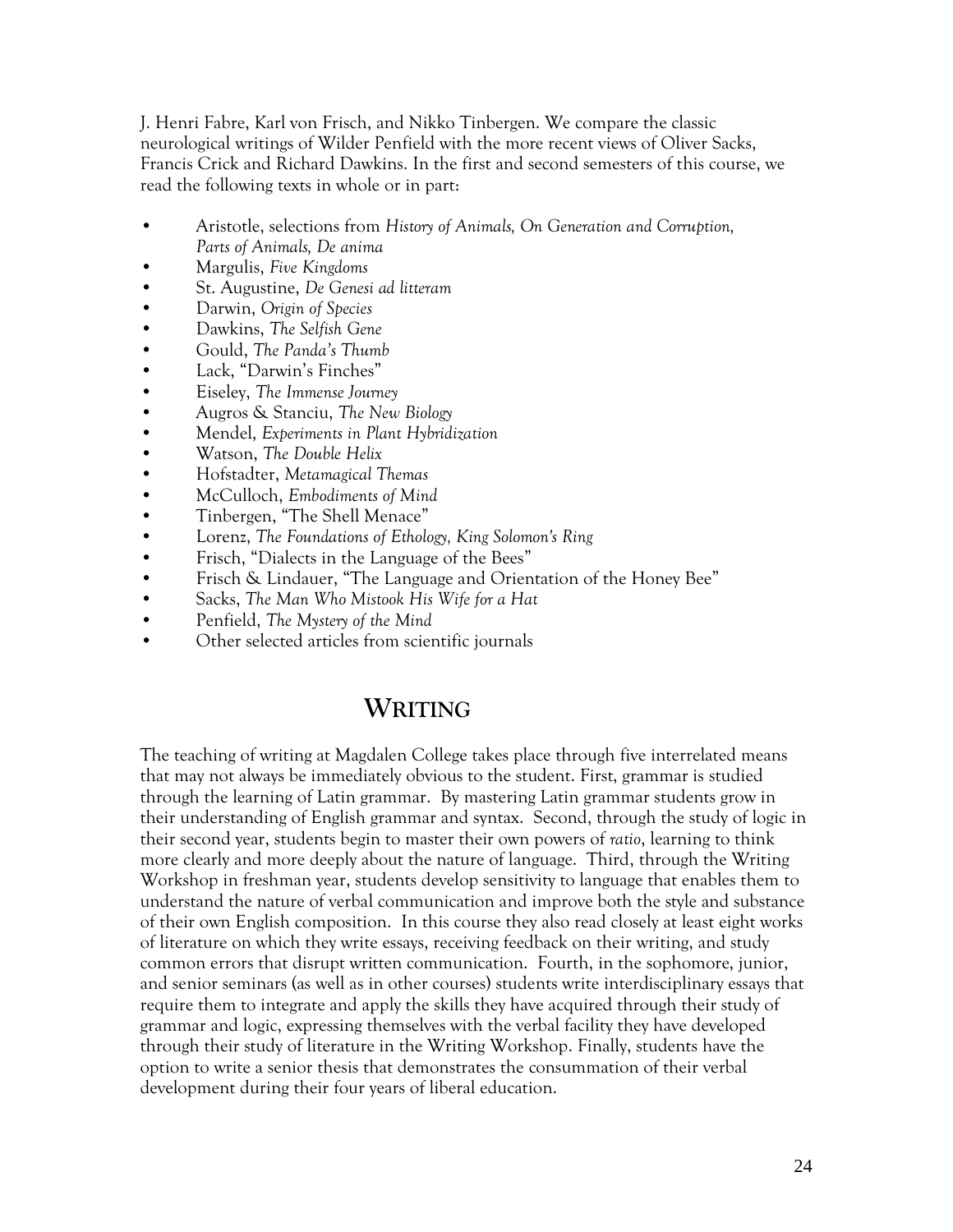# **WRITING WORKSHOP I AND II**

Freshman Year, Fall and Spring Semesters (3 credit hours per semester)

Through this writing class we will review the fundamentals of grammar and usage, explain some of the rhetorical principles in classical rhetoric that teach organization, the logical arrangement of the parts of an essay to form a harmonious whole, and the distinction between average, good, and excellent writing. The course also considers virtues like proper emphasis, eloquence, diction, concision, and lucidity that enhance writing and examines faults like verbosity, pretentiousness, informal language, and impoverished vocabulary that detract from the quality of essays. In class we will also discuss common errors in student essays as well as the readings in preparation for assigned papers.

# **WRITING WORKSHOP III**

Sophomore Year, Fall Semester (3 credit hours per semester)

This course builds on the principles of the first-year course, deepening its exploration of rhetorical principles and verbal expression.

# **JUNIOR PROJECT**

# **JUNIOR PROJECT (1 CREDIT)**

Junior Year, Spring Semester

Through the Junior Project students have the opportunity to spend one academic year reading the works of a single author of their choosing from within their major discipline. Juniors will also consider key critical works about these authors and their writings. Near the end of the spring semester, each junior will participate in a thirty-minute conversation with three members of the faculty about the works of his or her chosen author.

Just before the end of the fall semester, students will submit the names of their preferred three authors. The Instruction Committee will approve the author and notify students before they depart for the Christmas break.

Normally the author for the Junior Project will be part of the Program of Studies, though the Instruction Committee may approve exceptions.

*Subject to the guidance of their advisors*, students will read approximately 300-400 pages of the author's writings and 200 pages of secondary sources. Emphasis should be on works or selections of works not normally read in the Program of Studies. Students should also prepare an annotated bibliography (4-8 pages) devoted to the primary sources and at least 5 or 6 different substantial secondary sources. At least one secondary source should have been published within the last ten years. (The requirements for the Literature bibliographies will be different.)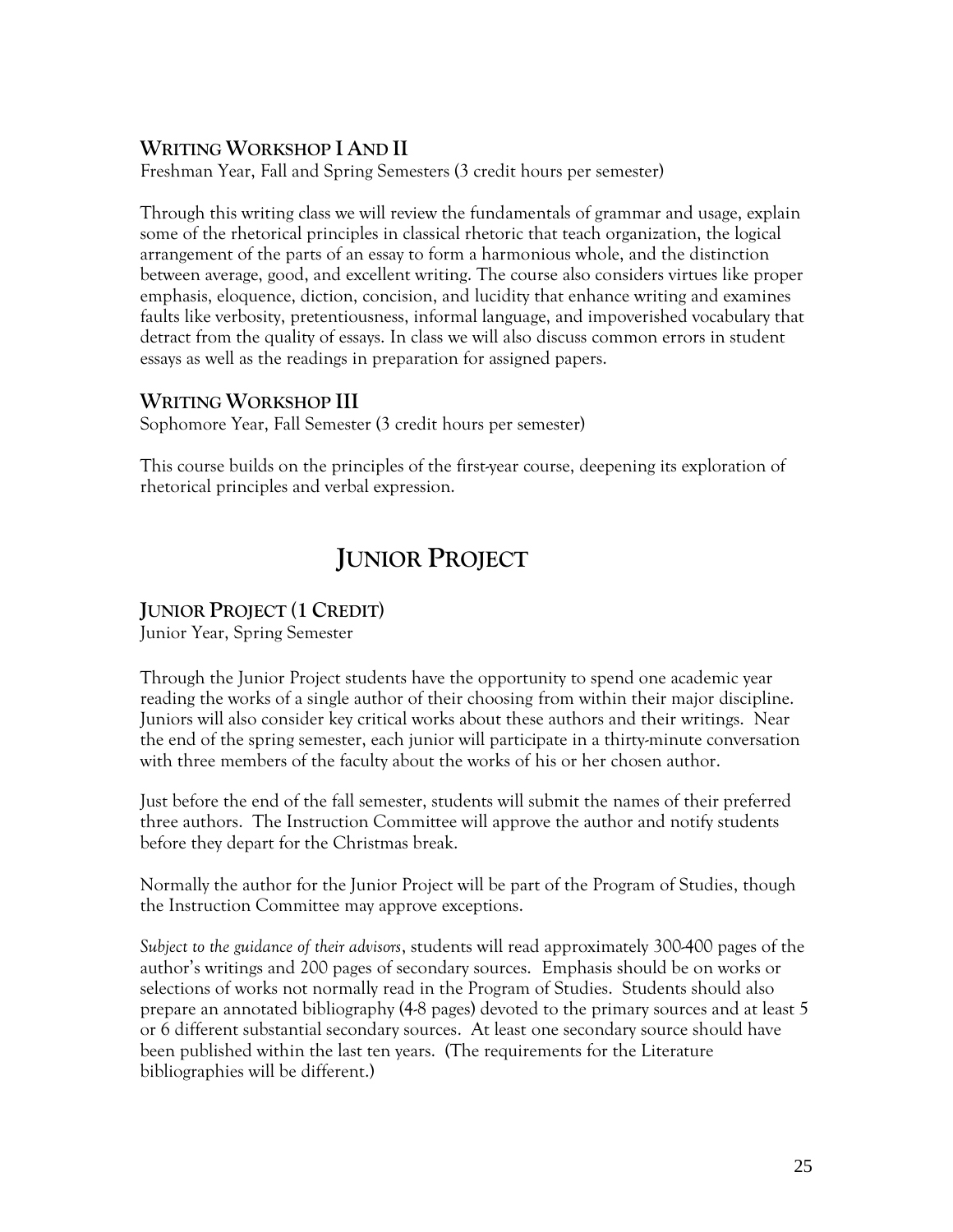Students should consult with their advisor about which primary and secondary sources they should read and how long the bibliographic entries should be.

Sources should be scholarly rather than popular. A student's advisor may approve exceptions.

Each bibliography should be submitted to the student's advisor by the stated deadline, and to all faculty panelists one week before the beginning of the Junior Project conversations. Copies should also be brought to the panel discussion.

Bibliographies should follow the Turabian style. Juniors are required to participate in a bibliographic orientation led by the librarian.

A letter grade and one credit will be awarded for the junior project. Approximately one quarter of the grade will be based on the annotated bibliography and three quarters on the conversation.

# **SENIOR THESIS, PORTFOLIO, AND COMPREHENSIVE EXAM**

As seniors near the end of their careers at the college, they choose to complete either a Thesis or a Portfolio. In addition, all seniors must pass the Comprehensive Examination, which assesses their grasp of the entire Program of Studies, including the specific emphases of their chosen major.

#### **SENIOR THESIS (OPTIONAL, 3 CREDITS)** Senior Year

During their final year at the college, seniors have the opportunity to write a thesis and introduce the fruit of their labor to their peers and members of the faculty through a sustained presentation and discussion of their work. This opportunity is open to students who wish to graduate with honors as well as to students who have not participated in the Honors Program.

Students who wish to graduate with honors must write a twenty-page thesis following the established guidelines: (1) Choose one primary source currently in the Program of Studies (including major courses and Honors Colloquia) and from within their major (though not necessarily read within a major course); this primary source must be substantial enough and suitable for a lengthy scholarly paper; (2) Choose one primary question; (3) Secondary sources may be introduced to the conversation only after a substantial answer to the primary question has been prepared.

Students who will not be graduating with honors but wish to write a thesis must have a minimum grade point average of 3.5 at the end of their junior year. These students must submit their written requests to write a thesis to the Academic Dean, who will bring the requests to the Instruction Committee for approval.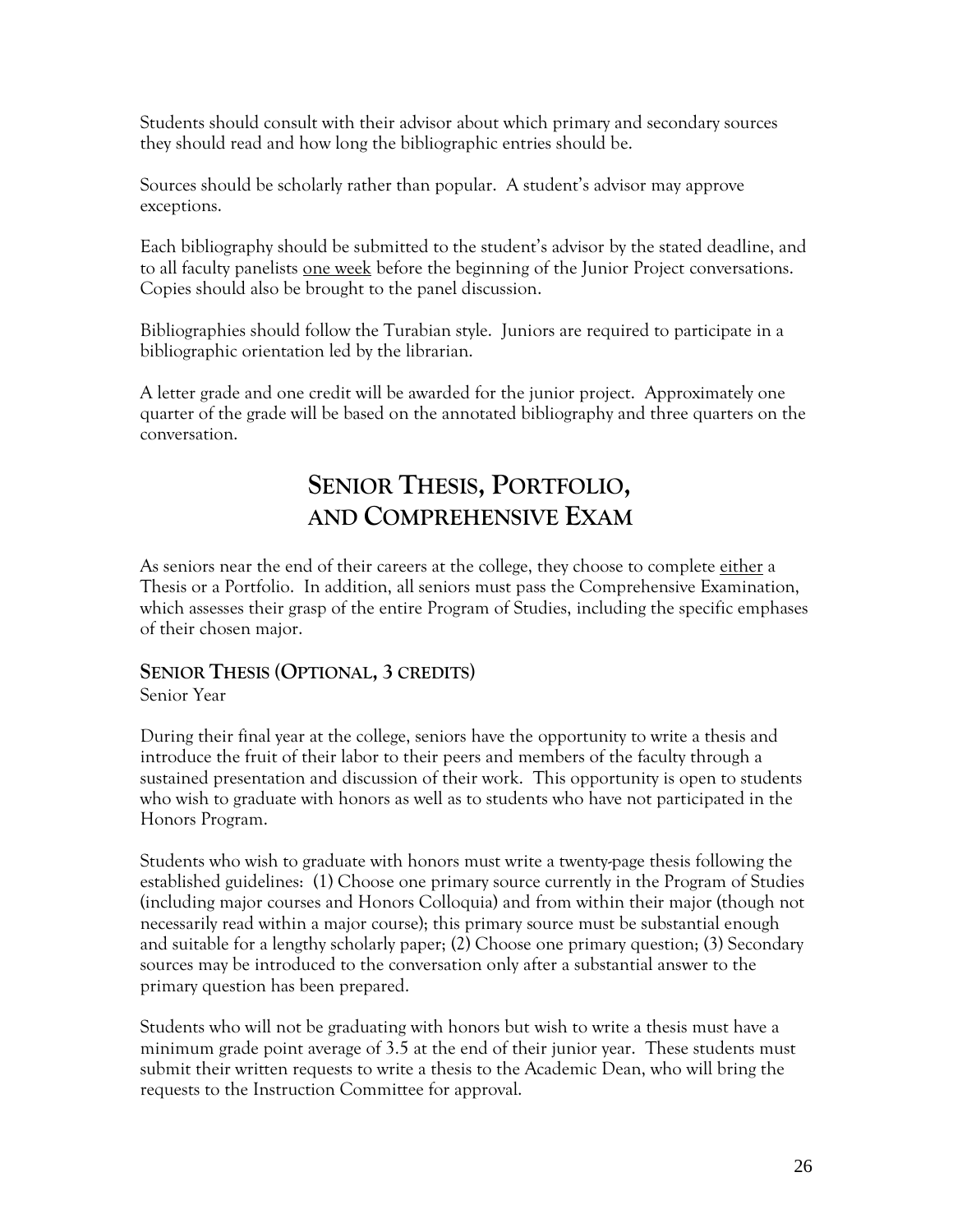Students with a grade point average below the minimum, who wish to write a thesis, must submit a written request to the Dean stating the reasons they should be granted an exception. The Dean will bring the request to the Instruction Committee for approval.

Each thesis will receive a letter grade.

For further details about the thesis-writing process, see the Senior Thesis Guide.

# **SENIOR PORTFOLIO PROJECT (OPTIONAL, 3 CREDITS)**

Senior Year

Seniors not writing a thesis should meet with their major professors early in the fall semester. Together, the professor and student will (1) articulate a substantial, perennial question from within the student's major discipline, (2) determine the texts from the previous three years of study that the student will consult in formulating an answer to this question, and (3) determine which faculty member should advise the project.

Over the course of the next several months, the student will work with the advisor to prepare a dialogic journal.

To create the journal, the student will juxtapose a substantive excerpt from a text with his or her response to that excerpt, creating a dialogue between the primary source and the student about the selected question.

Each portfolio will receive a letter grade.

For further details about the portfolio-writing process, see the Senior Portfolio Guide.

# **COMPREHENSIVE EXAMINATION (ALL SENIORS, 1 CREDIT)**

Seniors must also pass a comprehensive examination that draws upon perennial questions that cut across disciplines and take us to the very center of life's meaning. The comprehensive examination is an opportunity for students to synthesize some of the most important insights they have achieved during their four years at the college as they prepare to fulfill their post-graduate vocation.

The questions asked on the comprehensive exam are rooted in the perennial questions that structure the Program of Studies (and which are important themes in the readings in Philosophy and Humanities courses during the senior year).

The current topics from which questions will be drawn are:

- What it means to be human and the relationship between the nature of the human person and the end of the human person.
	- o Consider (a) the hylomorphic (i.e., body + soul) nature of the human person, (b) the human powers of reason (in relation to truth), will (in relation to the good), and desire for beauty, (c) the human desire for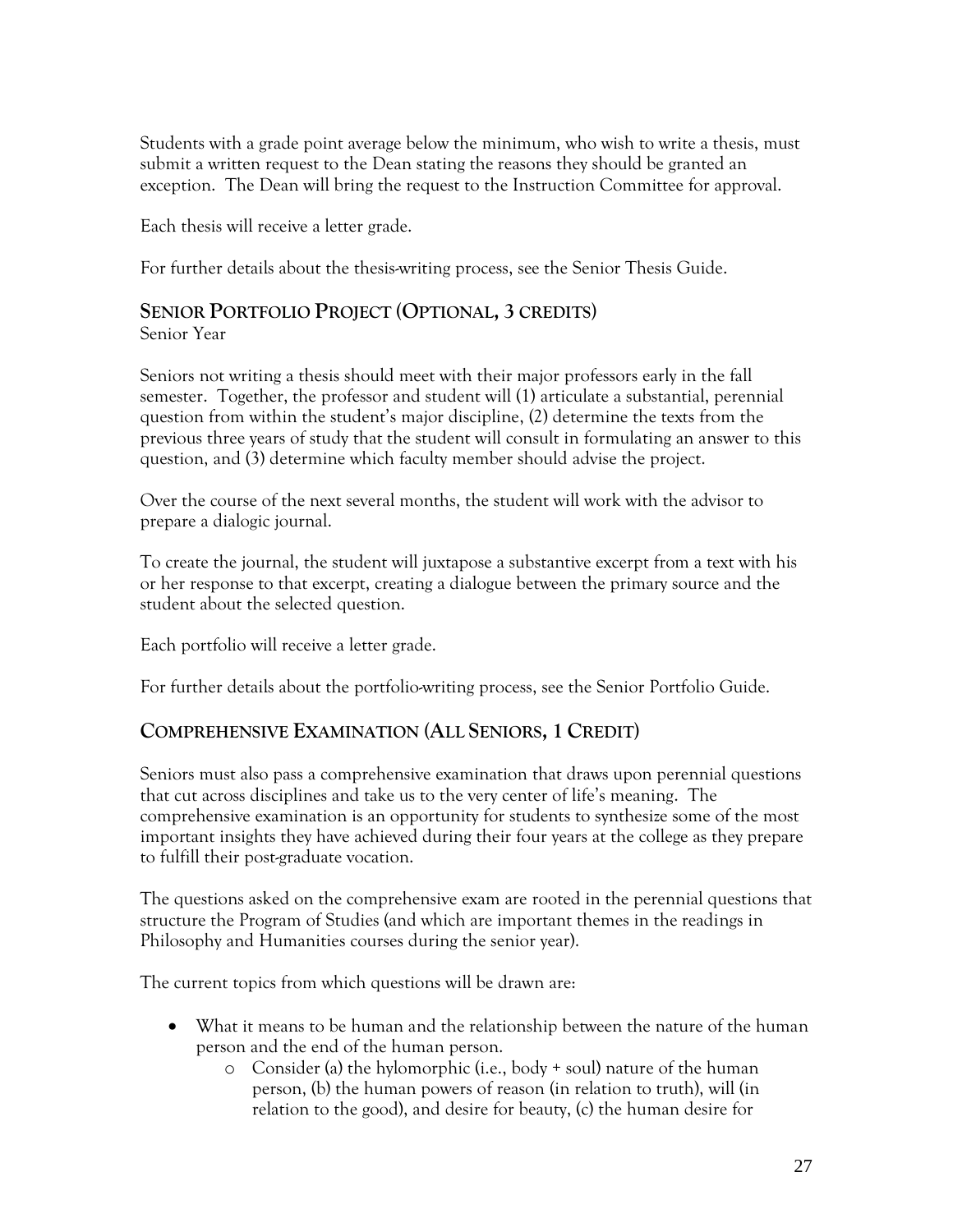communion (both human and divine), (d) the human activities of knowing, doing, and making, and (e) the roles of contemplation and leisure in human life.

• The role of different political orders in contributing to or inhibiting human flourishing.

Students then select and answer a question from one of the following topics:

- The relationship between faith and reason.
- Love, its types, its counterfeits and authentic forms, and the roles these types play in human flourishing

Note that the topics above are not discipline-specific but rather give students the opportunity to synthesize their four years of reading, reflection, and conversation.

Students also answer a question given to them in the fall term for their major discipline. Great Books majors may choose any one of those questions.

This exam is written, and students may bring an  $8\frac{1}{2}$ " x 11" sheet of paper of hand-written notes (double-sided) to the exam. Students may not write their responses in advance and then copy them into the exam booklet. These two pages (on one sheet of paper) are reviewed by the proctor at the beginning of the exam period and then submitted by the student with the exam when it is turned in at the conclusion of the exam period. Students may draw upon any texts read within the Program of Studies.

Each exam has two faculty readers, who assign a grade of pass or fail. Students receive one credit for their preparations and the successful completion of the exam.

# **CLASSICAL LANGUAGES**

For two years or more, students immerse themselves in either Latin or Greek. In either case, students are introduced to the Latin or Greek language and its culture, in all their variety from antiquity onwards. While mastering grammar and syntax students will learn to read Latin or Greek texts from these periods and place them in their broader contexts while developing a sensitivity to their ranges and modes of meaning. Beyond the objectives that pertain directly to Latin or Greek, through the study of these languages, students will develop a greater understanding of how languages function more generally—through comparison of Latin or Greek to their native tongue—and develop the powers of analysis and synthesis proper to the mind of one who is liberally educated.

# **LATIN FUNDAMENTALS 101 & 102**

Freshman Year, Fall and Spring Semesters (3 credit hours per semester)

In this first year of Latin study, we seek to master much of the basic grammar and syntax of Latin required to read a wide range of Latin texts.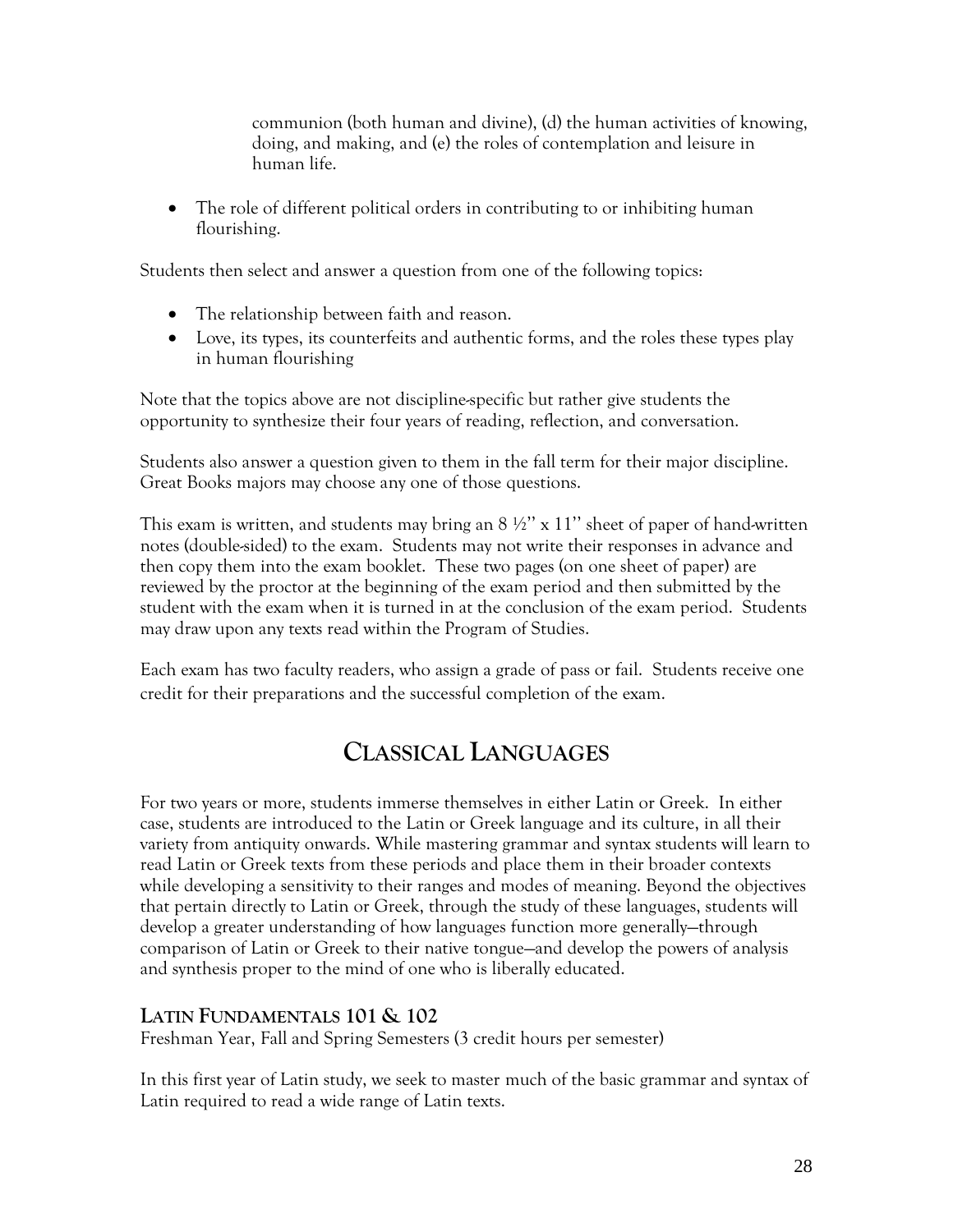# **INTERMEDIATE LATIN 201 & 202**

Sophomore Year, Fall and Spring Semesters (3 credit hours per semester)

During this second year of our Latin studies we continue to master the basic grammar and syntax of the language while reading selections from the full range of Latin literature.

### **ADVANCED LATIN READING COURSES (ELECTIVES)**

(1 credit hours per semester)

This course is open to any student who has reached the level of proficiency required to pass Latin 202. In these courses students take up advanced reading and translation of Latin texts from across the wide corpus of Latin literature.

### **GREEK FUNDAMENTALS 101 & 102**

Freshman Year, Fall and Spring Semesters (3 credit hours per semester)

In this first year of Greek study, we seek to master much of the basic grammar and syntax of Greek required to read a wide range of Greek texts.

### **INTERMEDIATE GREEK 201 & 202**

Sophomore Year, Fall and Spring Semesters (3 credit hours per semester)

During this second year of our Greek studies we continue to master the basic grammar and syntax of the language while reading selections from the full range of Greek literature.

#### **ADVANCED GREEK READING COURSES (ELECTIVES)**

(1 credit hours per semester)

This course is open to any student who has reached the level of proficiency required to pass Greek 202. In these courses students take up advanced reading and translation of Greek texts from across the wide corpus of Greek literature.

# **LATIN OR GREEK PLACEMENT POLICY**

Students entering the college with a prior study of Latin or Greek may be ready to enroll directly in Latin 201 or Greek 201 and should contact the Academic Dean before term begins.

Students who wish to place out of all Latin or Greek courses must pass the Latin 202 or Greek 202 placement exam with at least a grade of "C". These students satisfy the graduation requirement for Latin or Greek 201 and 202 but do not receive credit for those courses.

This placement exam must be proctored on campus by a faculty member, preferably before the term in question begins, and, at the very latest, before the end of the add/drop period.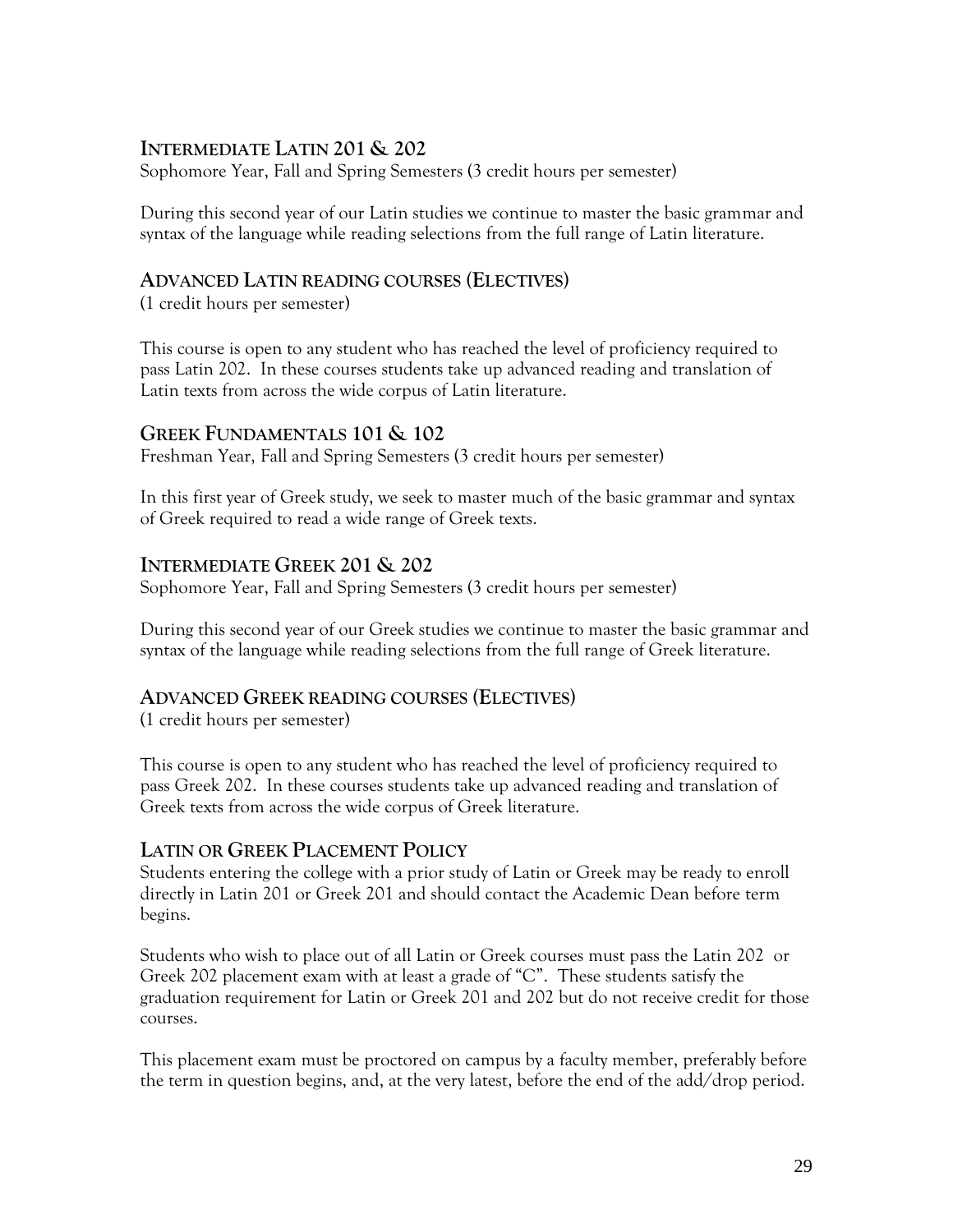# **STUDY ABROAD PROGRAM**

During the Sophomore Spring Study Abroad Program, students will continue their course of study while abroad. One course distinctive to the locale is Art and Architecture (1 credit), which will introduce students to the important features of the artistic heritage of Krakow, Rome, and Norcia.

Please see the website for further details of the Krakow-Rome-Norcia Program and its curriculum: https://www.magdalen.edu/academics/abroad/

# **THE HONORS PROGRAM**

#### *Purpose*

The Honors Program offers intellectually ambitious students the opportunity to advance their liberal education in new areas by embracing academic challenges and experiences beyond those of our standard Program of Studies.

#### *Honors Colloquium*

Each semester, as part of the honors colloquium, students explore selected texts, themes, authors, or media that complement our larger Program of Studies. One of the benefits of the colloquium is that students from all four years come together in a common pursuit.

Examples of past colloquia include: a philosophical and narratological examination of cinema; the nature of maleness and femaleness in the context of John Paul II's Theology of the Body; children's literature; tragedy; theology and poetry; comedy.

#### *Advanced Language Study*

Students who have already achieved the required level of proficiency in Latin may take advanced Latin classes. For the purposes of eligibility for graduation with Honors, each of these classes may count as equivalent to one honors colloquium.

#### *Senior Thesis*

As the culmination of their undergraduate studies, honors students will research and write a thesis.

#### *Eligibility Requirements for the Honors Program*

In order to graduate with a Bachelor of Arts degree with honors, the student must (1) have a cumulative grade point average of 3.5 or higher, (2) complete a senior thesis, and (3) complete four honors colloquia. (Presidential Scholars are required to take six colloquia.)

# **MAJORS AND MAJOR CLASSES**

Through the Magdalen College curriculum students engage in the close reading and discussion of the great books, both within the curriculum's core and in its five majors. This reading and discussion is oriented fundamentally to the acquisition of wisdom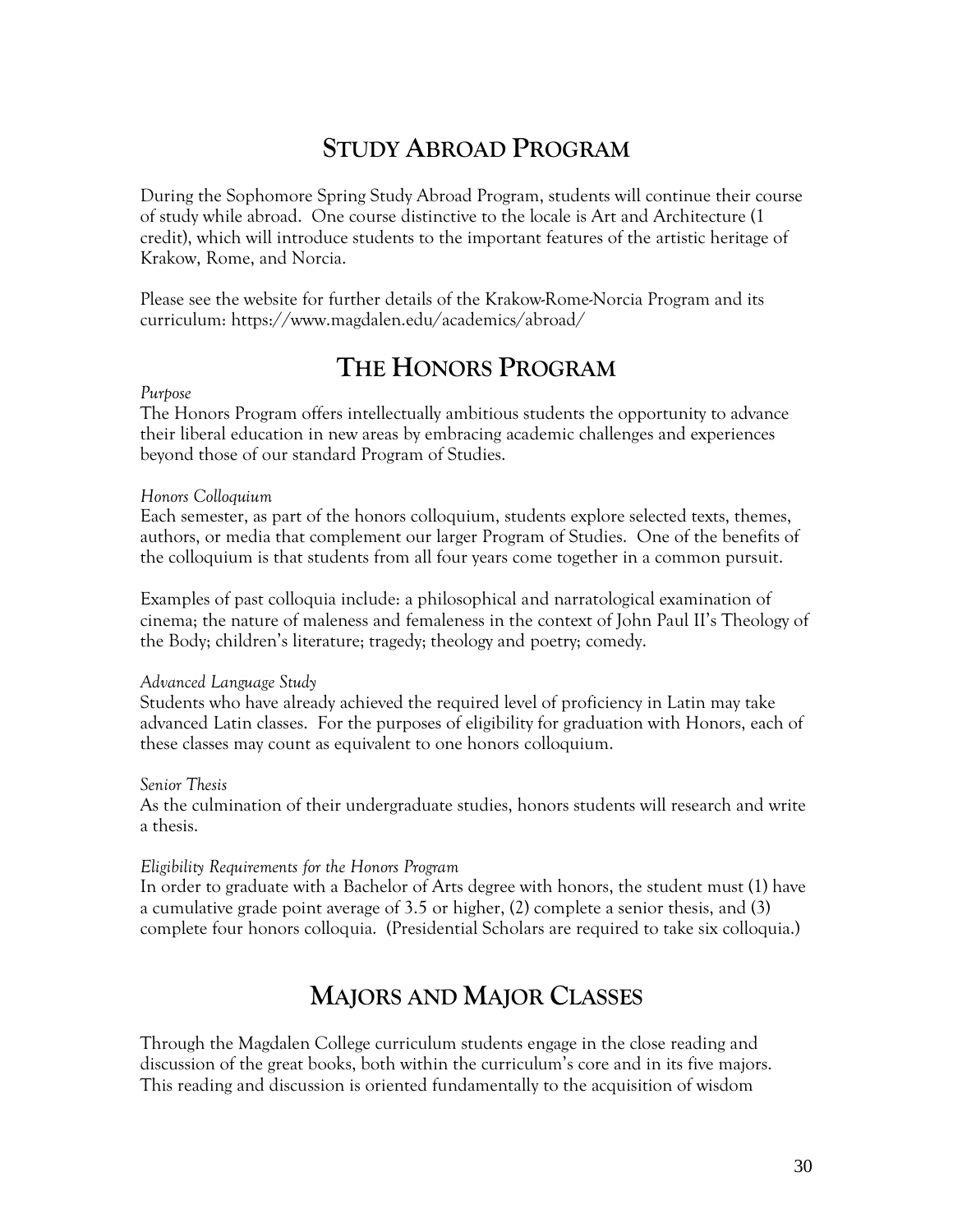through the careful consideration of questions fundamental to human life, including those pertaining to the nature of the human person and the nature of human flourishing.

The majors offered by the college are history, literature, philosophy, and theology

The college's majors offer students the opportunity to enter deeply into a discipline, mastering many of its primary texts, its key tools, and its animating principles. If the core gives students one of the broadest educations available, the majors give students the opportunity to develop a command of a particular domain within the world of knowledge and a unique perspective on human experience.

Each major consists of thirty credit hours, with each major course organized by historical period (e.g., patristic theology) or theme (ethics). All juniors complete a Junior Project in which they study carefully the works of a single author in their discipline and seniors have the option of either writing a thesis or completing an independent study portfolio project in their discipline.

Major seminars are usually limited to juniors and seniors. Sophomores with at least a 3.00 GPA may petition the Academic Dean for permission to take a major course. Major courses taken as a sophomore may not be substituted for the one required major course each term. The pursuit of two majors (double-majors) is not permitted.

# **THE HISTORY MAJOR**

The History major introduces students to the study of the past as a way of understanding human experience. Students reflect on how we know truths about the past and on the past's relationship to the present day. They also study topics of fundamental importance to Western culture and the Christian tradition. In addition to the course on the nature of historical thinking, courses in the major are offered on Ancient History, European History, and American History.

Examples of History major courses include:

#### *Remembering the Past: The Study of History*

This is a course about history itself – what can we know and say about the past? what bearing does it have on the present? To answer these questions, we will examine different ways of thinking about, understanding, and writing history. This will involve a consideration of earlier historians – Herodotus, Thucydides, and Eusebius, for instance – and of more recent authors such as Christopher Dawson and John Lukacs. We will also give special consideration to exploring whether there is a distinctively Catholic understanding of history.

#### *Religion, Culture, and the Formation of America*

This course examines the varieties of religious cultures in North America from the earliest contact between Europeans and natives through the establishment of the United States. We consider topics such as Catholic missions, Christianity's role in America's founding, and debates on the relationship of church and state.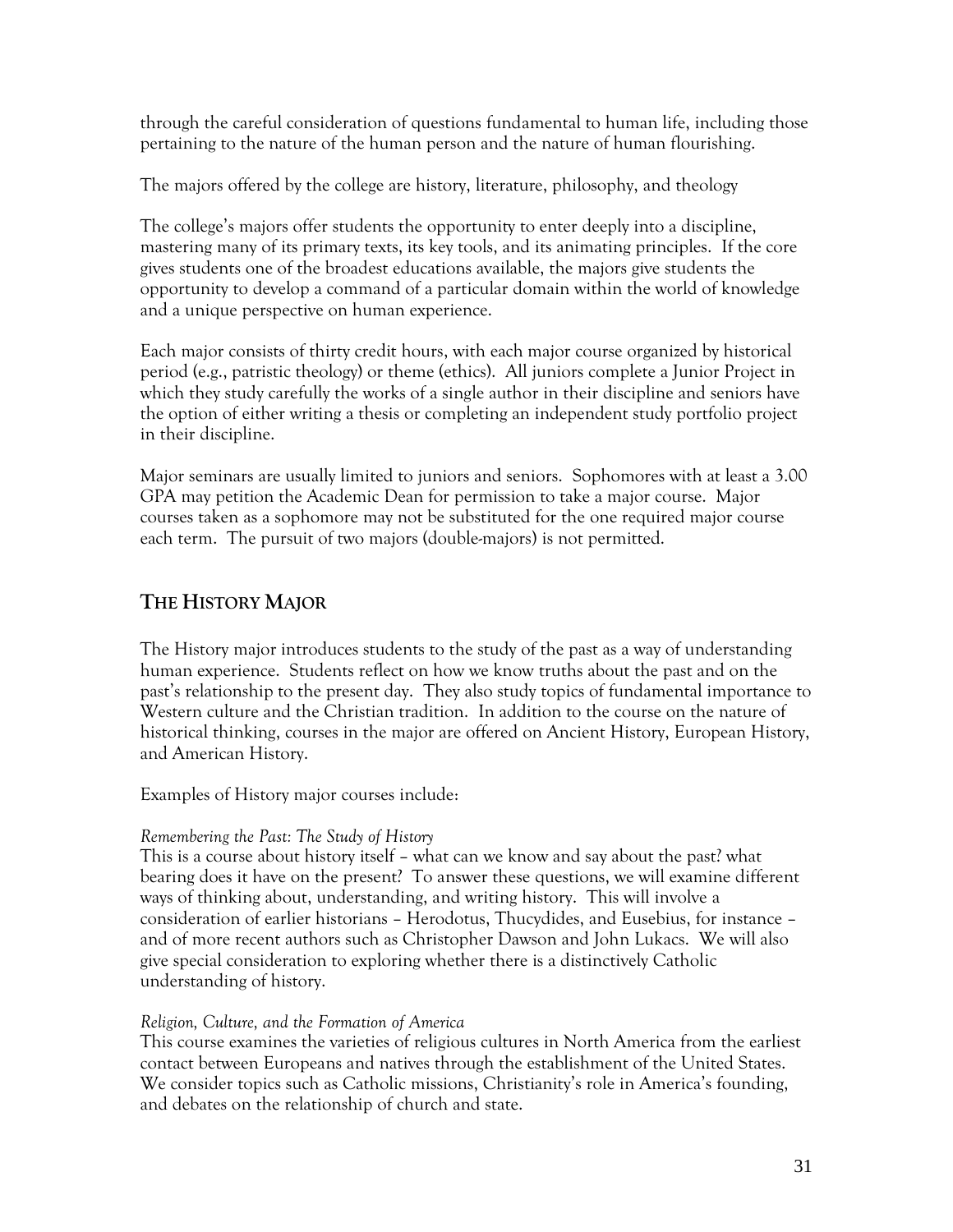# **THE LITERATURE MAJOR**

#### *Literary Criticism*

This course concentrates on nineteenth and twentieth century critical theory, with its treatment of the nature of poetic form, mimetic theory, genre, and the imagination. It culminates in a comprehensive critical study by the student. Emphasis is on the development of the student's own critical ability.

*Nineteenth-Century British Literature: the Romantics and the Victorians*

Readings will include poetry by Blake, Wordsworth, Coleridge, Keats, Tennyson, Hopkins, and Browning; Austen, Sense and Sensibility, Dickens, David Copperfield, Eliot, Silas Marner, and selected prose from John Ruskin, John Henry Newman, and Matthew Arnold.

#### *The Russian Novel*

In this course student take up the fiction of Gogol, Turgenev, Dostoevsky, and Tolstoy and a special emphasis is accorded the theme of the abrupt and relatively belated confrontation of Christian society with European modernity.

#### *Southern Literature*

This course is a study of the poetry and fiction of the literary renaissance of the twentieth century. Emphasis is on the communal character of the poetic vision. Includes writings of Davidson, Ransom, Tate, Warren, Porter, Welty, Gordon, Faulkner, O'Connor.

# **THE THEOLOGY MAJOR**

Theology, according to Blessed John Henry Newman, is the Queen of the Sciences and should order all of the disciplines in the university. Theology major courses build on (1) the six semesters of theology taken by all students at the college (equaling eighteen credit hours) and (2) the theological texts read in the Philosophy and Humanities sequence.

Examples of Theology major courses include:

#### *Creation and Incarnation*

The Incarnation is the central event of creation. It defines man and cosmos and ties the threads of physical, mathematical, and moral law into a unified whole. In this course we will explore the theology of the Incarnation (1) in relation to the religion of temple Judaism, (2) as the "man-as-microcosm" of the Church Fathers, especially Maximus the Confessor, and (3) as the culmination of the development of created forces as explored by modern theology, science and moral philosophy. Along the way we will refine our understanding of the Incarnation using the framework provided by St Thomas Aquinas in his *Summa Theologiae*. In this course we will also read works by St. Athanasius, St. Maximus the Confessor, Hans Urs von Balthasar, and Joseph Cardinal Ratzinger, among others.

#### *Patristic Exegesis*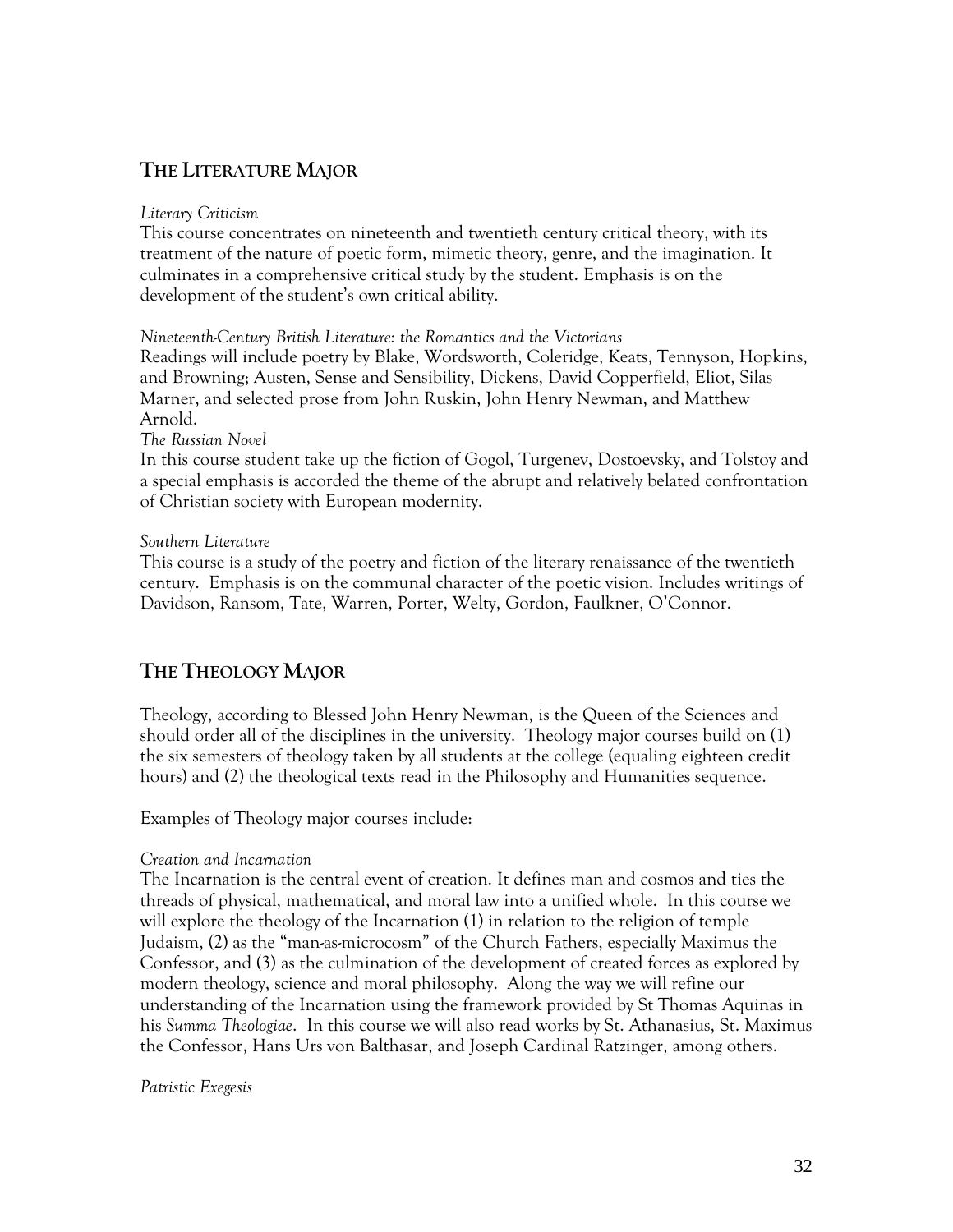Following the general direction of Henri de Lubac and the *Ressourcement* movement of the twentieth century, this course explores the Biblical exegesis of the patristic era. Key exegetical texts from influential authors of the patristic period will be read in depth. Students will be expected to understand and evaluate the methods used by the Church fathers in interpreting Scripture and to make use of those methods in their own exegetical work.

#### *The Medieval Quest for Wisdom*

This course is an inquiry into the methods and conclusions of medieval theology. We will consider with particular interest the question: how does one become wise? The texts for this course will include St. Albert the Great's *Commentary on Dionysius' Mystical Theology*, St. Thomas Aquinas' *Disputed Questions on the Virtues*, St. Bonaventure's *Collations on the Seven Gifts of the Holy Spirit*, and Peter Lombard's *Sentences.*

#### *Leo XIII and the Social Teaching of the Church*

This exploration and close reading of the encyclicals of Leo XIII will enable students to master the sources that have informed the contemporary social doctrine of the Church today. Projects will include an original application of the thought of Pope Leo XIII, e.g., the ethical participation in civil government and the practice of truth as a virtue.

#### *Newman and the 20th Century Theologians*

This course is a study of the development of Catholic doctrine through the critical reading of modern Catholic theologians. We will read St. John Henry Newman's *Essay on the Development of Christian Doctrine*, to gain an understanding of what doctrinal development is, and to gain skill in distinguishing faithful developments from those which are unhealthy. We will read works of important modern Catholic theologians, to enrich our understanding of doctrinal development, and to exercise our skill in discerning true development from corruption. We will focus on theologians of the *ressourcement* movement, to appreciate the distinctive contribution of that movement to the life of the modern Catholic Church.

# **THE PHILOSOPHY MAJOR**

As a Philosophy major, a student will build on the eight semesters of philosophy they have already studied within the "Philosophy and Humanities Seminars." Whereas those courses proceeded more chronologically and across disciplines, the courses for the major focus on particular areas within philosophy, e.g., metaphysics, ethics, as well as more concentrated historical periods. Examples of these courses include:

#### *Freedom and the Good (Ethics)*

The meaning of freedom is bound up with our root desires. For what purpose do we act whenever we act, and how are our judgments and dramatic decisions in the concrete events of life related to that purpose? Why do I love to be, and why do I will to be good? What would it mean to do something for its own sake?

Such issues lead us to ponder our finitude before God. Can I be said to act spontaneously from myself and to be responsible for myself if I have my origin and end elsewhere than in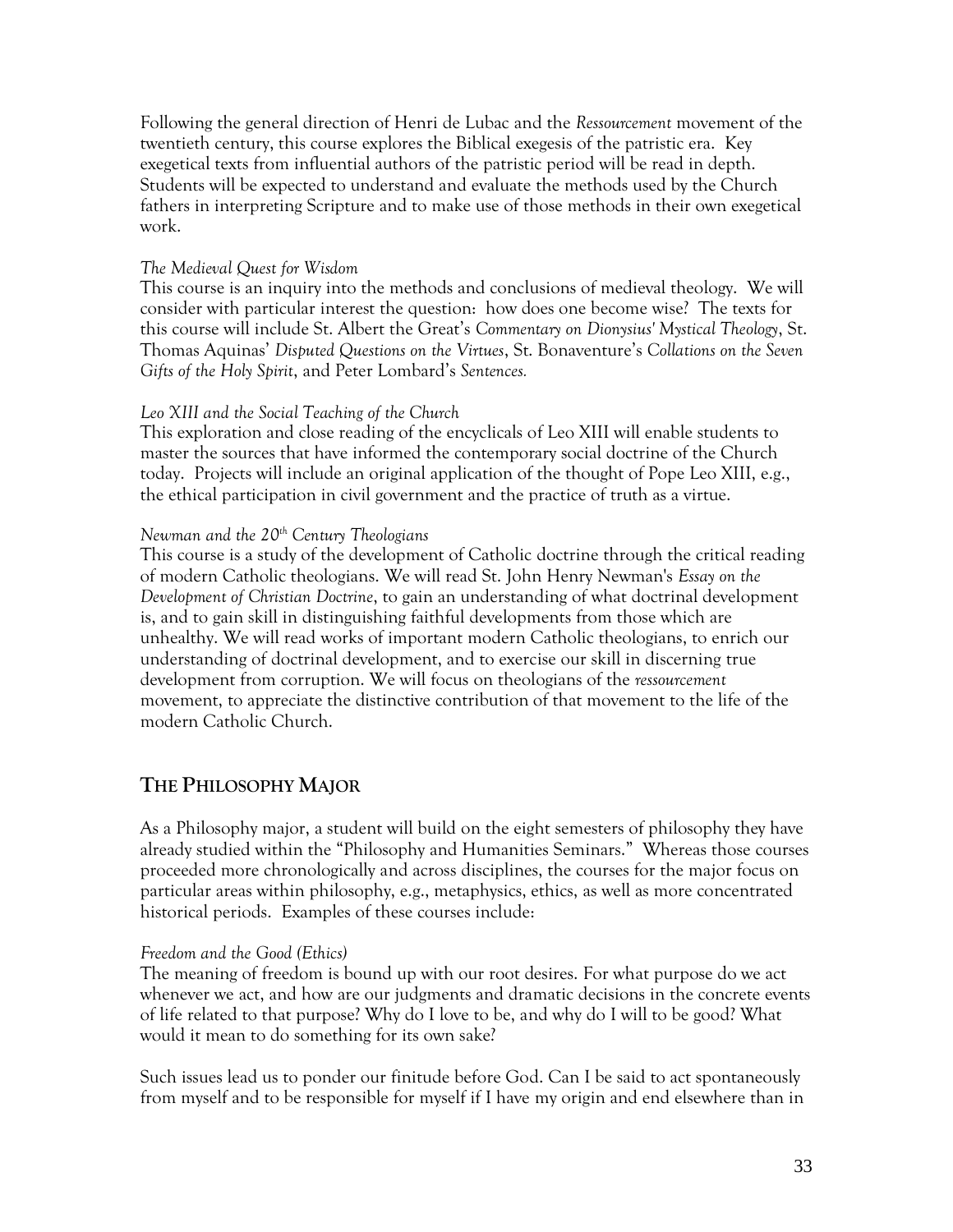myself? Is divine freedom a foreign violence and upward limit against my freedom, or else its most intimate source and assurance? Are you free when you receive from, depend on, and commit to another?

This course will take up dominant accounts of freedom in the philosophical tradition from the Greeks to the Germans, and will examine such basic features of human action as desire, choice, consent, commitment, authority, and creativity. The heart of the course is a meditation on what freedom looks like when most perfectly exercised, and hence on the happiness in which willing comes to fruition.

#### *Word and Truth (Epistemology)*

How is the intellect related to that which it knows? Can the mind grasp reality adequately – that is, as a whole? Is reason in any way bounded, and, if so, what are the nature of these limits? Can the human person naturally know God? Is knowing essential to man's life - if so, in what respect? In this course we will approach the basic standpoint of ancient philosophy concerning the scope and purpose of human intelligence, dwell with the magisterial account of reason's relation to being and of the transcendental character of truth offered by St. Thomas Aquinas, explore the ways in which the bond between thinking and being was brought into question in modernity, and engage late modern efforts to overcome this dualistic juxtaposition (especially in the writings of Edmund Husserl, Edith Stein/St. Teresa Benedicta of the Cross, Martin Heidegger, and Hans Urs von Balthasar).

The transcendental of truth comes to expression in a variety of basic experiences. In this seminar, we will consider especially how *embodiment and the senses* bear on our knowing, how *feeling* offers us an interior perspective on that which we know (*empathy*), and how *dialogue* (including in the form of *education*) is the proper locus for a fully human understanding of the world.

#### *God and Being (Metaphyiscs)*

This course is an exercise in that most characteristically philosophical act: the contemplation of what it means to exist at all. According to the great witnesses of the tradition, this act begins in wonder and, if followed through faithfully, ends in rejoicing. Together with classical and medieval authors, we will ask basic questions about the things we experience: what does it mean to be one complete thing? To have a nature and to change? To be related to other finite substances and to God? To be caused and to cause others in turn? In view of such questions, we'll also consider how metaphysics sheds light on the phenomenon of bodily life and on the integrity of the organism.

Thinking philosophically about reality in light of a Christian confession of God as Creator will lead us to ponder the structure of interpersonal gift-giving as an expression of how the finite world comes into being in the first place. We'll find that in our present age the meaning of gift is both most directly challenged and most lucidly articulated. We will accordingly turn our attention to rejections, revisions, and recoveries of metaphysics among modern authors, and will explore how a Thomistic account of being can respond to and account for legitimate concerns voiced in our day.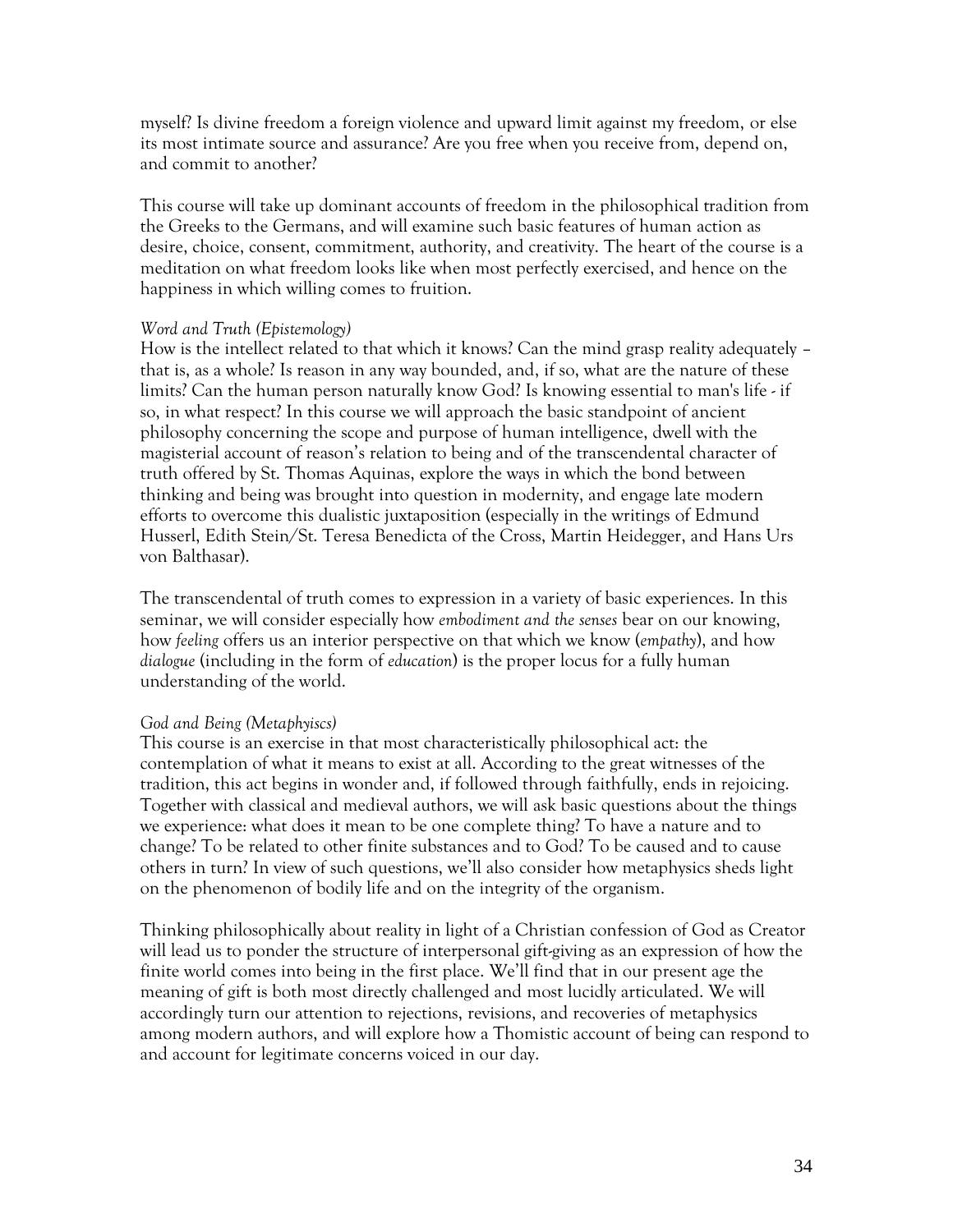The course will end by placing the many principles discussed over the semester at the service of understanding the constitution of the human person, man and woman, in whom the full meaning of being as gift is unfolded.

#### *Person and Community (Anthropology)*

Our thinking never leaves behind but abidingly lives from the wonder that we exist at all. I first encounter myself as a 'me' through being known and addressed by another person, an 'I' who is himself a 'Thou' to me. Indeed, I grow into my own personhood through engaging with and belonging to the social whole. How has the tradition conceived of community and the person's place within it? How did Christian thought take up and transform ancient philosophical anthropology, what tensions did this thought introduce into an understanding of community and natural human fellowship? How has modernity received and reinterpreted the authentic Christian vision of the unity between self-love and neighbor-love?

Here we will reflect on truth as seeing through and with another's gaze, on how knowledge of another person is mediated through dialogue, on how reality is meant to be enjoyed in common, on friendship as the locus of self-becoming, and on family as the most basic and most paradigmatic expression of community. The primary authors read in this course include Aristotle, Augustine, and Hegel, among others.

# **CONCENTRATION IN THE FINE ARTS**

In addition to their major, students may also choose to concentrate in the fine arts. The Fine Arts Concentration offers students the opportunity to adopt a humanistic, philosophical, and theological focus on (a) those arts that seek to create beauty and (b) the experience of those arts. Drawing upon and extending the curricular and co-curricular offerings in music and the visual arts, including the college's "Arts of the Beautiful" program, this concentration is ideal for those students who have studied music or art prior to enrolling at the college and those who intend to cultivate the arts non-professionally in postgraduate life.

The Fine Arts Concentration consists of eight semesters of choir, four semesters of Studio Art or Iconography, the one-credit reading course on philosophy of art and aesthetics; a Senior Thesis or Portfolio devoted to a topic in the fine arts, and an optional directed readings course, recital, or exhibition. Students seeking the Fine Arts Concentration will also have the opportunity to participate in either the Polyphony Choir or Chant Schola, and will be encouraged to participate in the spring-semester theatrical production and "Arts of the Beautiful" events. (Details about these courses are available in the "Music and Art" sections of the Catalog. Details about the "Arts of the Beautiful" program are available on the website.)

# **REQUIREMENTS FOR GRADUATION**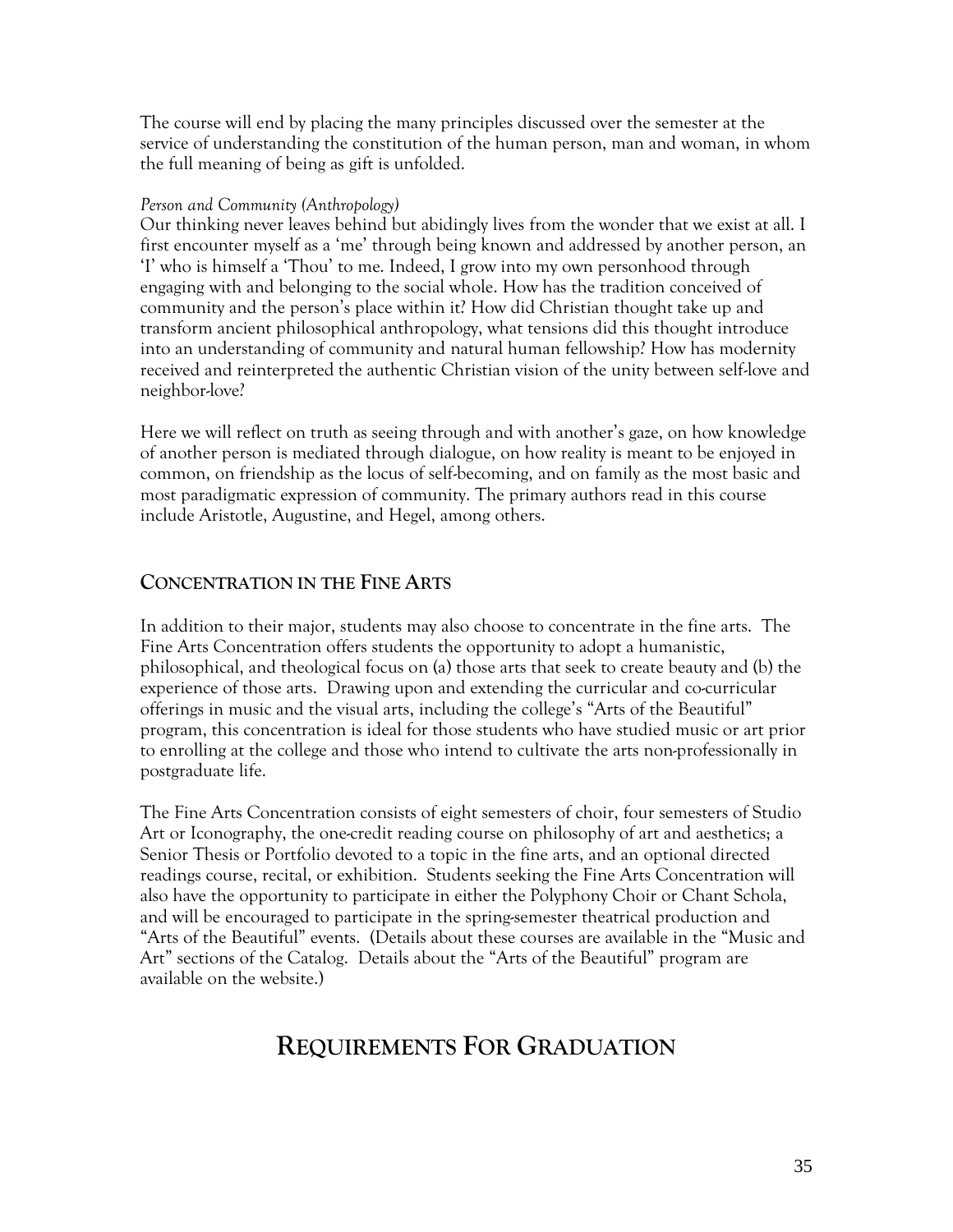To receive a Bachelor of Arts degree in liberal studies or a catechetical diploma, students must submit their applications to the president on or before February 1 of the year in which they intend to graduate. Requests for exceptions to the requirements below must be submitted in writing and approved by the academic dean and president. To be considered for a degree, students must complete at the college at least one-fourth of their credit hours, including substantial advanced work in the major for a B.A. Students must pass all required courses.

NB: Students will not be permitted to partake in Commencement ceremonies until they have completed all requirements for graduation.

As of August 2021, Magdalen College no longer offers an Associate of Arts degree.

### **Bachelor of Arts in Liberal Studies**

- 1. Complete the Program of Studies (129 credit hours of course work, not including optional courses – 127 credits are required for the Classes of 2020-22).
- 2. Earn a 2.0 cumulative grade point average.
- 3. Successfully complete the Junior Project, Comprehensive Exam, and either a Senior Thesis or Senior Portfolio.

### **Bachelor of Arts in Liberal Studies with Honors**

- 1. Complete the Program of Studies (129 credit hours of course work, not including optional courses – 127 credits are required for the Classes of 2020-22).
- 2. Participate in at least four semesters of the Honors Colloquium.
- 3. Earn a 3.5 cumulative grade point average.
- 4. Successfully complete the Junior Project, Senior Thesis, and Comprehensive Exam.

#### **Apostolic Catechetical Diploma**

Earn a 2.0 average or better grade point average in each of the six semesters of the core theology classes.

# **SUMMARY OF COURSE REQUIREMENTS FOR GRADUATION**

#### **Freshman Fall**

| Credits       | Course Type             |
|---------------|-------------------------|
| 6             | Philosophy & Humanities |
| $\mathcal{Z}$ | Geometry                |
|               | Writing Workshop 101    |

- 3 Writing Workshop 101
- 3 Latin or Greek 101
- 1 Nature of Man
- 1 Choir

 *17 Credits total*

#### **Freshman Spring**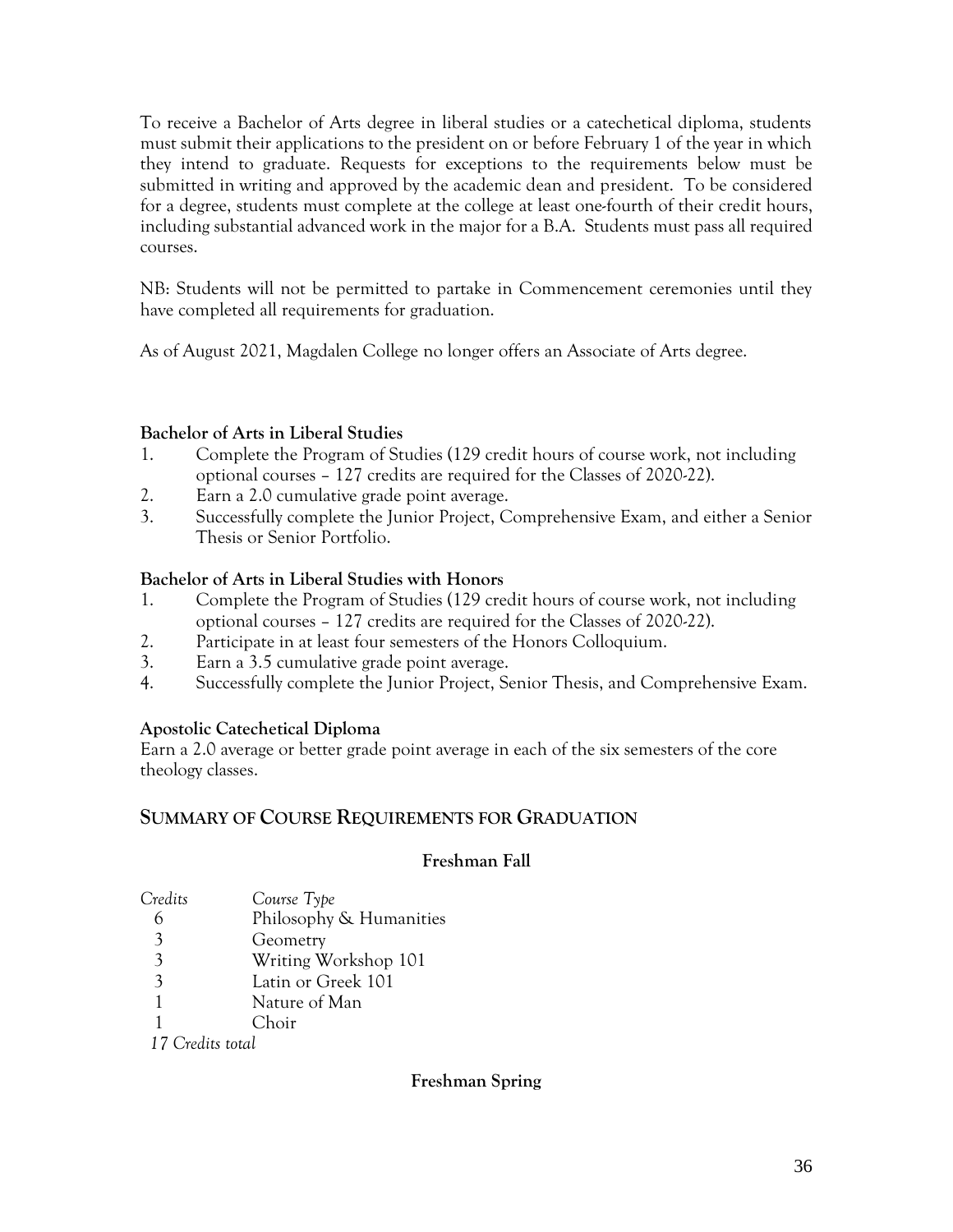| Credits | Course Type                                                       |
|---------|-------------------------------------------------------------------|
|         | Philosophy & Humanities: Ancient Greece & Philosophical Inquiry I |
|         | Theology: Sacraments and Prayer                                   |
|         | Writing Workshop 102                                              |
|         | Latin or Greek 102                                                |
|         | Nature of Man                                                     |
|         | Choir                                                             |
|         | $\overline{\mathbf{1}}$                                           |

*Credits total* [*34 cumulative*]

#### **Sophomore Fall**

| Credits | Course Type             |
|---------|-------------------------|
| 6       | Philosophy & Humanities |
| 3       | Theology: The Creed     |
| 3       | Writing Workshop 201    |
| 3       | Latin or Greek 201      |
|         | Choir                   |

*Credits total [50]*

#### **Sophomore Spring**

| Credits                     | Course Type                               |
|-----------------------------|-------------------------------------------|
|                             | Philosophy & Humanities                   |
| $\overline{3}$              | Theology: Life in Christ (Moral Theology) |
| $\mathcal{E}$               | Latin or Greek 202                        |
|                             | Art and Architecture                      |
| $12 \cap 1$ $\ldots$ $1621$ |                                           |

*Credits total [63]*

#### **Junior Fall**

| Credits | Course Type                  |
|---------|------------------------------|
| 6       | Philosophy & Humanities      |
| 3       | Theology: Sacred Scripture I |
| 3       | Astronomy                    |
| 3       | Major Course                 |
|         | Choir                        |
| 1/7     | 1.77.1501                    |

*Credits Total [79]*

#### **Junior Spring**

| Credits | Course Type |  |
|---------|-------------|--|
|         |             |  |

Philosophy & Humanities

- Theology: Sacred Scripture II
- 3 Physics<br>3 Major (
- Major Course
- 1 Junior Project<br>1 Choir
- Choir
- *Credits Total [96]*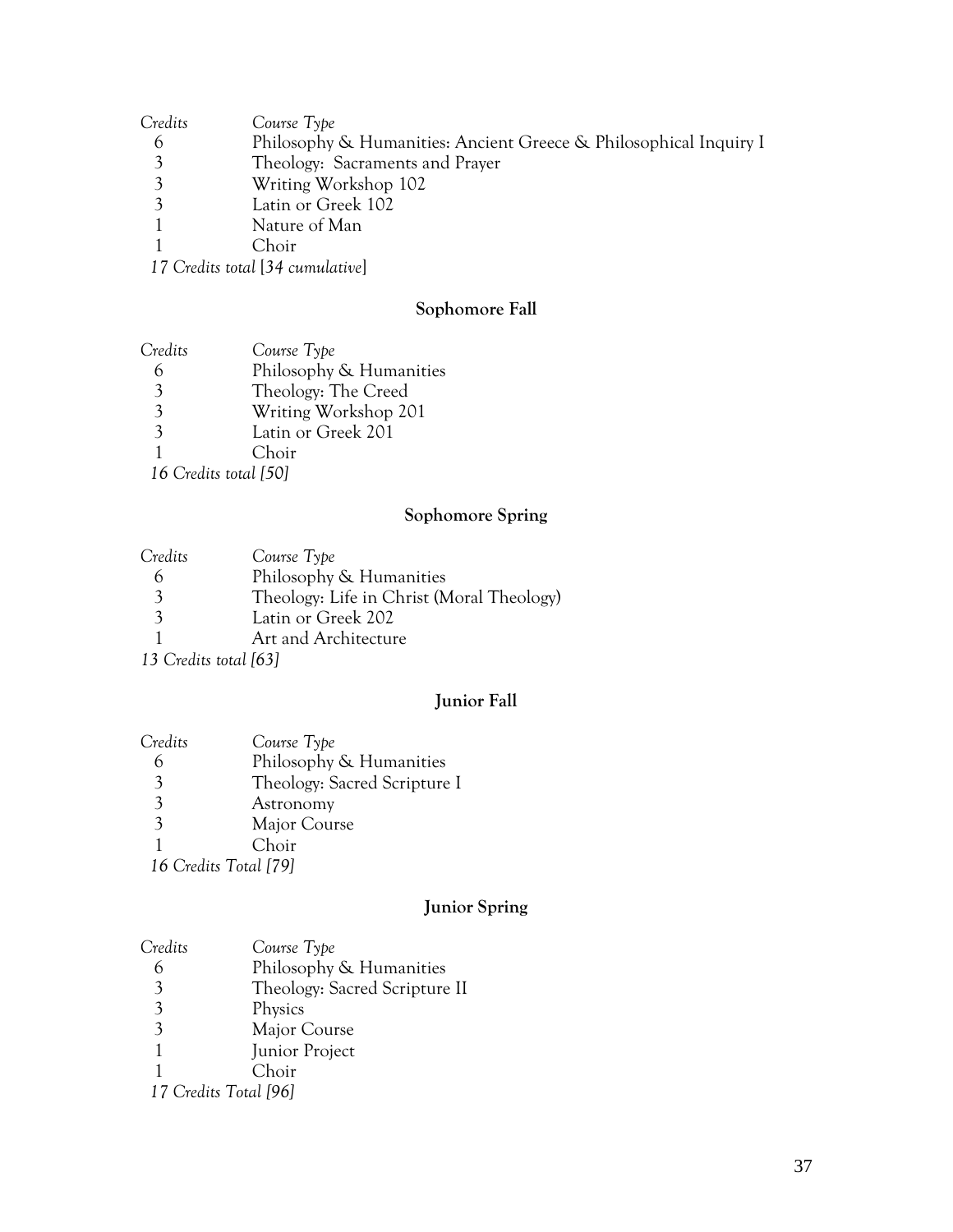#### **Senior Fall**

| Credits | Course Type             |
|---------|-------------------------|
|         | Philosophy & Humanities |
| 3       | Biology                 |
| 3       | Theology of Love        |
| 3       | Major Course            |
|         | Choir                   |
|         | $17.0 \pm T.11111$      |

 *16 Credits Total [112]*

#### **Senior Spring**

| Credits | Course Type                        |
|---------|------------------------------------|
| 6       | Philosophy & Humanities            |
| 3       | Biology                            |
| 3       | Major Course                       |
| 3       | Senior Thesis or Portfolio Project |
|         | Choir                              |
|         | Comprehensive Exam                 |
|         | 17 Credits Total [129]             |

Total 129 course credits

(General education credits: 110 credits) + (Major credits: 30 credits, incl. 11 gen. ed.)

Optional Courses include: Honors Colloquium (1 credit per semester, up to eight semesters); Studio Art (1 credit per semester, available all semesters); Iconography (1 credit per semester); Advanced Latin or Greek reading courses. Details about these courses are available above.

# **GENERAL ACADEMIC POLICIES**

The following pages outline the general academic policies of the college. For more details regarding the implementation of these policies, please contact the Academic Dean.

#### **TRANSFER CREDITS**

Transfer students must have at least one semester at another institution of higher education and complete the admissions process at Magdalen College. The Academic Dean reviews all transfer transcripts to determine whether previous courses correspond to courses offered at the college and may be substituted for them. Courses with a grade of less than C- will not be accepted for transfer. Courses which are accepted for transfer are not part of the calculation of the student's GPA.

For a list of institutions with which Magdalen College has Transfer Agreements, see the section entitled "Transfer Applicants" under *Admissions* below.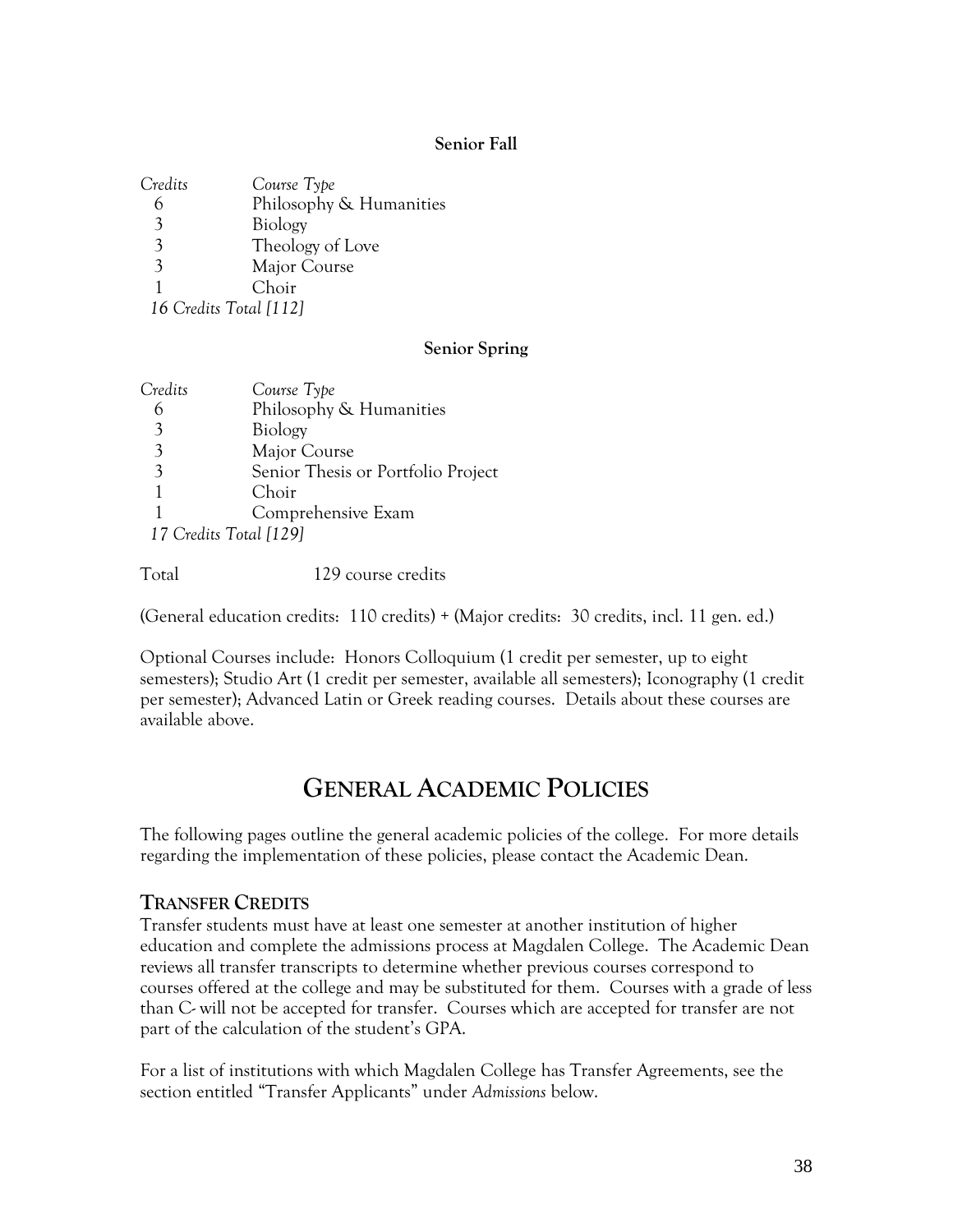# **WITHDRAWAL FROM THE COLLEGE**

A student intending to withdraw from the college must contact the Academic Dean and complete the official **Student Withdrawal Form**. The official withdrawal date is then determined by the student's contact with the Academic Dean. If a student fails to make this contact, and simply stops attending classes, the school will establish the date of withdrawal, based on its best determination of the last date of any academically related activity in which the student participated.

# **CONSEQUENCES OF WITHDRAWAL**

Withdrawal without notice may result in a grade of F in all courses for the semester. If there is a balance due on a student's account, he or she will be responsible for payment of the balance based on the college's **Refund of Fees** policy.

Students receiving financial aid should consult the Financial Aid Office as there are regulations regarding the return of Title IV funds if a student has withdrawn before completing 60% of the semester. Students should also be aware of loan repayment obligations if they have received federal or private loans. Please see **Return of Title IV Funds** on the college's Financial Aid Web Page for the calculation used to return federal funds.

# **LEAVE OF ABSENCE**

A student who wishes to apply for a leave of absence must meet with the Academic Dean and complete a **Leave of Absence Form.** A leave of absence is granted for a specific period of time, usually not more than two semesters at a time. Please note that if a student is not enrolled at least half-time, student loans will go into repayment. Students applying for leave must have no outstanding debts at the college.

The Academic Dean must have at least one month's notice of the student's intent to return to the college. College policies and deadlines relating to financial aid will apply.

# **POLICIES FOR RE-ADMISSION**

All applications for re-admission are decided at the discretion of the Academic Dean and the Instruction Committee. Students in good standing who withdraw from the college but then wish to re-enroll should submit to the dean a letter making such a request and providing relevant supporting material, such as transcripts of courses taken during the time of withdrawal.

Students dismissed for academic reasons who wish to apply to re-enter the college are required to give evidence of satisfactory performance at another institution of higher education, i.e., the student must take a full course load (the equivalent of at least twelve semester hours) during the fall or spring semester and maintain a B average. The courses need to be approved in advance by the dean. These courses will not count towards graduation.

The student should submit to the dean a transcript giving evidence of such, along with a letter explaining the intention to apply for re-admission and the reasons for doing so. The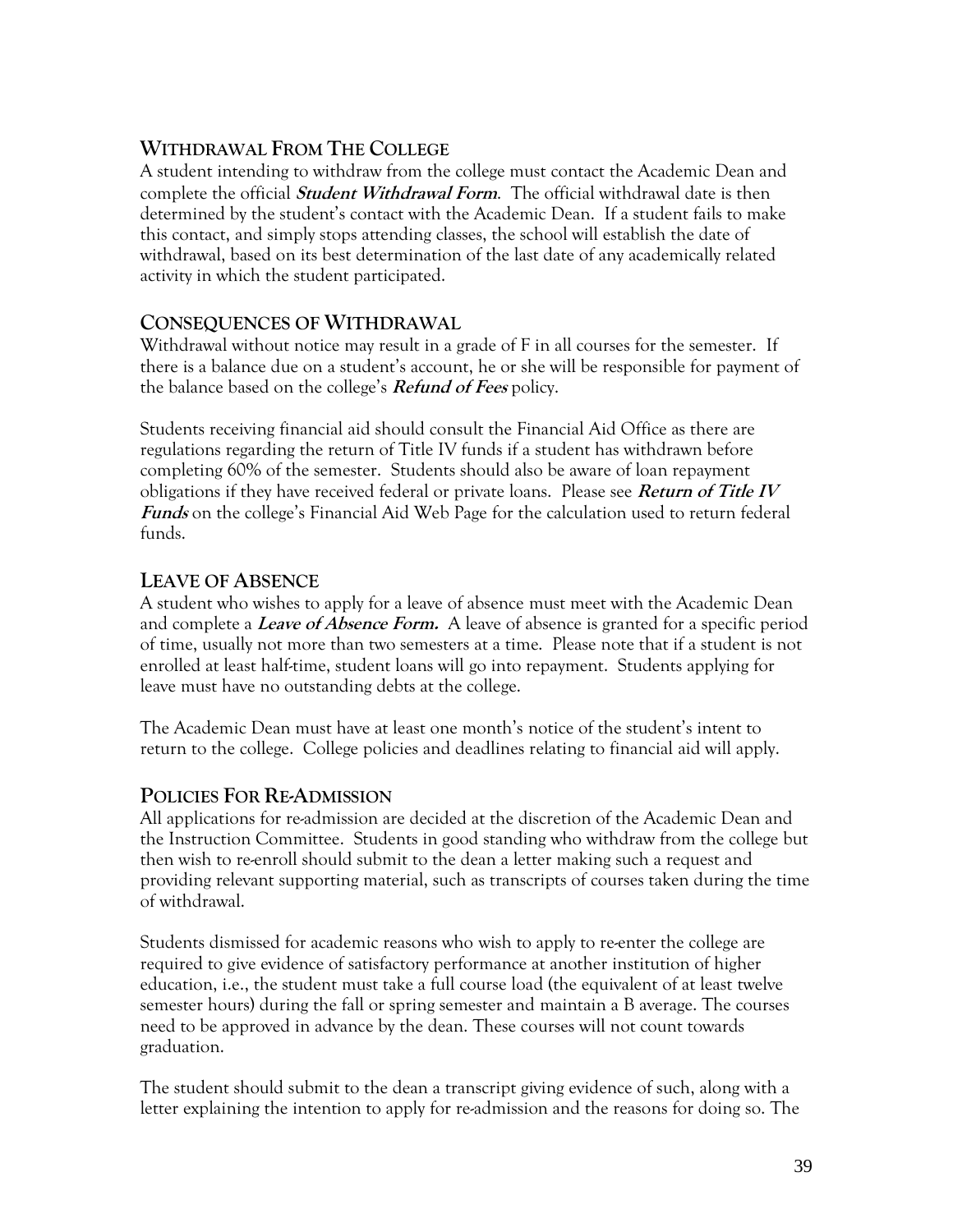student may also include other material supporting the application. This material, along with that already contained in the student's file at the college, will be taken into consideration by the Instruction Committee.

Students dismissed for disciplinary reasons who wish to be considered for re-admission are required to write a letter to the dean stating the reasons for asking such consideration and any other material, such as letters of recommendation, that may support the application for re- admission. The Instruction Committee will be responsible for considering such requests.

### **ACADEMIC HONESTY AND MISCONDUCT**

Honesty is an essential value at the college. The members of its community both require and expect one another to conduct themselves with integrity. This means that each member will pursue academic work in a straightforward and truthful manner, free from deception or fraud.

Every form of academic dishonesty is an injustice and will not be tolerated by the College. Presenting the work of other student's as one's own, or assisting another student to do so, in a written classroom examination is considered cheating. Cheating may also occur when a student violates the conditions governing the examination. Collaboration or aid on outof- class work, when prohibited by the instructor, is considered to be cheating. The deliberate falsification of information substituted in place of the truth is misrepresentation and considered academically dishonest.

Plagiarism is another form of academic dishonesty that undermines the educational mission of the college. Plagiarism occurs when another person's work is used, but not properly cited, giving the impression that someone else's work is your own work. This constitutes plagiarism regardless of whether or not a student intends to plagiarize the work of another. Copying directly from the writings of another person without documenting the source is plagiarism. Plagiarism also occurs in cases of paraphrasing the writings of someone else without properly citing the source.

These two examples illustrate, rather than exhaust, the ways that acts of plagiarism are committed. The guidelines adhered to by the College for properly citing sources are contained in Kate L. Turabian, *A Manual for Writers of Research Papers, Theses, and Dissertations*, which all students are expected to consult.

Academic Misconduct, i.e., a misuse or misrepresentation of academic materials therefore includes the following:

- 1) Plagiarism of outside sources
- 2) Receiving unauthorized assistance during examinations or take-home assignments
- 3) Proposing someone else's work as your own
- 4) Repeated submission of the same classwork for multiple assignments
- 5) Falsification of information in one's academic work
- 6) Participating in or encouraging any of the above mentioned activities.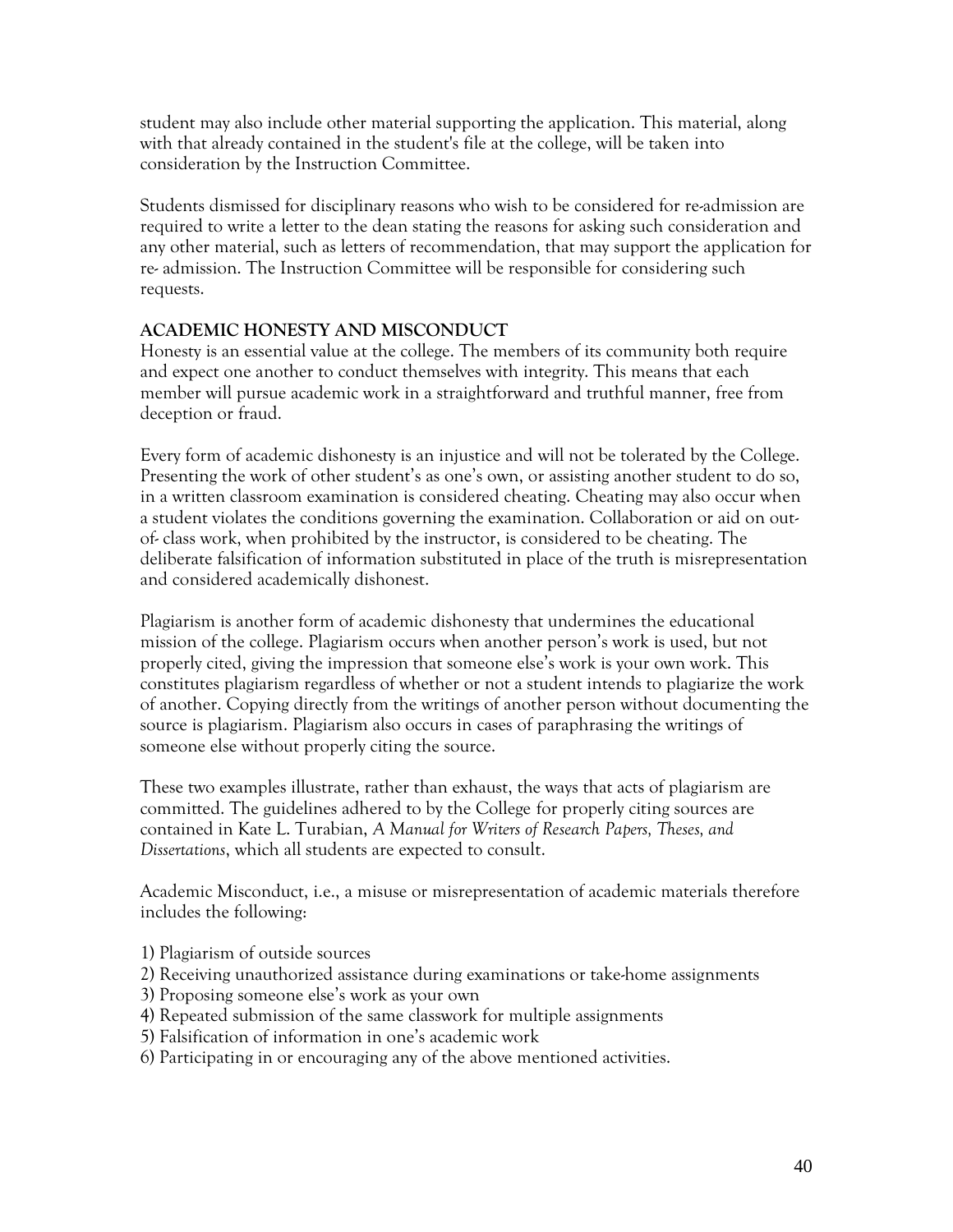Above mentioned activities are prohibited and will result in a disciplinary hearing with the Academic Dean. Possible disciplinary actions include, but are not limited to, failing the course affected by academic misconduct, suspension and/or expulsion.

The procedure for handling a case of suspected academic misconduct is as follows:

- 1. If an instructor suspects that a student is guilty of academic dishonesty, then the instructor will discuss the matter with the student as soon as possible. This discussion provides an opportunity for the instructor to present evidence of academic dishonesty and an opportunity for the student to forthrightly acknowledge any wrongdoing.
- 2. If the student does admit to academic dishonesty, then the student and instructor must fill out an academic dishonesty report. The form used for this report can be obtained from the academic dean. The report requires a description of the action committed and an indication of the penalty assigned. The college requires that the minimum penalty be failure of the assignment in which the act of academic dishonesty occurred, without the possibility of making up that assignment or exam. It is up to the discretion of the instructor assessing the gravity of the case to determine whether further grade reductions or additional work should be assigned as part of the penalty for a given case of academic dishonesty.
- 3. A copy of the academic dishonesty report must be sent to the academic dean within one business day of its being signed by the student and the instructor. This report will be placed in the student's permanent file.
- 4. If this is the second academic dishonesty report being placed in a student's file, then the academic dean may assign further penalties beyond those agreed to in the report, up to and including temporary suspension or permanent expulsion from the college.
- 5. If the student does not admit to the academic dishonesty, then he or she may refuse to sign the report and appeal his or her case to the academic dean. The academic dean will convoke a meeting with the student and the instructor. At this meeting both can present their case so that the academic dean can determine whether the student is guilty of academic dishonesty and, if so, what penalties should be assigned. If the student has been determined to be guilty of academic dishonesty, the academic dean will write a report about the case that will be placed in the student's file.

# **GRADES AND NOTATIONS**

Each professor will establish the grading and attendance policies for his or her courses. The college adheres to the following standard grading system for computation of cumulative grade point averages:

| A    | 4.00 |
|------|------|
| $A-$ | 3.67 |
| $B+$ | 3.33 |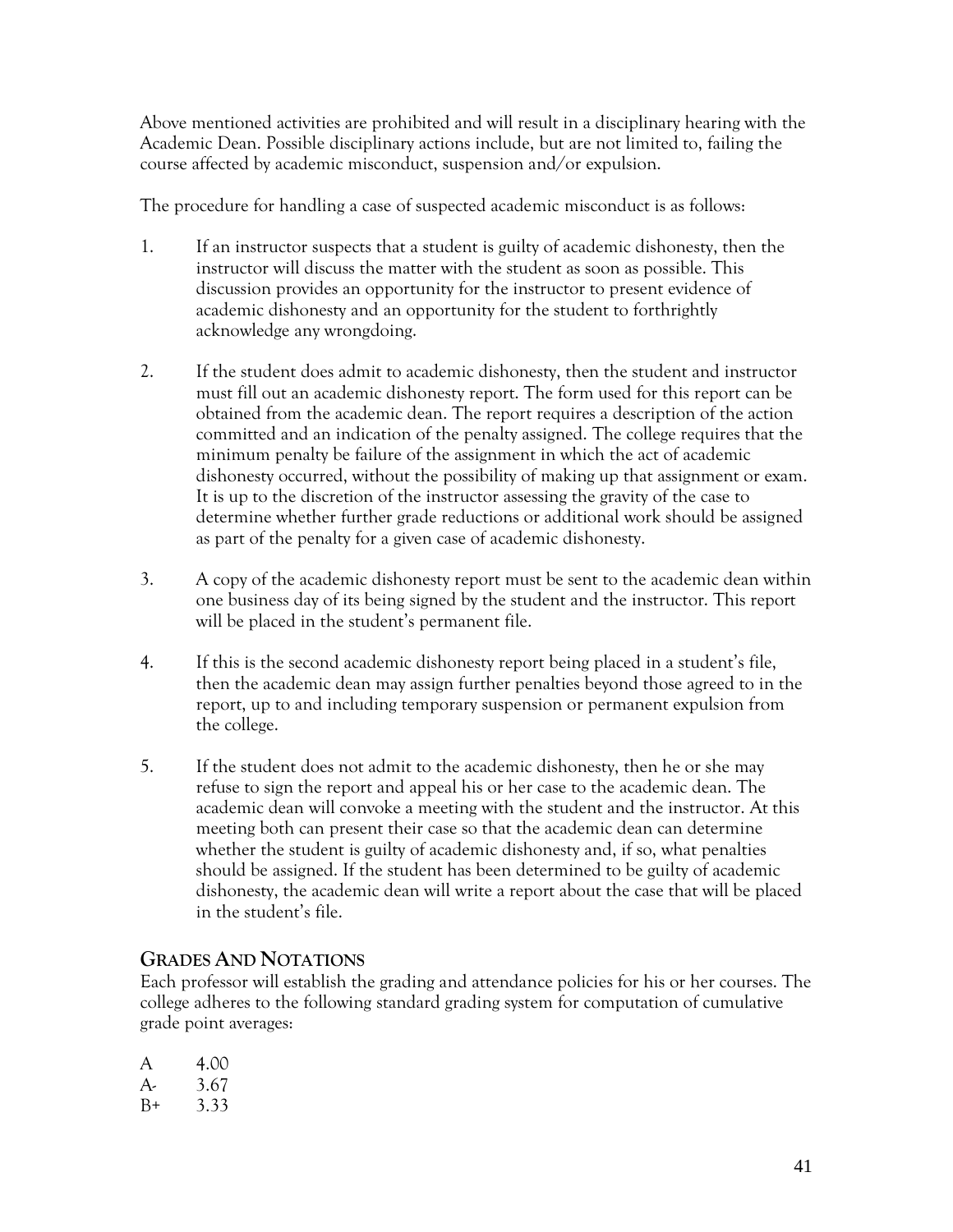| B    | 3.00 |
|------|------|
| B-   | 2.67 |
| C+   | 2.33 |
| C.   | 2.00 |
| C-   | 1.67 |
| D+   | 1.33 |
| D    | 1.00 |
| $D-$ | 0.67 |
| F    | 0.00 |

# **GRADE POINT AVERAGE (GPA)**

The cumulative grade point average is derived by dividing the total number of grade points received by the number of credit hours attempted. When calculating the GPA the following notations apply:

- I (Incomplete Course) Given when a student is passing a course but is unable to complete the class in the semester it is offered. It will be counted as hours attempted and not earned.
- W (Withdrawal) After the end of the add/drop period, will be counted toward number of credits attempted but not factored into the GPA.
- Repetition When a course is repeated, with the permission of the academic dean, the grade and credits of the first enrollment attempted/earned are replaced and recalculated with the new grade. A course may not be repeated if a grade of C of better was earned in the course on the first attempt.
- Transfer of Credit Transfer credits may be accepted but must be approved by the academic dean; if they are accepted, they will be counted as attempted and earned but not used toward the cumulative GPA.

#### **GRADE APPEAL**

If a student has serious reasons for believing a particular grade has been mistakenly awarded, that grade may be appealed. The deadline for such appeals is 30 days from the start of the following term. Appeals should be addressed to the Academic Dean.

#### **ACADEMIC STANDING**

The college requires that all students remain in good academic standing. The college has developed standards to measure Satisfactory Academic Progress (SAP) toward a degree. This SAP policy applies to all students and, in particular, to those receiving Federal Student Aid and Veterans Education Benefits. The standards are as follows:

A. Grade Point Average (GPA) Requirement Students must maintain a minimum *cumulative* GPA at the end of each academic year, according to the following scale: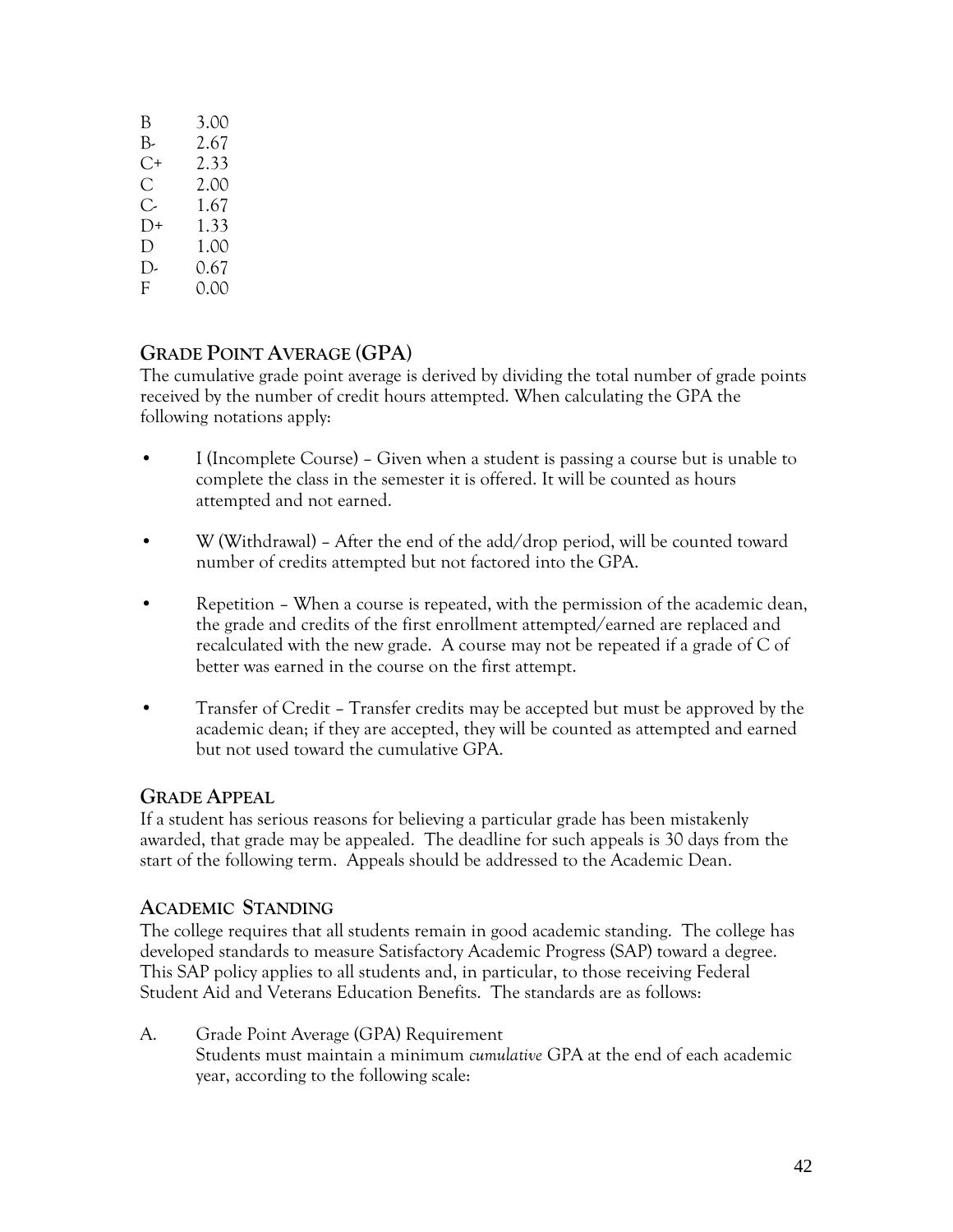| Grade Level 1 |    |     |     | 4   |
|---------------|----|-----|-----|-----|
| <b>GPA</b>    | 15 | 1.8 | 2.0 | 2.0 |

B. Completion Rate Requirement

All students are expected to successfully complete at least 67% of all credits they attempt. The school calculates the pace at which the student is progressing by dividing the cumulative number of hours the student has successfully completed by the cumulative number of hours the student has attempted.

Credits attempted are those for which the student is enrolled as of the end of the add/drop registration period for each semester. Credits earned are those credits assigned a passing grade. Failure, withdrawal, and incomplete designations are not considered credits earned. Credits that are repeated will be counted in the total credits attempted and the total credits earned.

C. Maximum Time Frame

Students receiving financial aid must complete their program of study within a reasonable time frame. The maximum time frame is 150% of the length of the academic program or 6 years.

Each student is responsible for monitoring his or her academic progress and GPA each semester. At the end of each semester, students will be sent a grade report along with a copy of the Satisfactory Academic Progress policy. All records relating to academic standing and progress will be kept in the student's permanent file in the Registrar's Office and are available to the student with a written request and 48 hours' notice.

In addition, the Academic Dean reviews students' academic records at the end of each academic year and monitors their GPA each semester, to assure that they are maintaining SAP. Students who fail to meet any of the three standards listed above may be dismissed from the college.

Students who enter the program mid-year are considered to be out-of-sequence and are evaluated at the end of the second semester of their grade-level. For the purposes of the SAP assessment, grade-level is determined by an approximate range of credits and the prospect of graduating within a certain period of time. For instance, a student is considered a sophomore who has approximately 32 credits and who could reasonably graduate within three years. For a student who has a reduced course load and expects to take more than four years to graduate, the Academic Dean will determine the grade-level on a case-by-case basis.

#### **DISMISSAL, APPEAL, AND PROBATION**

A student who has been dismissed for any of the reasons listed above will be notified in writing of that action by the Academic Dean. Since these notifications will typically be sent by email, it is the student's responsibility to check his or her college email account.

If extenuating circumstances exist which cause a student to fail to meet one of the standards listed above, and the student decides to appeal the results of the SAP Review, the student must submit the SAP Appeal Form to the Academic Dean. On the appeal form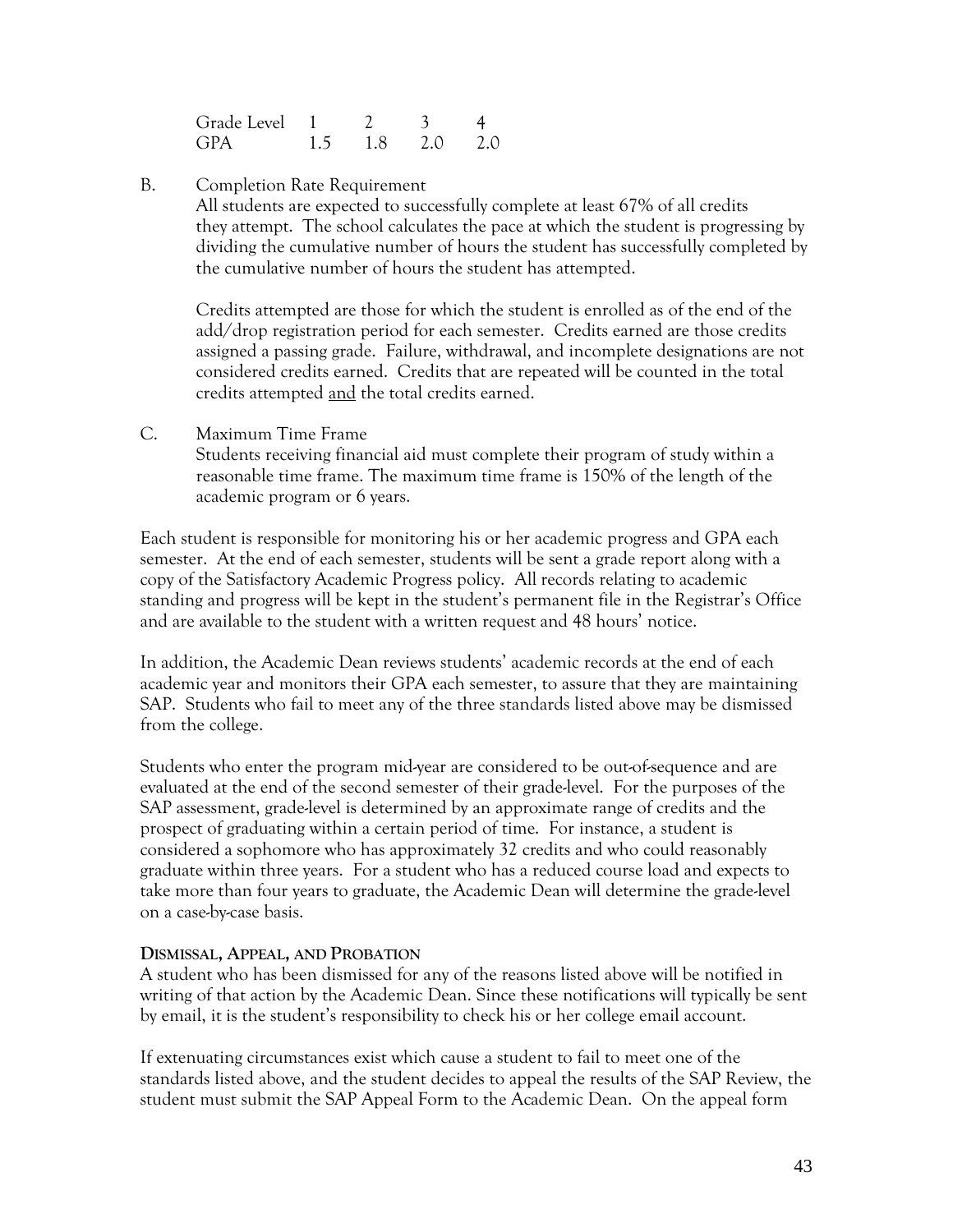the student must clearly document why the student failed to meet the Satisfactory Academic Progress standards and what has changed that will allow the student to meet the standards. The Dean will present the appeal to the SAP Appeal Committee. Extenuating circumstances could include, but are not limited to:

- a. Medical condition or hospitalization of the student or immediate family member.
- b. Death of an immediate family member.
- c. Loss of housing due to natural disaster such as fire or flood.
- d. Special circumstances, which, according to the Dean, warrant a successful appeal.

The Appeal Form is available from Academic Dean. It must be submitted to the Dean within fifteen (15) days of notification of failure to meet the SAP standards. Incomplete appeals or those missing documentation are typically denied.

If the appeal is approved, the student will be placed on probation for the next semester and continues to receive financial aid. The GPA for that student will be reviewed at the end of that semester. A student on probation who fails to achieve the SAP standard will be dismissed without appeal.

#### **ACADEMIC PLAN AND CONTINUED ELIGIBILITY**

If it is determined that a student will require more than one semester to meet SAP, the student, the Academic Dean, and faculty advisor may develop an Academic Plan that ensures that the student will be able to achieve SAP by a specific point in time. Without this plan, the student becomes ineligible for financial aid. A student who has been reinstated to eligibility under an Academic Plan and is making progress under that plan, is considered to be an eligible student and may continue to receive financial aid. The student's progress is subject to review at the end of each term, and failure to make progress according to the plan will lead to dismissal.

#### **INCOMPLETE POLICY**

The symbol INC (Incomplete) on a Grade Report signifies that a student has failed to complete one or more of his academic assignments for a semester course, be it a reading, a paper, a test, or an examination.

A student who has earned a grade of INC must submit the delinquent assignments to the professor no later than thirty (30) days after the start of classes in the following term. Otherwise, the symbol INC becomes the letter grade of F, *automatically.*

Incompletes are granted by professors only for a student unable to complete required coursework because of serious circumstances beyond his or her control, i.e., a serious illness, hospitalization, death of a close family member, etc.

A student wishing to request an Incomplete must receive permission from the instructor of the course. The instructor must then notify the Academic Dean of the reason for the Incomplete.

# **STUDENT LIFE**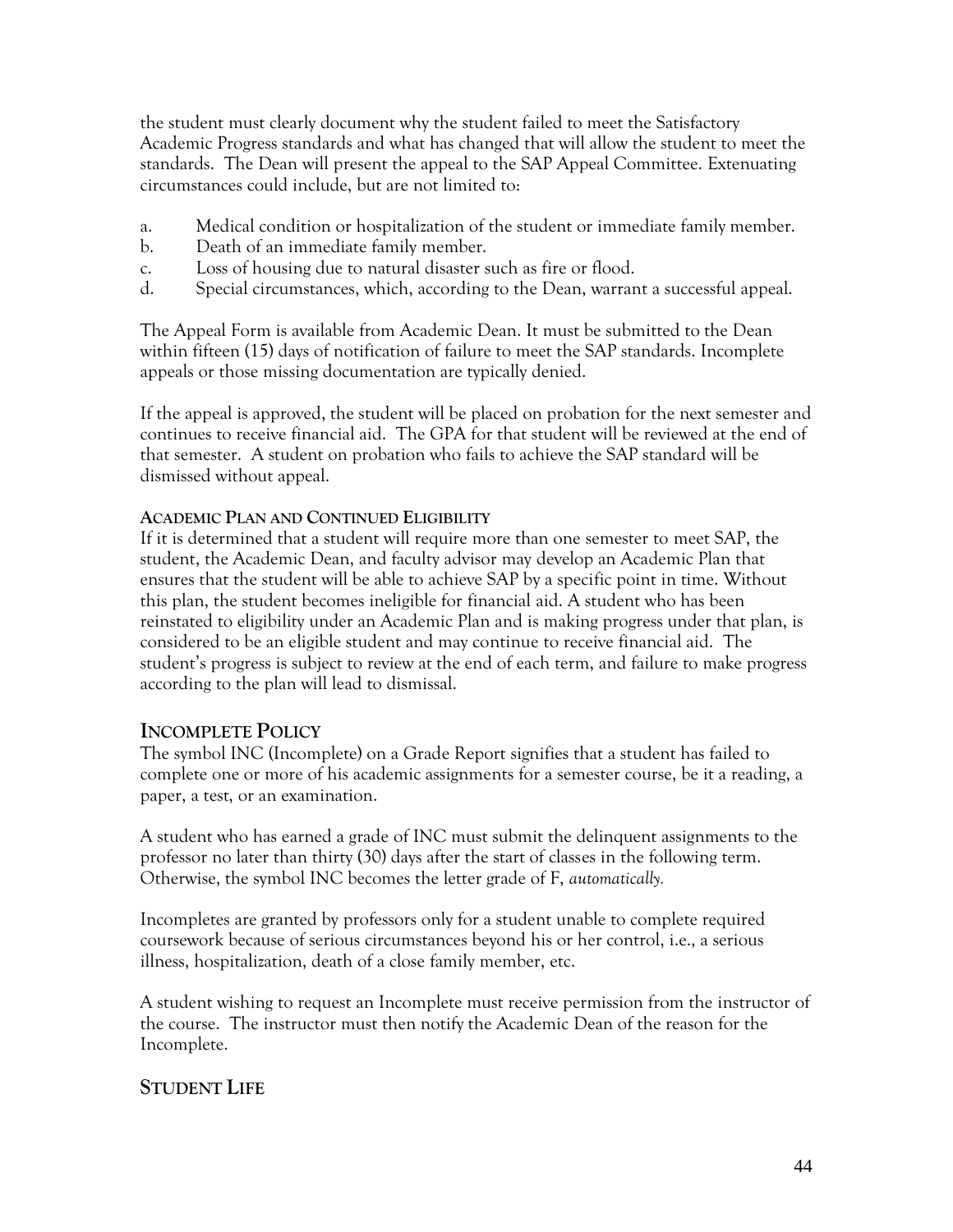Students need to be knowledgeable of and comply with college policies. Each student receives a copy of the *Student Handbook* in which specific policies relating to behavior both inside and outside the classroom and to consequences of unacceptable behavior are outlined. The *Handbook* is also available on the college website. By signing the consent form to the *Student Handbook*, the student agrees to abide by the rules and guidelines expressed therein.

#### **ENROLLMENT AND ENTRANCE REQUIREMENTS**

Enrollment dates are published in the Academic Calendar. The last date to drop or add a course is the last day of the second week of the semester.

Because of the design of the liberal arts curriculum at the College, it is important that students enroll in all courses offered for their particular grade level. The Academic Dean may review requests for deviations from this normal sequence.

### **ATTENDANCE, PUNCTUALITY, AND MAKEUP WORK**

The college recognizes the importance of regular attendance in all courses and notes that tardiness is disruptive to any class. Absences or tardiness will not relieve students of the responsibility of making up work that has been missed. It will be at the discretion of the instructor whether the student may make up any missed assignments.

Grading penalties related to absences are left to the discretion of each individual faculty member except in such cases wherein the instructor refers a student to the Instruction Committee for their intervention. Faculty members will use their discretion in referring atrisk students to the Instruction Committee for the purpose of a strategic intervention, the outcomes of which may include but are not limited to an individualized plan being set up for the student, for the sake of their success, and/or the determination that the student must incur a certain grading penalty, up to and including failure of the course.

In the case of students who suffer from a serious illness that requires a significant number of absences, all opportunity will be allowed to make up the work missed without penalty, provided the college receives documentation of this illness by a medical professional. Nonetheless, if the student incurs absences totaling more than 25% of classes during the term in question, the college would require a medical withdrawal.

# **CAMPUS EMAIL POLICY**

All members of the Magdalen College community are to use their Magdalen College Microsoft e-mail account as their main mode of communication with the college community. Students especially are to check their Magdalen College e-mail account daily for important information from faculty, staff, and administrators. Those who do not check this e-mail account regularly suffer the consequences of missing out on key announcements, some of which may prove critical to their success at Magdalen College.

# **PARTICIPATION IN DRAMATICS**

A cumulative GPA of 2.5 at the time of casting is required for a student to be eligible to participate in the spring play. The Dean also reserves the right to exclude students judged to be in danger of falling below that GPA.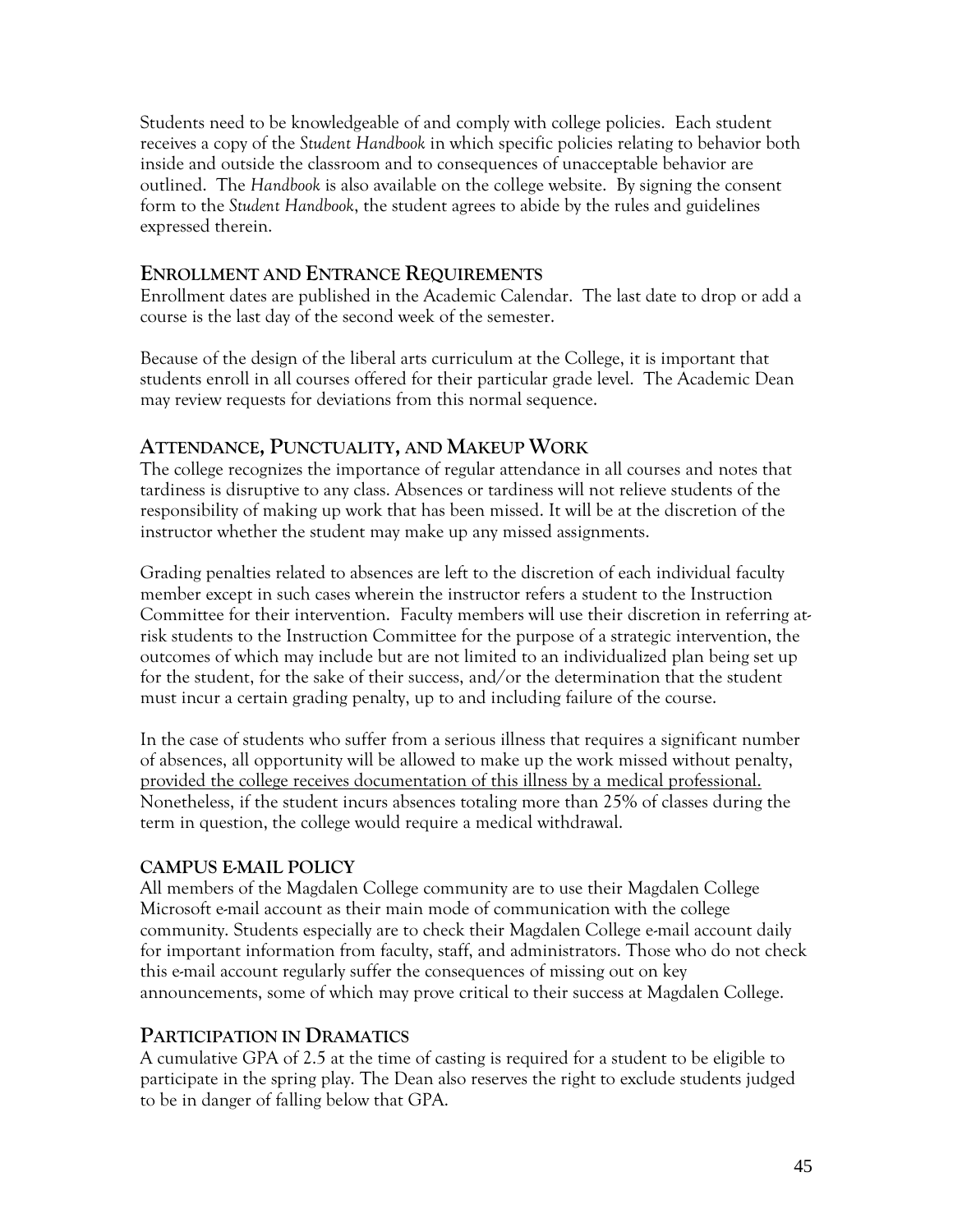# **ACCREDITATION, DEGREE-GRANTING AUTHORITY, & THE CREDIT HOUR**

Magdalen College of the Liberal Arts is accredited by the New England Commission of Higher Education. Inquiries regarding the accreditation status by the Commission should be directed to the administrative staff of the college at [administration@magdalen.edu](mailto:administration@magdalen.edu) or 603-456-2526. Individuals may also contact:

> **New England Commission of Higher Education** 3 Burlington Woods Drive, Suite 100 Burlington, MA 01803-4514 Direct line to the Commission offices: (781) 425-7785

> > E-Mail: [info@neche.org](mailto:info@neche.org) Website: [http://cihe.neasc.org](http://cihe.neasc.org/)

# **THE CREDIT HOUR**

At the College a credit hour is defined as an amount of work represented in intended learning outcomes and verified by evidence of student achievement that is an institutional established equivalence that reasonably approximates not less than: (1) One hour of classroom or direct faculty instruction and a minimum of two hours of out of class student work each week for approximately fifteen weeks for one semester.

# **CAREER PATHWAYS PROGRAM**

For more information about the program, please visit the College's website: https://www.magdalen.edu/careers

# **ADMISSIONS POLICIES**

# **Minimum Eligibility Requirements**

To be eligible for admission to the college as a freshman an applicant must possess a valid high school diploma or official transcript. Recognized equivalents of a high school diploma are:

- A GED certificate or other state-sanctioned test or diploma-equivalency certificate
- Homeschool diploma or transcript
- An academic transcript that shows successful completion of at least 60 semester or trimester credit hours that is acceptable for full credit toward a bachelor's degree.
- Special Circumstances: A student who enrolls before completing high school must meet specific criteria. In rare instances, with special permission from the Academic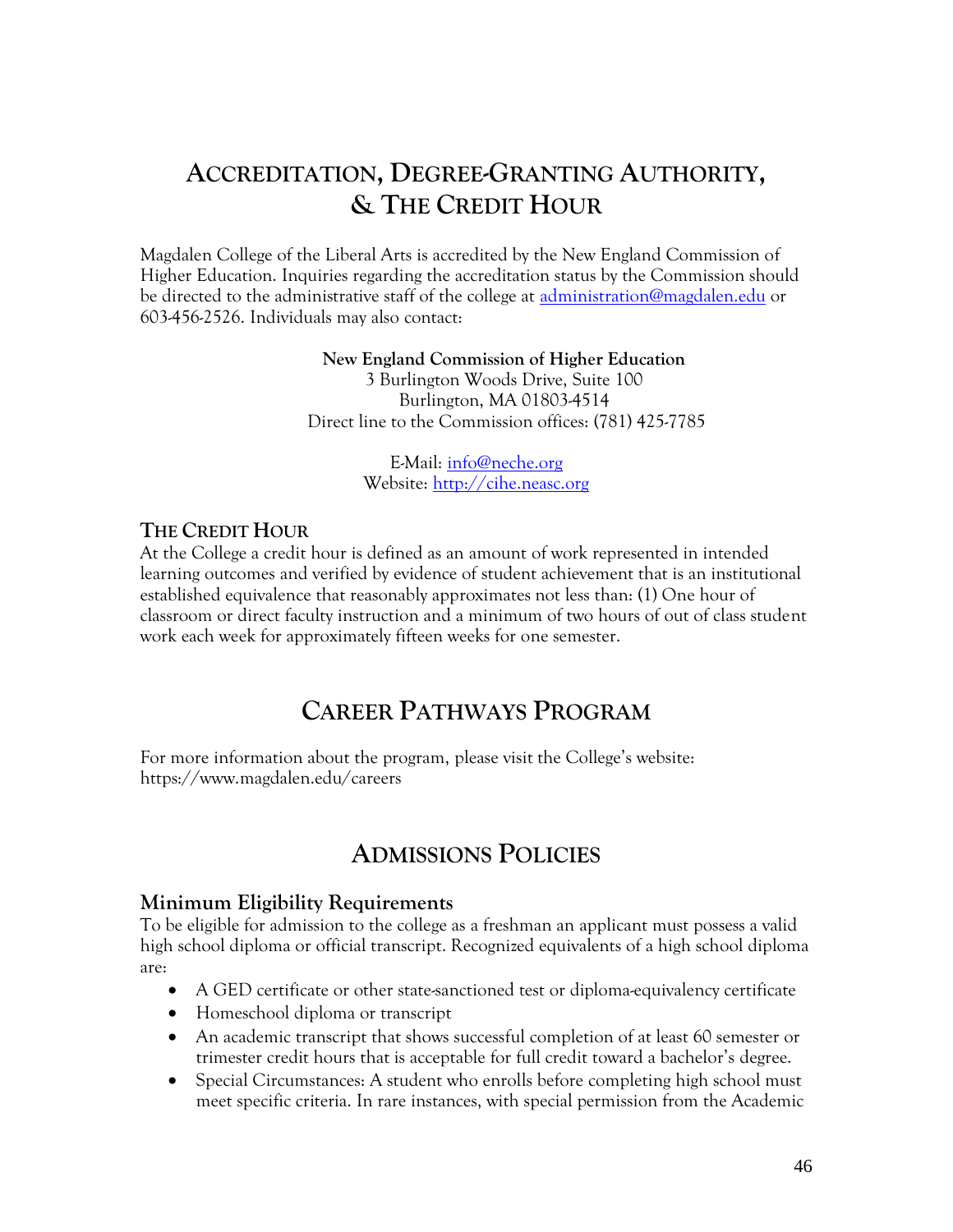Dean, a student showing the potential of proficiency in our curriculum may be admitted. The student must no longer be enrolled in high school and must be matriculated in our Bachelor's Degree programs.

# **Application Requirements**

#### **Freshman Applicants**

In addition to the Minimum Eligibility Requirements, an applicant must submit the following items to complete an application to the College:

- A completed application form for Magdalen College. The application is available both in paper form and online
- Two official letters of recommendation. At least one letter must be of academic nature
- A typed essay answering the essay question that is specified on the current year's college application

An official copy of either the SAT I, ACT, or CLT test scores is optional.

### **Homeschooled Applicants**

Magdalen College welcomes qualified homeschooled applicants. A homeschooled applicant must be beyond the age of compulsory school attendance in the state of New Hampshire (age 16) and must have successfully completed secondary school in order to be eligible for admission to Magdalen College as a freshman.

The basic required documentation is a copy of the applicant's completed homeschool transcript or diploma. Additional documentation may be requested in order to verify that the applicant has successfully completed secondary school.

A homeschooled applicant is required to submit all necessary items as listed in the section titled "Freshman Applicants" in order to be eligible for admission to Magdalen College.

#### **Transfer Applicants**

Transfer students must have at least one semester at another institution of higher education and complete the admissions process at our college. The Academic Dean reviews all transfer transcripts, to determine whether previous courses correspond to courses offered at the College. Courses with a grade of less than C- will not be accepted for transfer. Courses which are accepted for transfer are not part of the calculation of the student's GPA.

In addition, Magdalen College has Transfer Agreements with certain institutions, allowing for pre-arranged transfers of credit between them. Currently, Transfer Agreements exist between Magdalen and the following institutions:

• Holy Spirit College 4465 Northside Drive, NW Atlanta, GA 30327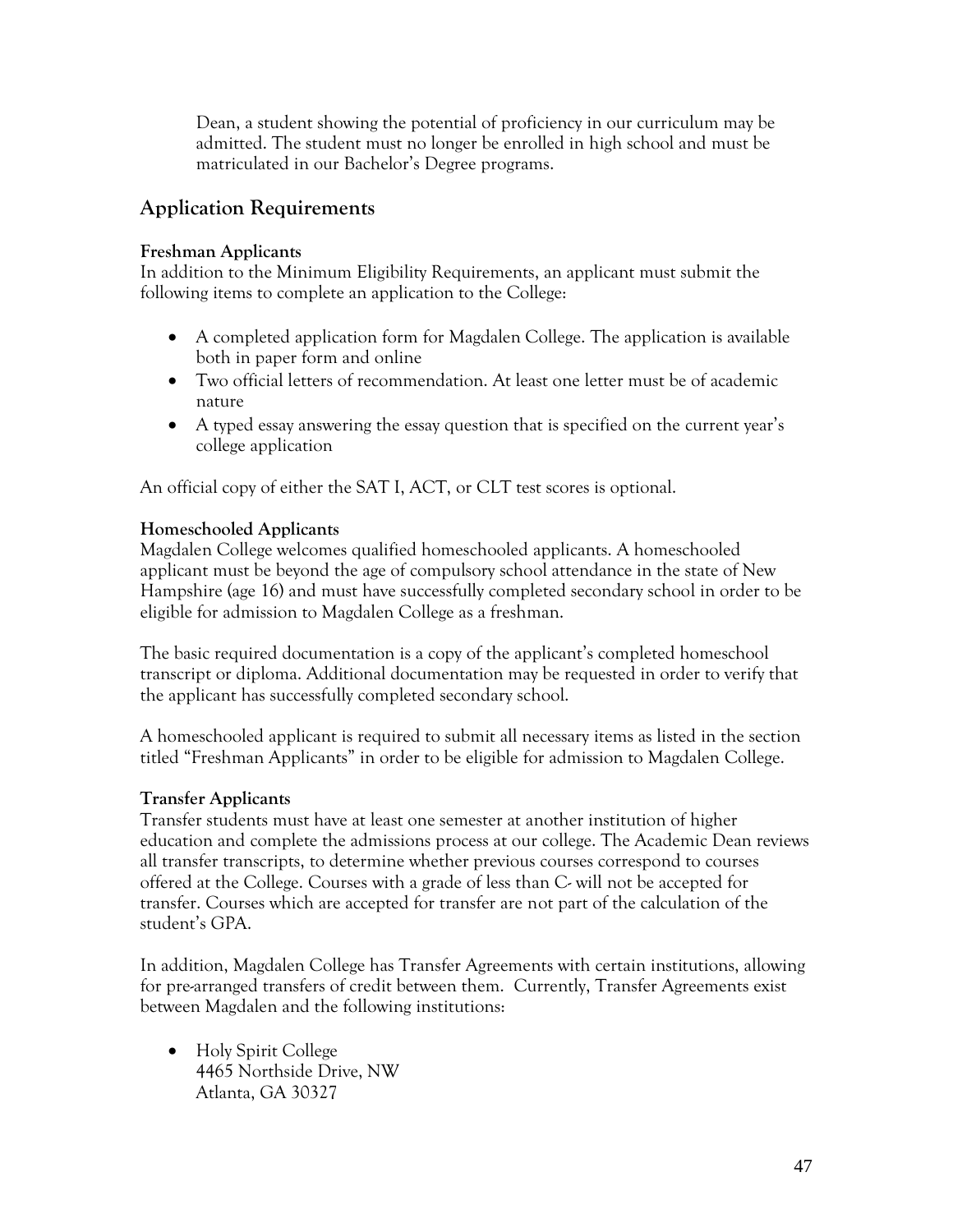(678) 821-2952 [www.holyspiritcollege.org](http://www.holyspiritcollege.org/)

• Our Lady of Guadalupe Seminary PO Box 147 Denton, NE 68339-0147 (402) 797-7700 <http://www.fsspolgs.org/about/seminary/>

# **Admission to Magdalen College**

An admissions committee reviews an applicant's completed application once it has been submitted and processed. Admission decisions are made independently of financial aid awards, and the admissions committee does not consider financial need as a factor in granting or denying admission.

Magdalen College has a rolling admissions policy, and therefore applications are reviewed as they are received. Applicants are welcome to send in applications to the College anytime during the year. Applicants are strongly encouraged to apply early in the academic year.

# **Enrollment**

Accepted applicants must submit a non-refundable deposit to secure a spot for the intended term of enrollment.

# **Deferred Enrollment**

A student who is fully admitted to Magdalen College may opt to defer his or her enrollment up to one academic calendar year without reapplying to the College. Details about the deferred enrollment policy are available upon request from the admissions office.

# **Equal Education Opportunity**

Magdalen College admits qualified students of any race, color, national and ethnic origin, disability, and sex, to all the rights, privileges, programs, and activities generally accorded or made available to students at the school as required by Title IX of the 1972 Education Amendments.

# **SCHOLARSHIPS AND FINANCIAL AID**

Most Magdalen College students receive financial assistance, whether in the form of scholarships, grants, loans, or work study awards. We are committed to making it possible for all eligible students to participate in our premier liberal arts education. The following outlines the institutional, state, and federal aid we offer and the method of applying for this aid. Contact the admissions office at admissions  $@$  magdalen.edu or 603-456-2656 to learn more about your eligibility for financial aid.

The following awards are offered for the 2021-2022 academic year. Awards for the 2022-2023 academic year will be posted on our website by October 1.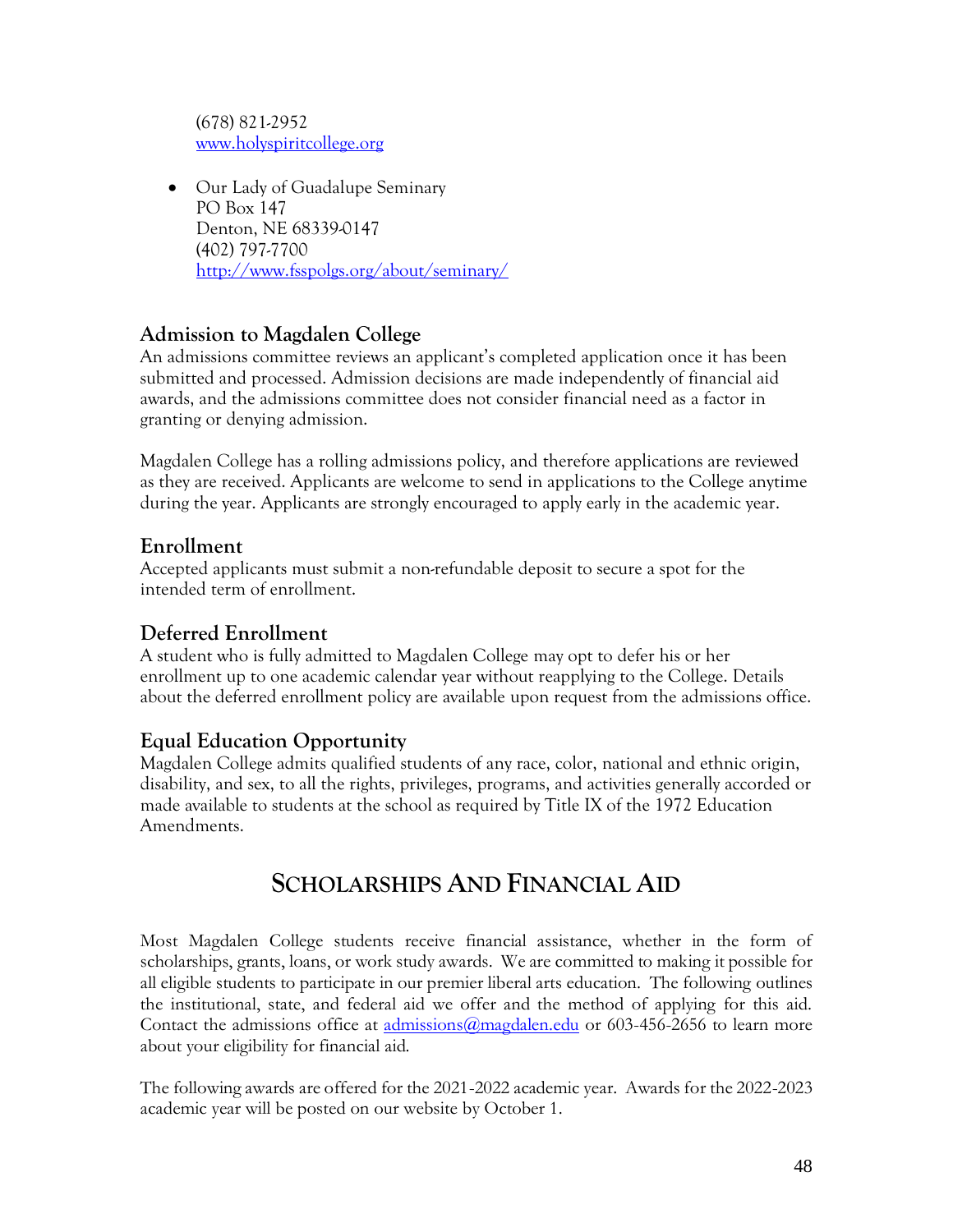# **TYPES AND SOURCES OF FINANCIAL AID**

#### **INSTITUTIONAL FINANCIAL AID**

#### **MERIT-BASED SCHOLARSHIPS**

#### **PRESIDENTIAL SCHOLARSHIP**

The Presidential Scholarship is a full-tuition scholarship. This highly competitive four-year, scholarship is awarded to an incoming freshman whose application displays exemplary academic and extracurricular achievement. Interested applicants should submit a cover letter along with their application indicating their desire to be considered for this scholarship. Finalists for the Presidential Scholarship will participate in a phone interview with the Academic Dean to determine the winner.

Recipients of the College's Presidential Scholarship must maintain a cumulative grade point average of at least 3.4 during their four years and must participate in the College's Honors Program. Scholarship recipients' GPA is assessed at the end of each year.

The Presidential Scholarship is offered as part of the total financial aid package, not in addition to it. Any student who wins the Presidential Scholarship will only be eligible for need-based aid. *Deadline for initial Presidential Scholarship Application is February 1.*

#### **SAINT JOHN PAUL THE GREAT ACADEMIC SCHOLARSHIP**

This scholarship is awarded in varying amounts to students whose academic achievement and outstanding leadership are evident in the documents supporting their application. Academic achievement is defined as 1) notable cumulative high school GPA and 2) exceptional standardized test scores. This award is designed to encourage further achievement in leadership and learning once the student enrolls at the college. There is no formal application required for this award and scholarships are awarded to students meeting the minimum standards upon their acceptance.

#### **CARDINAL NEWMAN MATCH**

Magdalen College offers a matching grant to the winner of the Newman Society Essay Contest. The winner of their \$5,000 prize is invited to apply to Magdalen College and, upon acceptance and enrollment for the Fall term, will be awarded \$5,000 for *each of the student's three additional years at the college*. Please visit the **[Newman](https://newmansociety.org/what-is-the-newman-societys-essay-scholarship-contest/) Society** for more information on their essay contest.

#### **CATHOLIC LEADERSHIP SCHOLARSHIP**

The Catholic Leadership Scholarship is a \$18,400/year scholarship for four years, totaling \$73,600. This highly competitive four-year scholarship is awarded to an incoming freshman whose application demonstrates Catholic leadership. In addition, the **Catholic [Leadership](https://magdalen.edu/admissions-mc/catholic-leadership-scholarship/) Scholarship [Application](https://magdalen.edu/admissions-mc/catholic-leadership-scholarship/)** must be submitted by March 5. Finalists will be invited to interview, and the winner of the scholarship will be announced on March 19.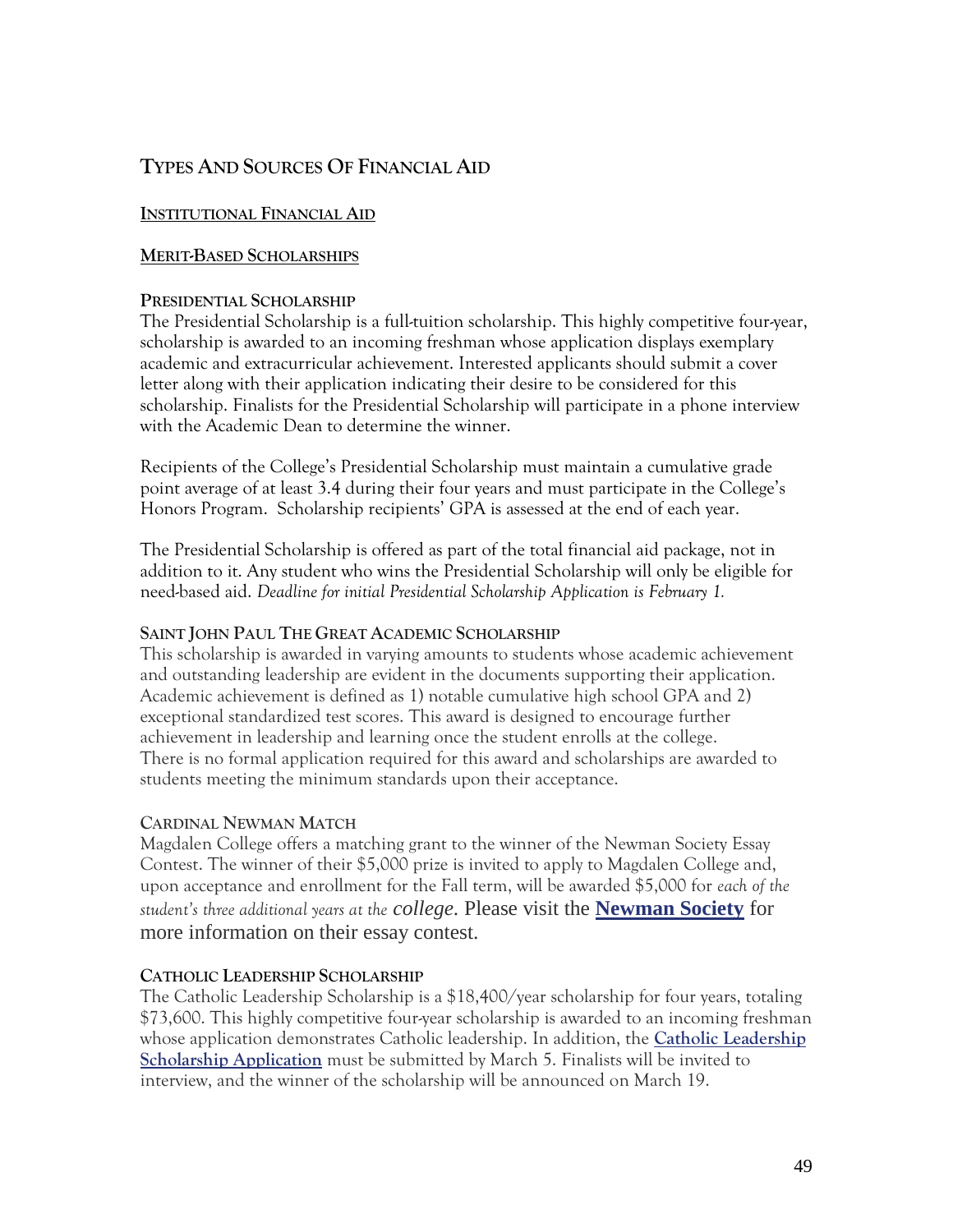The student who is awarded this scholarship will have 15 days to accept the scholarship and enroll in the college. If this deadline passes, the award will be given to the next eligible candidate.

#### **NEED-BASED GRANTS**

#### **MAGDALEN COLLEGE GRANT**

This scholarship is a need-based award offered to both incoming freshman and upperclassman from the Magdalen College Scholarship Fund. Eligibility is determined by completion of the Free Application for Federal Student Aid (FAFSA) each year. Awards vary based on financial need.

#### **WORK STUDY GRANT**

Work study awards are available to eligible students. There are placement opportunities in various departments. Please contact the Admissions Office for more details.

#### **ENDOWED SCHOLARSHIPS**

#### **DIGNITAS SCHOLARSHIP**

The *Dignitas* Scholarship is a \$1,000 per year, four-year scholarship that is designed to form students in the life-long integration of pro-life work and service to the poor. In addition to the scholarship funds, the *Dignitas* Scholarship also covers expenses for one mission trip outside the United States. The total estimated value of this scholarship is \$5,000 over a four-year period. *Dignitas* scholars are selected based on an interview conducted by the Admissions Office and the Student-Leader of the scholarship program. Interested students should contact the Admissions Office to schedule an interview, which can be held in person or by telephone.

#### **THE ANN AND BILLIE ELLIS SCHOLARSHIP**

Ann and Billie Ellis have long been supporters of Catholic liberal arts education. Over the years, Mrs. Ellis has effectively articulated the value of such an education, particularly as it affected her law practice and her work as a trial judge.

Eligible students include all freshmen and transfers with a strong desire to receive a liberal arts education. Ellis Scholars are selected on the basis of an interview conducted by a designated faculty member. Interested students should contact the Admissions Office to schedule an interview, which can be held in person or by telephone. Awards are \$1,000 and above and are renewable yearly.

#### **SPECIAL AWARDS**

#### **THE LEGACY AWARD**

All sibling applicants of current and former students and all children of our Alumni will receive an automatic \$2,000 per year discount.

#### **EARLY ENROLLMENT AWARD**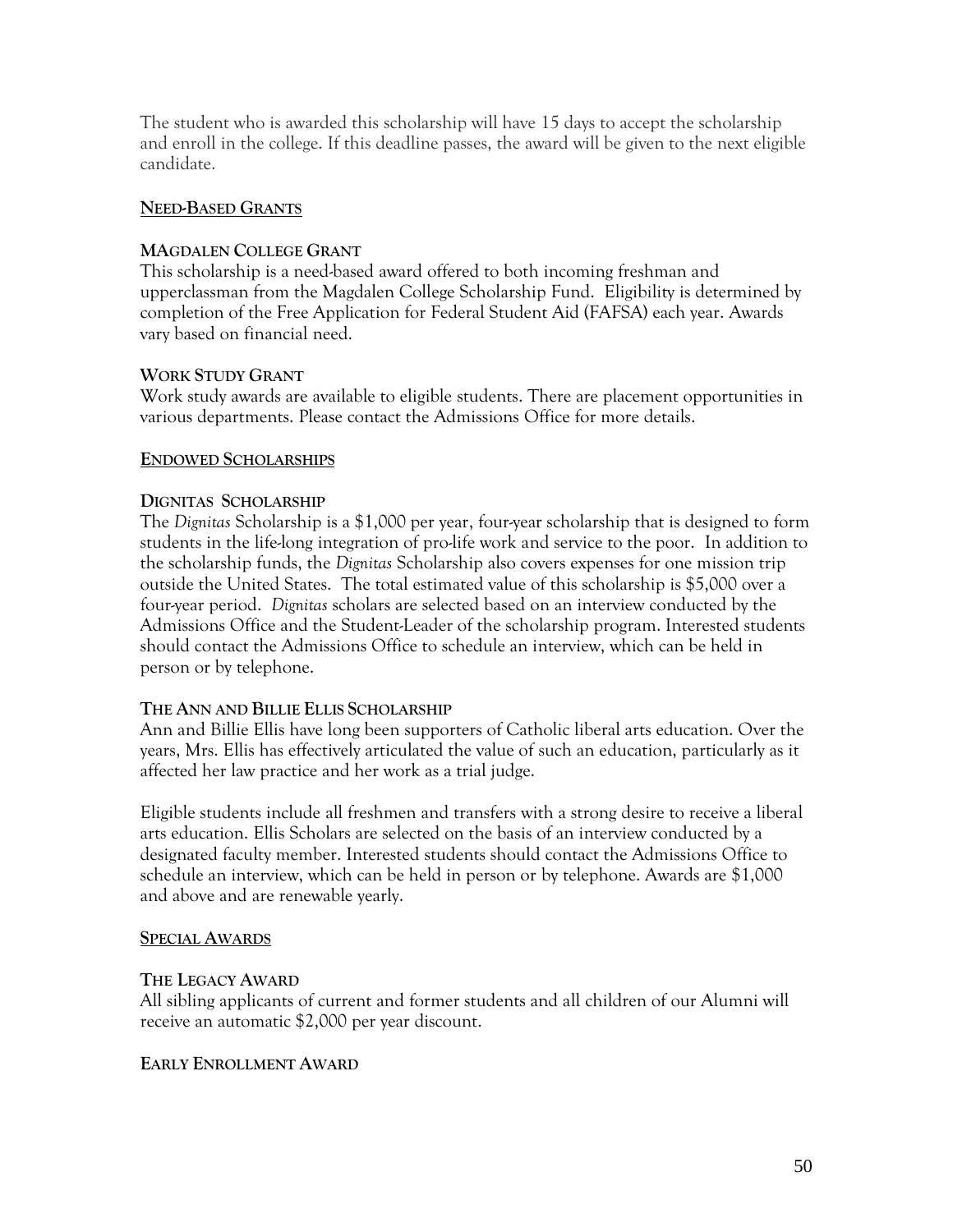Freshmen who submit every component of their admissions application by January 31, automatically receive an early admissions discount of \$2,000 per year, discounting a total of \$8,000 over four years.

#### **CLASSICAL LEARNING AWARD**

The Classical Learning Award is a \$3,000 per year award (\$12,000 over four years), designed to encourage students with a strong classical learning background to apply to Magdalen. This Special Award is given based on evidence of the student's classical high school education: transcripts expressing a classical curriculum or CLT scores submitted at the time of the student's application will indicate if the student is eligible for this scholarship.

#### **PARTNER SCHOOLS SCHOLARSHIP**

This award is offered to students graduating from one of our Partner Schools. The scholarship is \$2000/year for four years, in recognition of the excellent education students receive from one of these homeschool academies. Qualifying students need a high school GPA of 3.0 or higher. Magdalen College also has other merit and need-based financial aid available, so this scholarship could be part of a larger financial aid award.

Please visit our Financial Aid Webpage for complete information on institutional, federal, and state aid:

<https://magdalen.edu/admissions-mc/financial-aid/scholarships-grants/>

#### **VETERANS BENEFITS**

Magdalen College is proud to serve U.S. veterans and their families. Please visit our website or contact the Admissions Office for more information on how to apply your benefits to Magdalen College.

The *Post-9/11 GI Bill* offers higher education and training benefits to Veterans, Servicemembers, and their families who served after Sept. 10, 2001. The *Montgomery GI Bill* assists active duty and reservists with the pursuit of higher education degrees, certificates, and other education and training.

These other VA education and training programs offer various education and training benefits or increased benefits to certain Reservists and Veterans and their survivors and dependents:

- Reserve Educational Assistance Program
- Veterans Educational Assistance Program
- Survivors and Dependents Educational Assistance Program
- National Testing Program
- National Call to Service Program

Please follow these steps after being accepted and admitted to Magdalen College:

• Contact the VA at<http://www.gibill.va.gov/> or 1-888-442-4551 to discuss your education benefits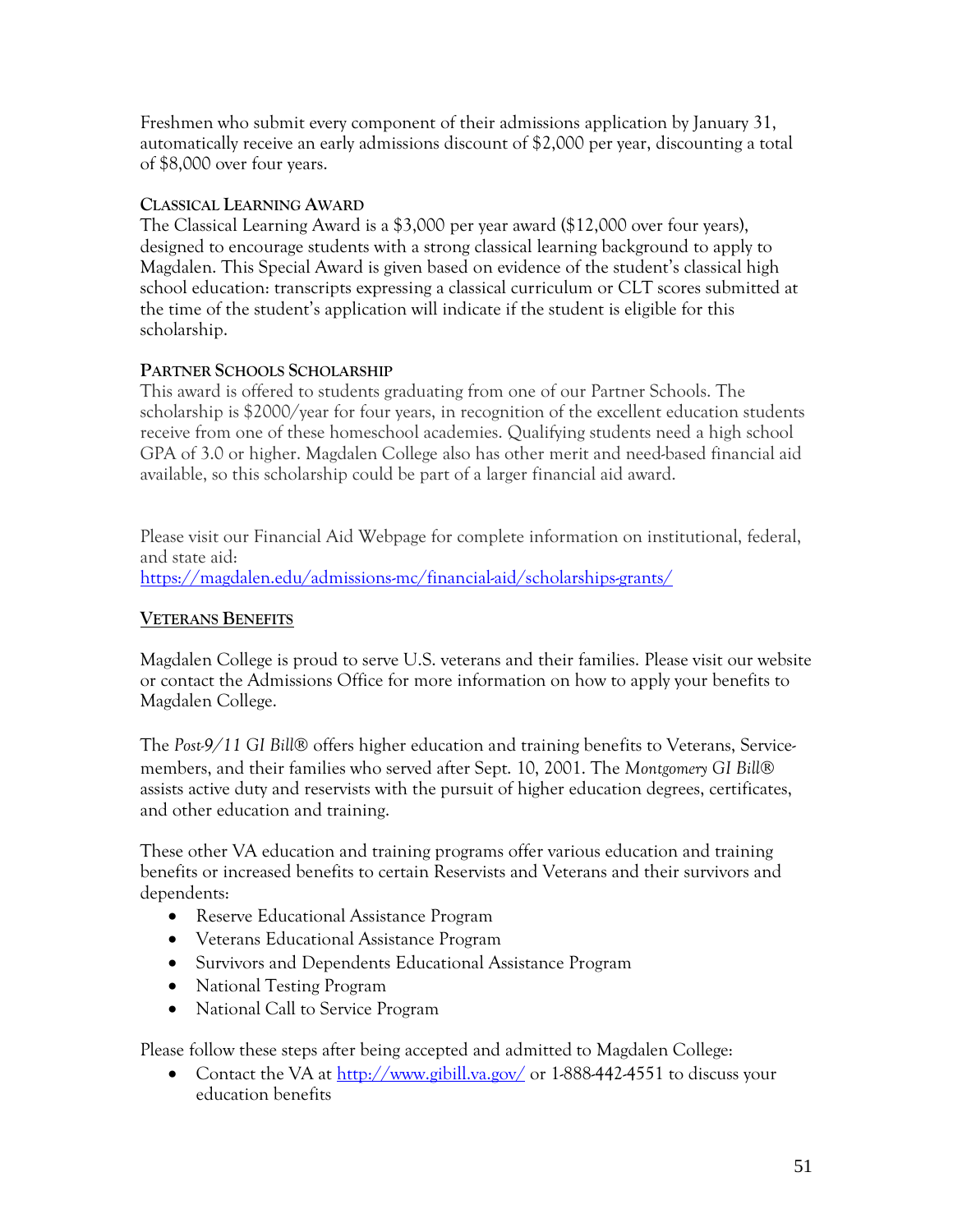- Applications for benefits are obtained directly from the VA at: <https://www.vets.gov/education/apply/>
- Once you are approved for VA benefits, the VA will mail a Certificate of Eligibility letter to you. Submit a copy of your Certificate of Eligibility letter to the Financial Aid Office. You may scan a copy to this email address: [mlasher@magdalen.edu](mailto:mlasher@magdalen.edu)
- Apply for financial aid using the Free Application for Federal Student Aid (FAFSA) to determine if you are eligible for any federal grants or loans: <https://studentaid.gov/h/apply-for-aid/fafsa>
- Complete your application and submit all necessary components

### *Chapter 31 (Vocational Rehabilitation and Employment) and Chapter 33 (Post-9/112 GI Bill) Beneficiaries*:

Individuals entitled to assistance under these Chapters are allowed to attend or participate in the course of education during the period beginning on the date on which the individual provides to the educational institution a Certificate of Eligibility for entitlement to educational assistance under Chapter 31 or 33 and ending on the earlier of the following dates:

1. The date on which payment from VA is made to the institution.

2. 90 days after the date the institution certified tuition and fees following the receipt of the certificate of eligibility.

A "Certificate of Eligibility" can also include a "Statement of Benefits" obtained from the Department of Veterans Affairs' (VA) website – eBenefits, or a VAF 28-1905 form for Chapter 31 authorization purposes.

The institution will not impose any penalty, including the assessment of late fees, the denial of access to classes, libraries, or other institutional facilities, or the requirement that a covered individual borrow additional funds, on any covered individual because of the individual's inability to meet his or her financial obligations to the institution due to the delayed disbursement funding from VA under Chapter 31 or 33.

Veterans Resources

- VA Education Office: 1.800.442.4551
- VA Healthcare Office: 1.877.222.8387
- VA Benefits: 1.800.827.1000
- WAVE (Verify your Attendance) 1.877.823.2378
- VA Gulf War Helpline: 1.800.273.8387
- DOD Direct Veterans Hotline: 1.800.497.6261

# **NEW HAMPSHIRE SCHOLARSHIP PROGRAMS**

# **NEW HAMPSHIRE GOVERNOR'S SCHOLARSHIP PROGRAM**

**\$1000 –** To receive this award, the participant must:

- Be an incoming student who is a resident of the state of New Hampshire
- Maintain a GPA of at least 2.0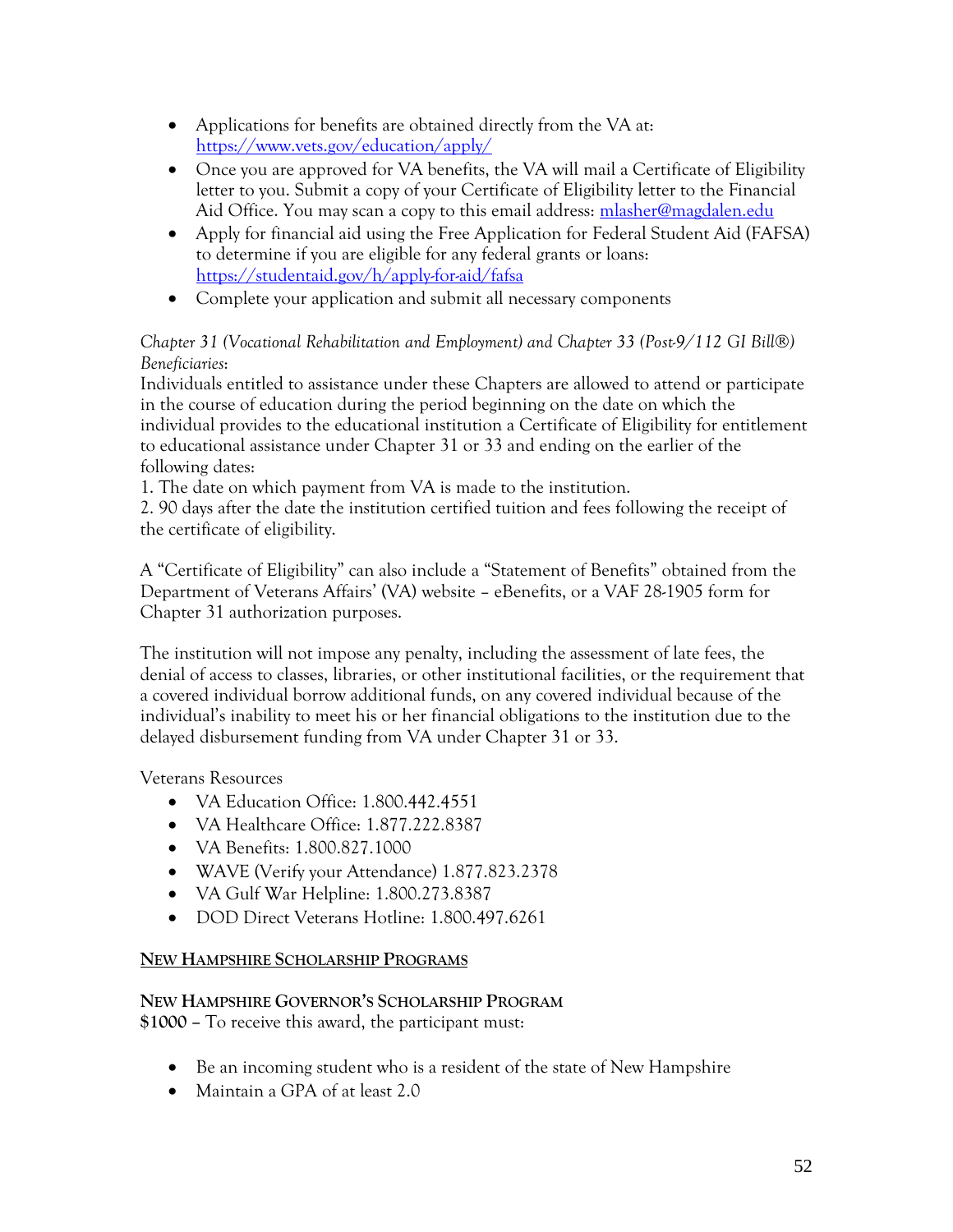- Complete the Free Application for Federal Student Aid (FAFSA)
- Be Pell Grant eligible

**\$2,000** – To receive this award, the participant must:

- Be an incoming student who is a resident of the state of New Hampshire
- Maintain a GPA of at least 2.5
- Be a participant in the New Hampshire Scholars Program while in high school
- Complete the Free Application for Federal Student Aid (FAFSA)
- Be Pell Grant eligible

Awards are not guaranteed, as there are limited funds allotted to each institution for the scholarship.

# **NEW HAMPSHIRE UNIQUE SCHOLARSHIP PROGRAM**

**\$1,000 for Full Time Student/Pro-rated for Part Time Student –** To receive this award, the participant must:

- Be a resident of the state of New Hampshire
- Complete the Free Application for Federal Student Aid ("FAFSA") by December 31 of the award year
- Have an Expected Family Contribution ("EFC") of \$0 \$1,000 on the FAFSA

# **FEDERAL AID**

The college participates in the following federal aid programs:

# **FEDERAL PELL GRANT**

This award is based on student eligibility after completing FAFSA. This award does not need to be repaid. The student's EFC, or Expected Family Contribution, determines the amount of the Pell Grant.

# **FEDERAL DIRECT LOANS**

These are low-interest loans from the Department of Education. There are three types of loans offered through the college:

- Direct Subsidized Loan—the government pays the interest while the student is in school. This is a need-based loan, dependent on the EFC.
- Direct Unsubsidized Loan—the accrued interest is the responsibility of the borrower (the government does not pay the interest). Most students are eligible for a minimum of \$2,000 in an unsubsidized loan, whatever their financial need.
- Parent PLUS Loan—a federally funded, credit-based loan for parents of dependent students.

# **APPLYING FOR FEDERAL AID**

Complete the Free Application for Federal Student Aid (FAFSA) at: <https://studentaid.gov/h/apply-for-aid/fafsa>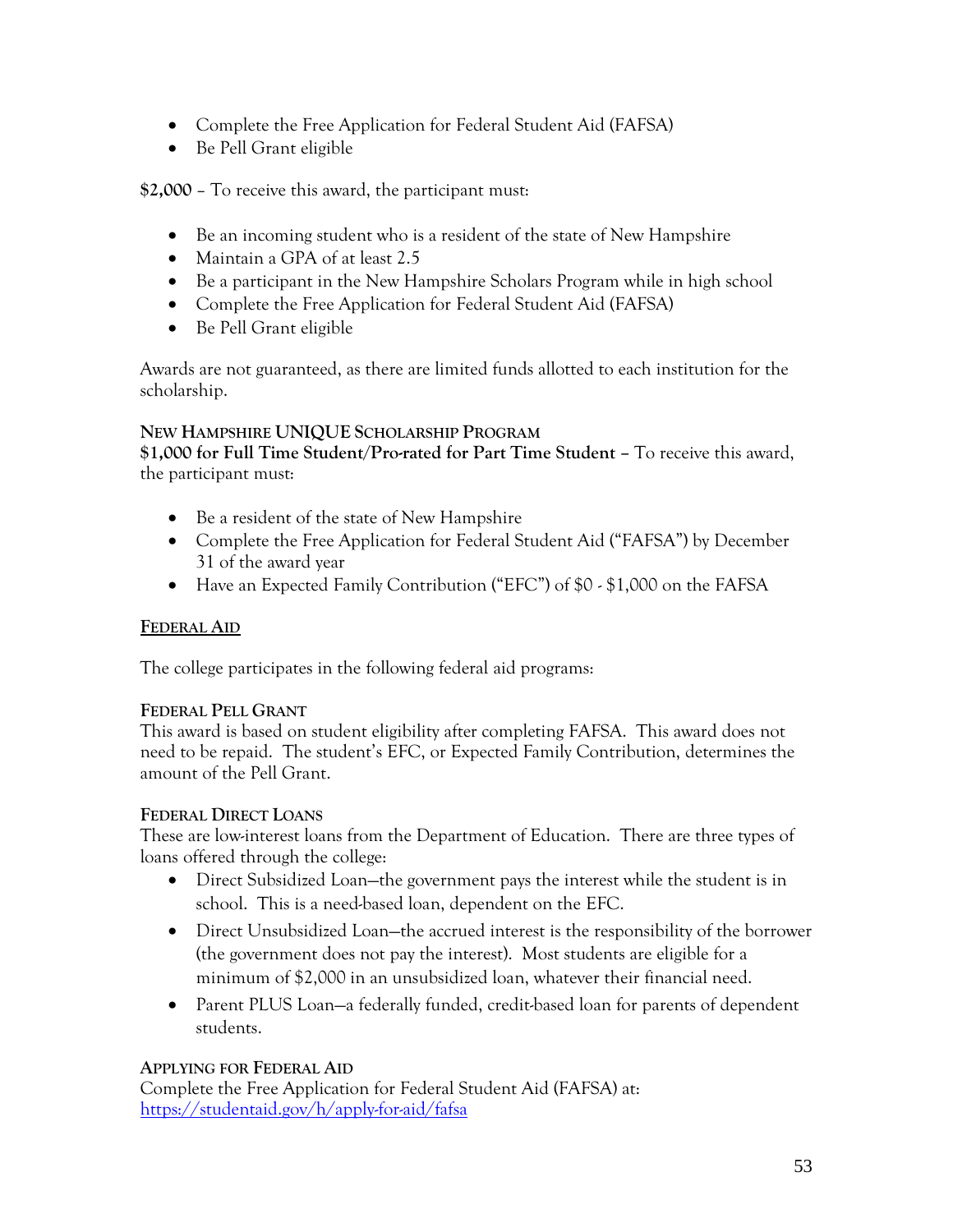Our federal code is **022233**

#### **WHAT YOU WILL NEED TO FILL OUT FAFSA**

(If you are a dependent student, this information will apply to your parents as well.)

- Set up a Federal Student Aid username and password
- Social Security Number
- Most recent federal tax returns—if you and your parents have filed, you will use the IRS Data Retrieval Tool right from the FAFSA website to fill in the income questions.
- If you have not filed a tax return and are applying for a tax extension, we may need your W-2s, and other records of money earned.

First-time student borrowers must complete Entrance Counseling and must sign a Master Promissory Note before federal loans are disbursed to the school. Both are valid for as long as the student is enrolled at the college.

#### **VERIFICATION**

Your FAFSA may be selected for a process called verification. Students flagged for verification will be asked to provide additional documents to the Financial Aid Office in order to confirm or correct information on the FAFSA. Awards will not be finalized until the verification process is complete.

#### **STUDENT AID REPORT (SAR)**

You will receive this report via email within a day or two of completion of the FAFSA. It contains the data you entered on the FAFSA and your FAFSA "score" or EFC (Expected Family Contribution).

#### **PRIVATE ALTERNATIVE LOANS**

Students seeking additional funding to cover the balance due may want to consider private loans. We work with a number of lenders for students pursuing this option. Please link to **ELM Resources** from our Financial Aid webpage, or call the Financial Aid Office for more information about these loans.

#### **PAYMENT PLANS**

To assist students and their families with the cost of education, the college offers several payment plans. Any alternative to standard payment arrangements must be made in consultation with the Business Office.

#### **HOW AID IS DISBURSED**

Funds will be disbursed to your account once all the appropriate paperwork has been filed with the Financial Aid Office. These funds are disbursed in two payments—one payment at the beginning of the fall semester and again in January for spring semester.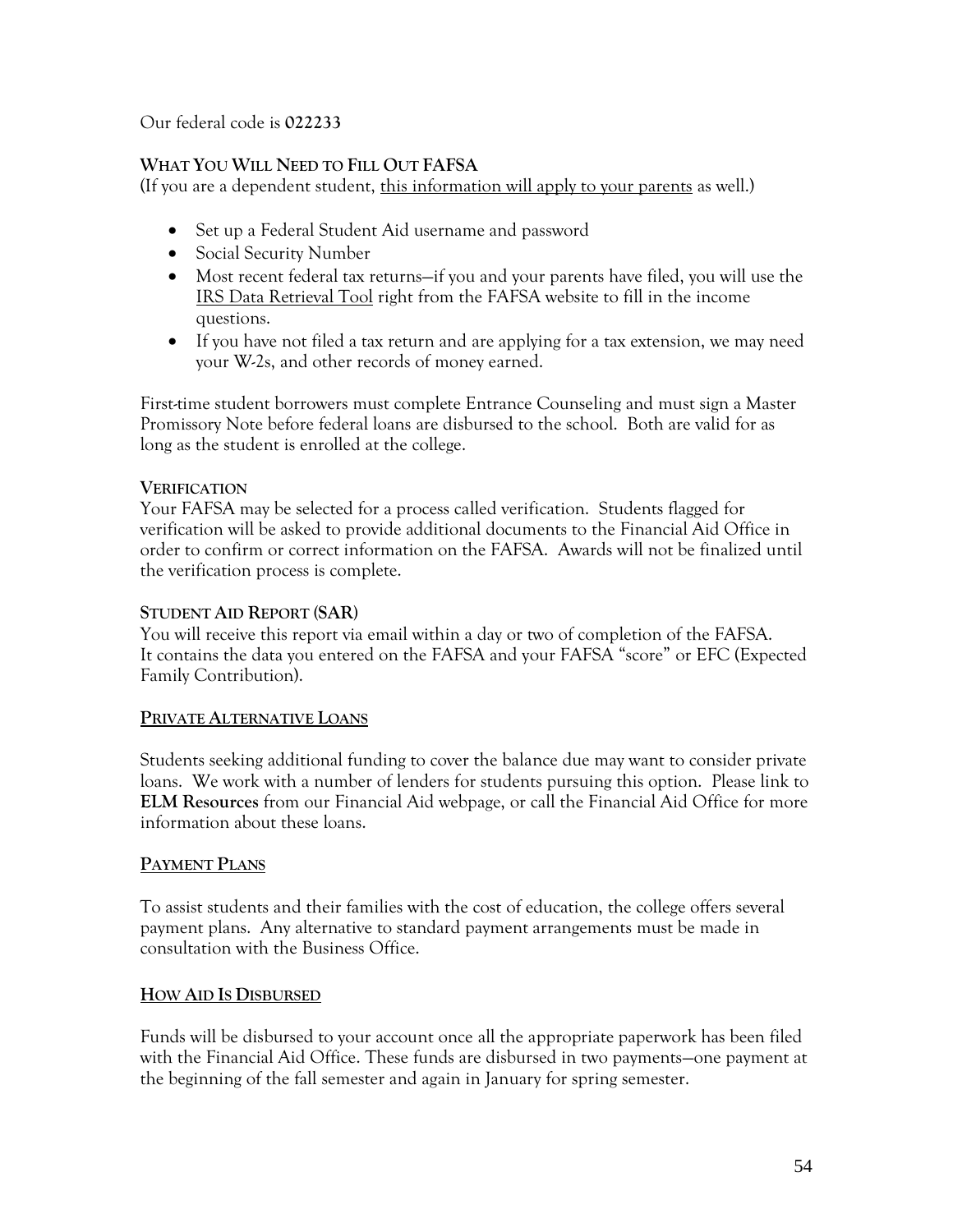#### **SATISFACTORY ACADEMIC PROGRESS**

Federal regulations require that students who receive federal student aid meet Satisfactory Academic Progress (SAP). This policy outlines the minimum qualifications to maintain SAP and the consequences of deficiencies in a student's academic progress. See also the description under Academic Standing in the General Academic Policies in this Catalog.

The SAP review is conducted annually, at the end of each academic year, when grades are posted by the College Registrar. Some scholarships, such as the Presidential Scholarship, require that a student maintain a GPA above the minimum. The standards for these awards are listed on the Financial Aid page of the college website and are available from the Financial Aid Office.

# **FEES, ACCOUNTS, & ADMINISTRATIVE POLICIES**

| Tuition:        | \$23,000 (per year) |
|-----------------|---------------------|
| Room and Board: | $$9,400$ (per year) |
| Required Fees:  | $$600$ (per year)   |

Part-time students will be charged \$700.00 per credit hour. Any non-degree-seeking student auditing a course will be charged \$350.00 per credit hour. Current employees of the college may audit courses without charge.

#### **BILLING SCHEDULE**

A room deposit bill of \$500 is due upon acceptance by the college. This non-refundable deposit is applied to the total room-and-board fee. Tuition, remaining room and board, and fees are billed per semester, approximately 60 days before the start of the semester, and due 30 days from the invoice date. Students who have not met their financial obligations to the college by the end of the first week of classes will not be allowed to attend class. Awarded institutional aid will appear as a credit on each semester's billing.

#### **REFUND POLICY**

A student who wishes to withdraw from the college should consult with his or her academic advisor and the Academic Dean. A form for withdrawal is available in the office of the Academic Dean and must be completed, signed, and returned to the Dean's office. The refund of tuition, room and board is determined from the date the college receives the written notice of withdrawal, or from the last date of any academically related activity. The attendance period is counted from the first day of classes and includes weekends, holy days, and holidays.

The percentage of tuition and housing costs to be refunded is as follows:

| During the first week of the semester:  | 100% |
|-----------------------------------------|------|
| During the second week of the semester: | 75%  |
| During the third week of the semester:  | 50%  |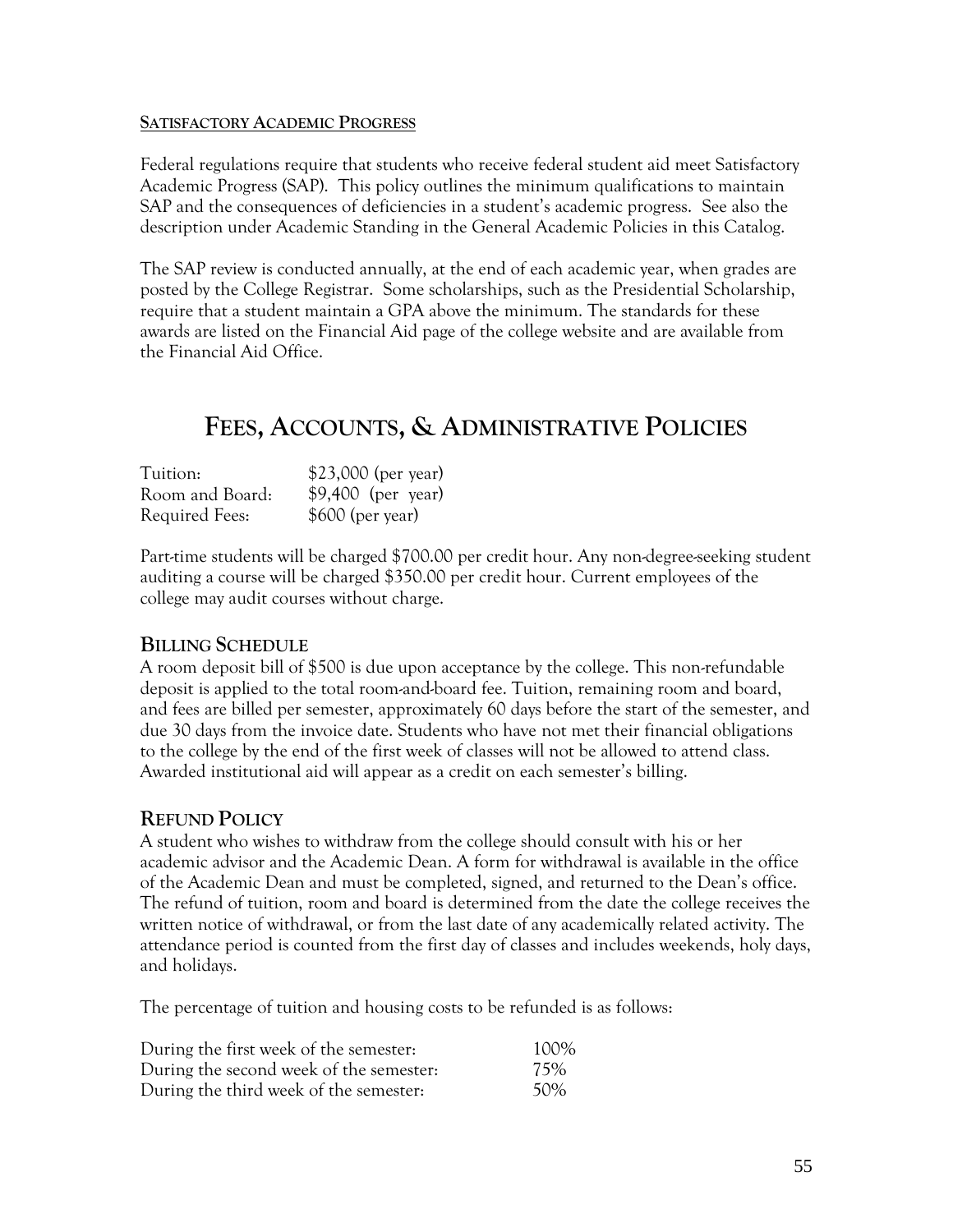| During the fourth week of the semester: | 25%   |
|-----------------------------------------|-------|
| After the fourth week of the semester:  | $0\%$ |

A refund is not made for other fees or associated costs of attendance, including the purchase of books, texts, or supplies.

Additionally, no refund is made for room and board charges if disciplinary action requires a resident student to move and reside off campus.

A refund for an involuntary withdrawal (for example, serious illness, military service) will be considered on an individual basis by the Chief Financial Officer.

An expulsion from the college is not considered an involuntary withdrawal.

For students who receive Title IV Federal Student Aid, the Return of Title IV Policy governs the return of federal funds. This policy is set by the U.S. Department of Education and is posted on the college's Financial Aid webpage.

### **FINANCIAL DEFAULT**

Unless prior arrangements are made with the college, all fees are to be paid prior to the start of the semester. Past due accounts are considered in default and will be charged a \$100 late fee per semester. A student in financial default will not be permitted to reside on campus or participate in any curricular or extra-curricular activities, including graduation ceremonies. Students in default will not be issued official transcripts by the college.

If any balance is still outstanding after a three-month period, the college, after proper notification to the student and/or parent, may turn the account over for collection. Any attorney fees or other reasonable collection fees will be assessed and charged to the student's account at time of collection.

#### **TRANSCRIPTS**

Requests for official transcripts will carry a charge of \$5.00 for processing and mailing in the USA, payable at the time of request. Any transcript mailed out of the country will be \$10.00. Transcripts may be withheld until any outstanding balances are paid in full. Any student account that has been sent for collection must be paid in full prior to the release of a student's transcript.

# **PRIVACY POLICY**

The Family Educational Rights and Privacy Act (FERPA) of 1974 governs the college's policies and procedures with regard to the privacy of student records. All personally identifiable information in the student's record is confidential except as provided by policy, by law, or where a student has consented in writing to make information available to designated persons or institutions. In keeping with the requirements of FERPA, the following directory information may be released by the college: the student's name, address, telephone number, field of study, class, enrollment status, anticipated degree date, religious affiliation, participation in officially recognized activities, and degrees and awards received. This information may be released periodically by the college. Any student who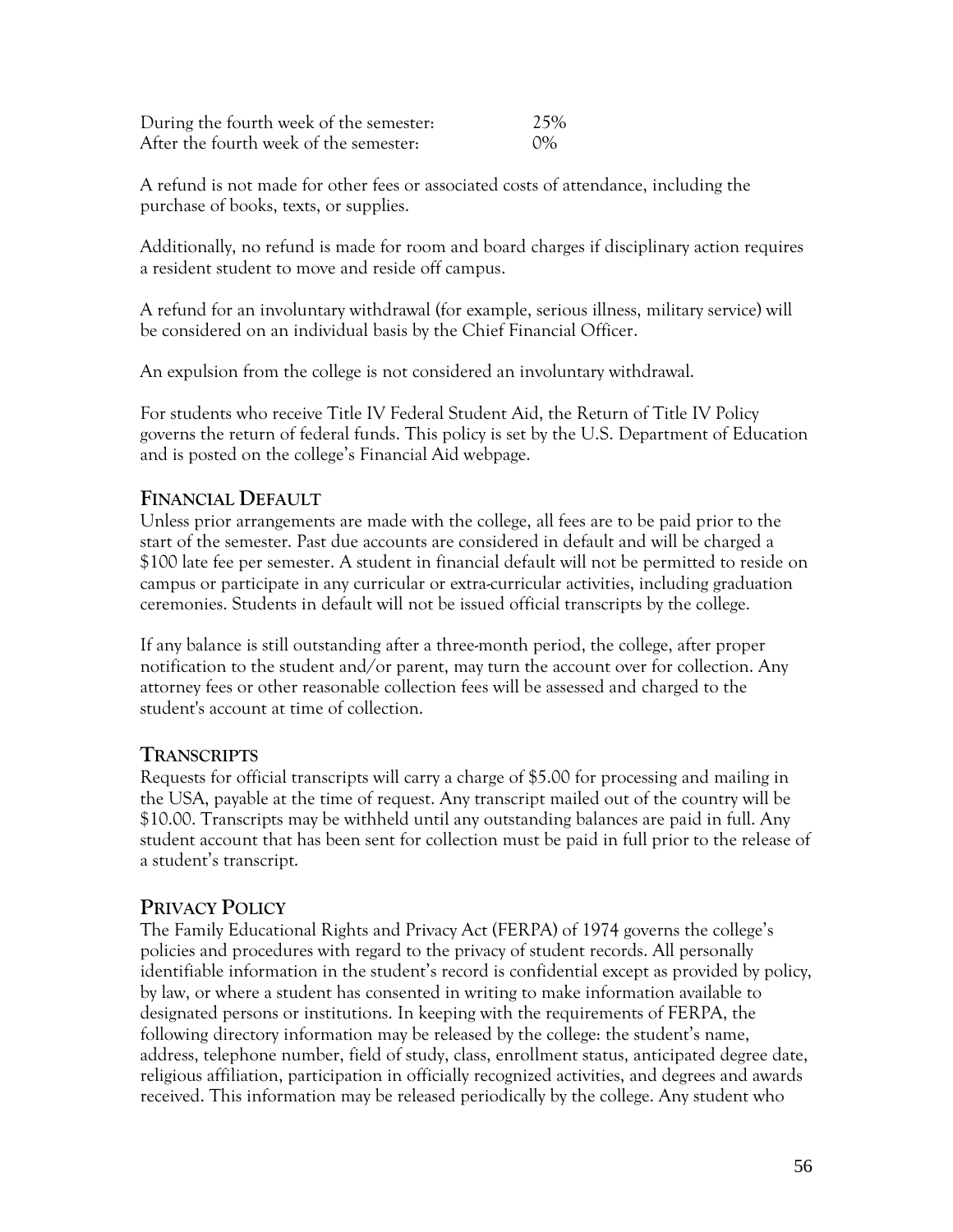wishes to restrict the release of some or all of the directory information may do so in writing to the registrar.

### **DISABILITY ACCOMMODATION**

Magdalen College is committed to complying with applicable laws that prohibit discrimination and ensure equal opportunity for qualified students with disabilities. The college will make reasonable accommodations to ensure equal opportunity in the application process and to allow students with disabilities to enjoy the same benefits and privileges of enrollment that are enjoyed by students without disabilities. It is the responsibility of the student or applicant to notify the college of the existence of any qualifying disability and any reasonable accommodation that may be needed. Requests for reasonable accommodation should be made to the dean of students. The college will maintain all medical information in a confidential manner in accordance with applicable law.

### **POLICY CONCERNING DISCRIMINATION AND HARASSMENT**

The college seeks to promote and maintain a campus environment free from harassment. The college does not tolerate harassment on the basis of physical or mental disability, age, race, color, national origin, sex, veteran status, pregnancy, or national origin. The college prohibits harassment of one student by another student or employee of the college on any of the bases stated above. Any student who harasses another on any of the bases stated above will be subject to discipline, up to and including expulsion. Any employee who harasses a student or employee on any of the bases stated above will be subject to discipline, up to and including termination of employment.

The college defines harassment as verbal and physical conduct that denigrates or shows hostility or aversion toward an individual because of his or her race, color, sex, pregnancy, national origin, age, religion, disability, or veteran status or that of his or her relatives, friends, or associates, and that 1) has the purpose or effect of creating an intimidating, hostile, or offensive environment, 2) has the purpose or effect of unreasonably interfering with an individual's performance as a student, or 3) otherwise adversely affects an individual's opportunities at the college.

It is not possible to list all of the circumstances and behaviors that may constitute unlawful harassment in violation of the college's policy. The following, however, are some examples of conduct that, if unwelcome, might constitute harassment depending upon the circumstances, including the severity of the conduct and its pervasiveness: epithets, slurs, negative stereotyping or threatening, intimidating, or hostile acts that relate to race, color, gender, national origin, pregnancy, age, disability, or veteran status; and written or graphic material that denigrates or shows hostility toward an individual or group because of race, color, sex, pregnancy, national origin, age, disability, or veteran status that is placed upon walls, bulletin boards, or elsewhere on the college premises or in circulation in the residences.

The college prohibits all the activities stated above, whether engaged in by an employee, student, or non-employee who is on college premises or comes into contact with the college's students. If you believe that you have been subjected to harassment in violation of this policy, you should report the incident in accordance with the reporting procedure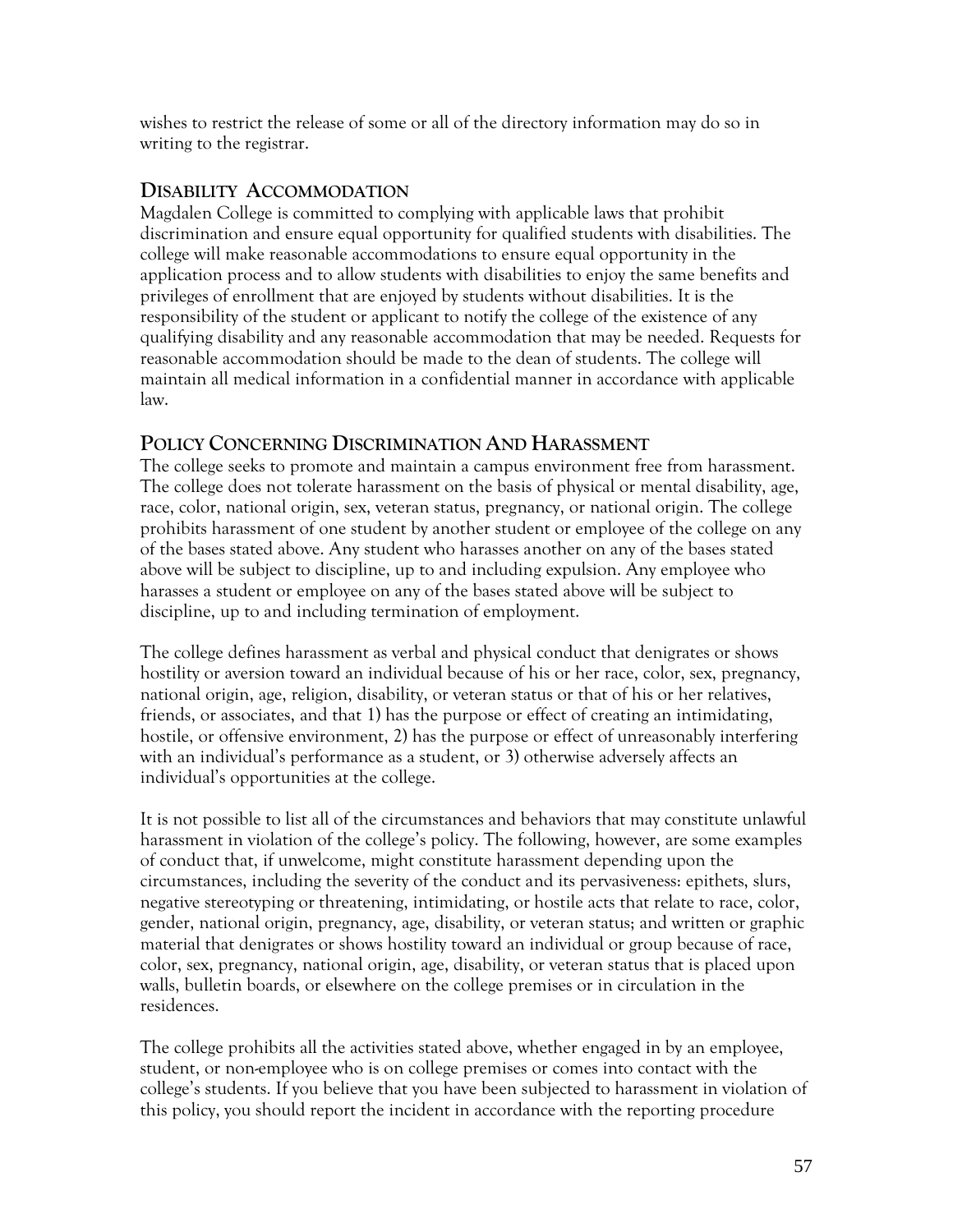contained in the *Student Handbook*. The matter will be promptly investigated and appropriate action will be taken, depending on the nature and severity of any proven incident.

Retaliation against an employee who complains in good faith about harassment in accordance with this policy is a violation of this policy. Retaliation is a form of unlawful harassment and will be handled in the same manner as other forms of harassment. If you believe that you have been subjected to retaliation, you should report the incident in accordance with the Reporting Procedure described below.

# **SEXUAL HARASSMENT**

Every student has a right to pursue learning in a campus environment that is free from harassment, including sexual harassment. Sexual harassment is unlawful and will not be tolerated. Sexual harassment is defined as unwelcome sexual advances, requests for sexual favors, and other verbal, physical, and nonphysical conduct of a sexual nature when

- 1) Submission to such conduct is made explicitly or implicitly a term or condition of employment; or
- 2) Submission to or rejection of such conduct by an individual is used as the basis for employment or academic decisions affecting that individual, or for awarding or withholding favorable employment or academic opportunity, evaluation, promotion, or assistance; or 3) such conduct has the purpose or effect of unreasonably interfering with an individual's performance at work or in the classroom, or creates an intimidating, hostile, or offensive environment in which to work, live or study.

Sexual harassment involves a wide range of behaviors from the actual coercion of sexual relations to unwelcome offensive comments, jokes, innuendoes, and other sexuallyoriented statements and unwelcome emphasizing of sexual identity. Sexual harassment might be indirect or even unintentional. No person, employee, student, or third party, no matter what his or her title or position has the authority, expressed, actual, apparent, or implied, to bring on campus or otherwise display any written materials or pictures that are sexually suggestive or offensive in nature.

Experience has shown that a clear statement to the person engaging in offensive behavior is often all that is necessary to stop the conduct. If you believe you are being harassed, the college encourages you to let the person engaging in the conduct how you feel. However, if you do not feel comfortable taking this step, the college does not require that you do so. If you believe that you have been subjected to sexual harassment, you should report the incident in accordance with the reporting procedure contained in the *Student Handbook*. The matter will be promptly investigated and where it is determined that such inappropriate conduct has occurred, action will be taken to eliminate and correct the conduct. Employees or students who violate this policy will be subject to disciplinary action, up to and including termination of employment or expulsion.

Retaliation against an employee or student who complains in good faith about sexual harassment in accordance with this policy is a violation of this policy and is prohibited by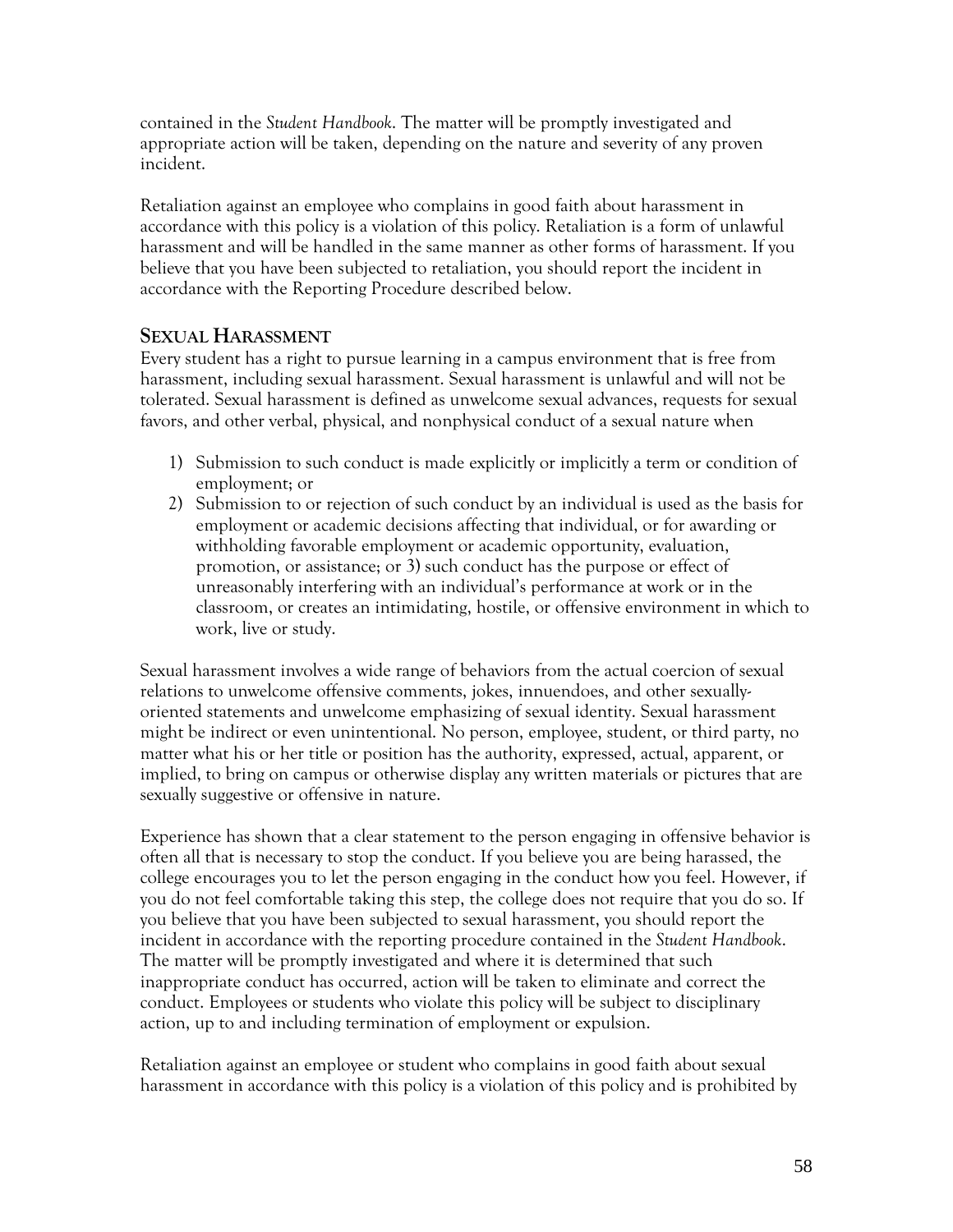law. If you believe that you have been subjected to retaliation, you should report the incident in accordance with the Reporting Procedure described below.

### **REPORTING PROCEDURE**

If you feel that you are a victim of unlawful harassment or discrimination, you should report such actions in accordance with the following procedure. All complaints will be promptly and appropriately investigated. If you believe you are the victim of unlawful harassment and/or discrimination, you should report the act immediately to the Dean of Students. If a supervisor becomes aware of unlawful harassment and/or discrimination, the supervisor must report it immediately to the dean of students or the president.

The college will promptly investigate every reported incident, if appropriate. Any employee, supervisor, agent, or student of the college who has been found to have unlawfully harassed another employee or student may be subject to appropriate disciplinary action, up to and including immediate termination or expulsion. The complainant may be informed of the outcome of the investigation.

The college will conduct all investigations in a discreet manner. Disclosure of complaints will be limited to those with a need to know.

# **STATEMENT OF INTEGRITY & GRIEVANCE POLICY**

Employees of the college are expected to act and speak with integrity at all times.

In the particular case of faculty-student relations, the college upholds the following principles. As teachers, faculty members encourage the free pursuit of learning in their students, demonstrating respect for students as individuals and adhering to their proper roles of intellectual guides and counselors. Faculty members should make every reasonable effort to foster honest academic conduct and to ensure that their evaluations of students reflect each student's true merit. Faculty members respect the confidential nature of the relationship between faculty member and student. They avoid any exploitation, harassment, or discriminatory treatment of students.

The integrity of the faculty-student relationship is at the heart of the college's educational mission. This relationship vests considerable trust in the faculty member, who, in turn, bears authority and accountability as mentor, educator, and evaluator. The unequal institutional power inherent in this relationship heightens the vulnerability of the student and the potential for coercion. The pedagogical relationship between faculty member and student must be protected from the influence of activities that can interfere with learning consistent with the goals and ideals of the college. Given the nature and purposes of this relationship between teacher and student, any relationship or action that becomes romantic or suggests romantic interest also becomes inappropriate. Any such relationship jeopardizes the integrity of the educational process.

Faculty members are also expected to abide by all the Title IX guidelines on sexual harassment, copies of which are given to all faculty at the beginning of each academic year. The Title IX Coordinator is: Ms. Mazel Belt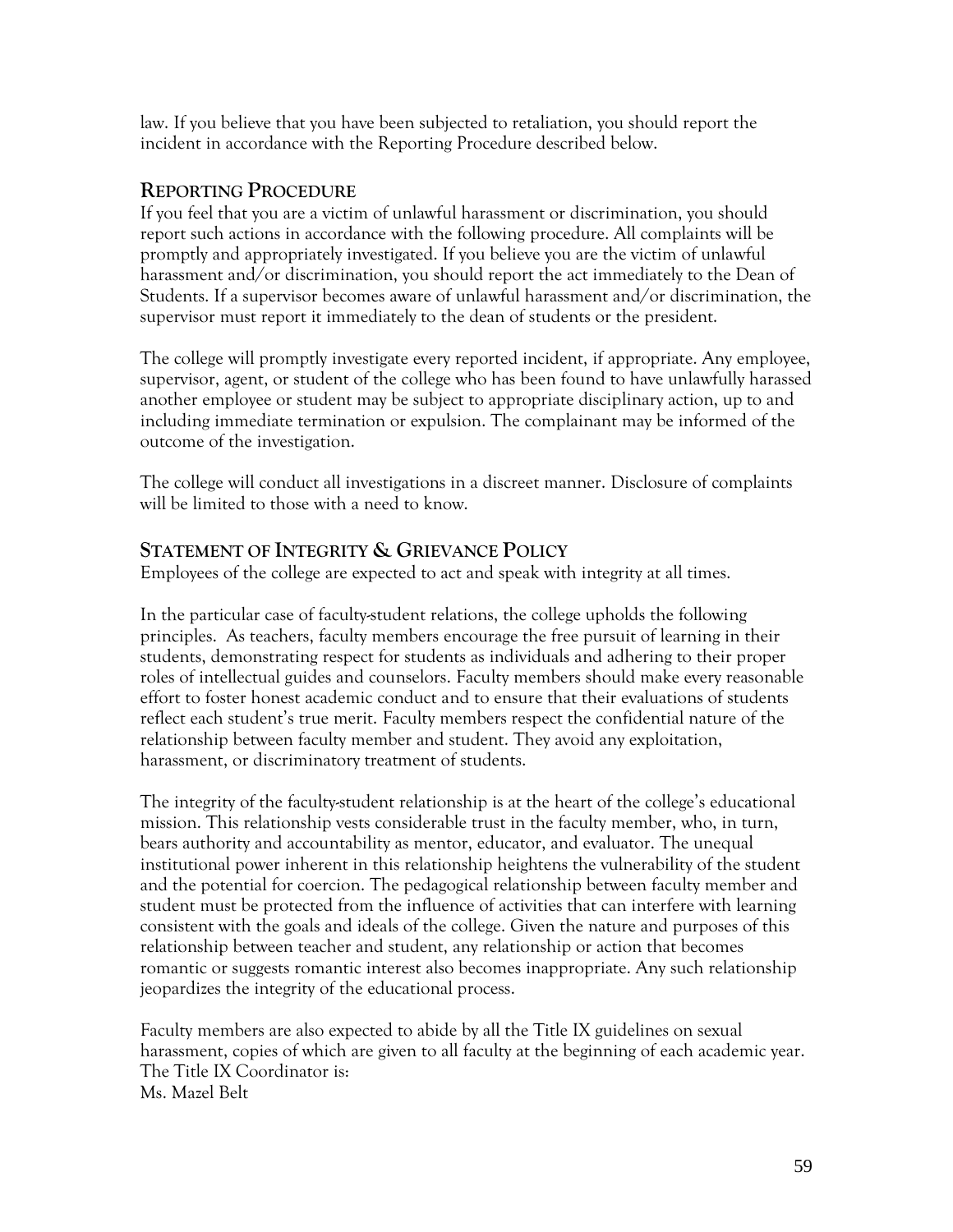511 Kearsarge Mountain Road Warner, NH 02378 mbelt@magdalen.edu (603) 456-4140

Any faculty member with a grievance not covered by one of the appeal policies within the *Faculty Handbook* should contact the Academic Dean, who will hear the grievance and attempt to resolve it. If the Dean cannot resolve it, it will be referred to the President or the appropriate committee for resolution (Administrative Committee, Instruction Committee or the Executive Committee of the Board of Directors).

If the grievance relates to integrity, the following steps should be followed:

- Contact the Academic Dean in writing (email) and explain the issue in detail.
- The Academic Dean will respond within three (3) business days and arrange a meeting to discuss the issue that has been raised.
- If the Academic Dean is not able to resolve the issue, it will be referred to the Administrative Committee or the President. The Administrative Committee or the President will investigate the matter, meet with the concerned party for clarification if necessary and then provide a decision in writing. If a decision cannot be reached, the Administrative Committee or President may elect to refer it to the Executive Committee of the Board.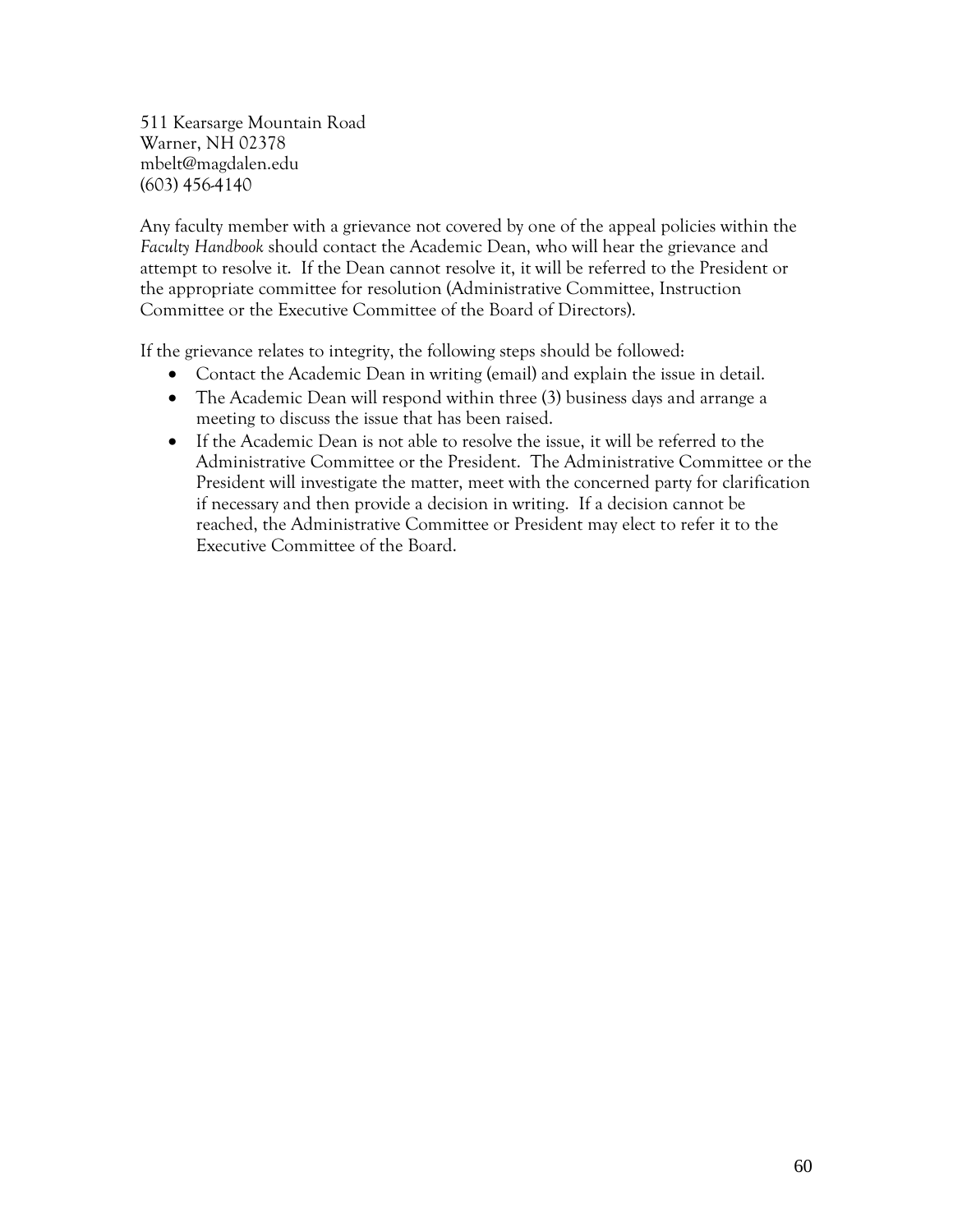# **THE BOARD OF TRUSTEES**

**Dr. Ryan Messmore** President, Magdalen College of the Liberal Arts

**Hon. David Currier** Founder, Bound Tree Medical

**Michael Dinsmore** Donor Relations Manager, Heterodox Academy

**Katie Knight (Class of 1995)** Principal, St. Catherine of Siena School

**Victor Prieto** Principal at Cross Financial Advisors, LLC

**Bernard R. Towne** CPA, Champion Accounting Solutions, PLLC

# **FACULTY, CHAPLAIN, ADMINISTRATORS, & STAFF**

The following members of the faculty serve the collegiate community as full-time teachers or through a combination of teaching and service:

**Anthony Esolen, Writer-in-Residence**

Ph.D., University of North Carolina at Chapel Hill (Renaissance Literature) M.A., University of North Carolina at Chapel Hill (English) B.A., Princeton University (English)

#### **Brian D. FitzGerald, Academic Dean**

D.Phil., University of Oxford (History) M.St., University of Oxford (Medieval Studies) M.A. Fordham University (History) B.A. Princeton University

**John Klucinec**

M.A., Boston College (Education Administration) B.A., Magdalen College (Liberal Studies)

#### **Ryan Messmore, President**

D.Phil., University of Oxford (Political Theology) M.Phil., University of Cambridge (Theology)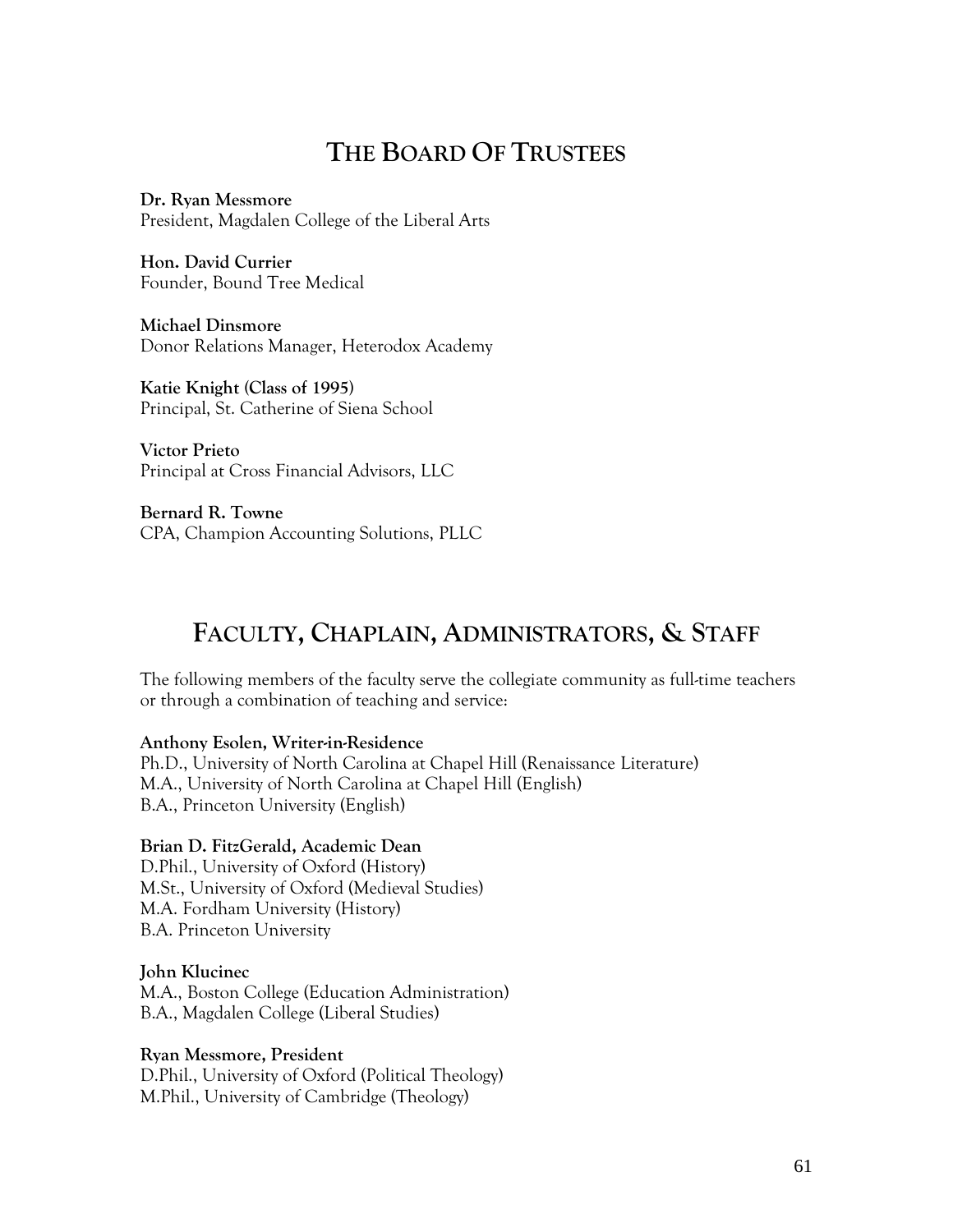M.T.S., Duke University Divinity School (Christian Ethics) A.B., Duke University (Public Policy and Religion)

#### **Mary K. Mumbach**

Ph.D., University of Dallas (Literature) M.A., University of Dallas (English) B.A., University of Dallas

#### **Erik van Versendaal**

Ph.D., Pontifical John Paul II Institute (Theology) M.A., Villanova University (Theology) B.A., Boston College (Philosophy and English)

The following members of the faculty serve the collegiate community as part-time teachers:

#### **Jordan Almanzar**

Ph.D., Georg-August-Universität, Göttingen (History and Literature of Ancient Christianity) M.A., California State University, Long Beach (Religious Studies) B.A., Baptist Bible College West (Biblical Studies)

#### **Eric Buck**

Ph.D, University of Kentucky (Philosophy) M.A., University of Kentucky (Philosophy) M.A., Goddard College (Social Philosophy) B.A., Houghton College (Religion)

#### **Deacon Karl Cooper**

Th.M., Harvard Divinity School (New Testament and Christian Origin) M.A., Rhode Island College (Mathematics) M.Div., Westminster Theological Seminary B.A. (*summa cum laude*), Tufts University (History)

#### **Tristan Smith**

M.S.B.A., The Catholic University of America B.A., Magdalen College (Literature)

#### **Jonathan Watson**

M.A., Franciscan University of Steubenville (Theology) B.A., Wheaton College (English)

**Keri Wiederspahn**  B.F.A., Parsons School of Design

#### **Katherine Yost**

B.A., cum laude, Duke University: Literature and Organ